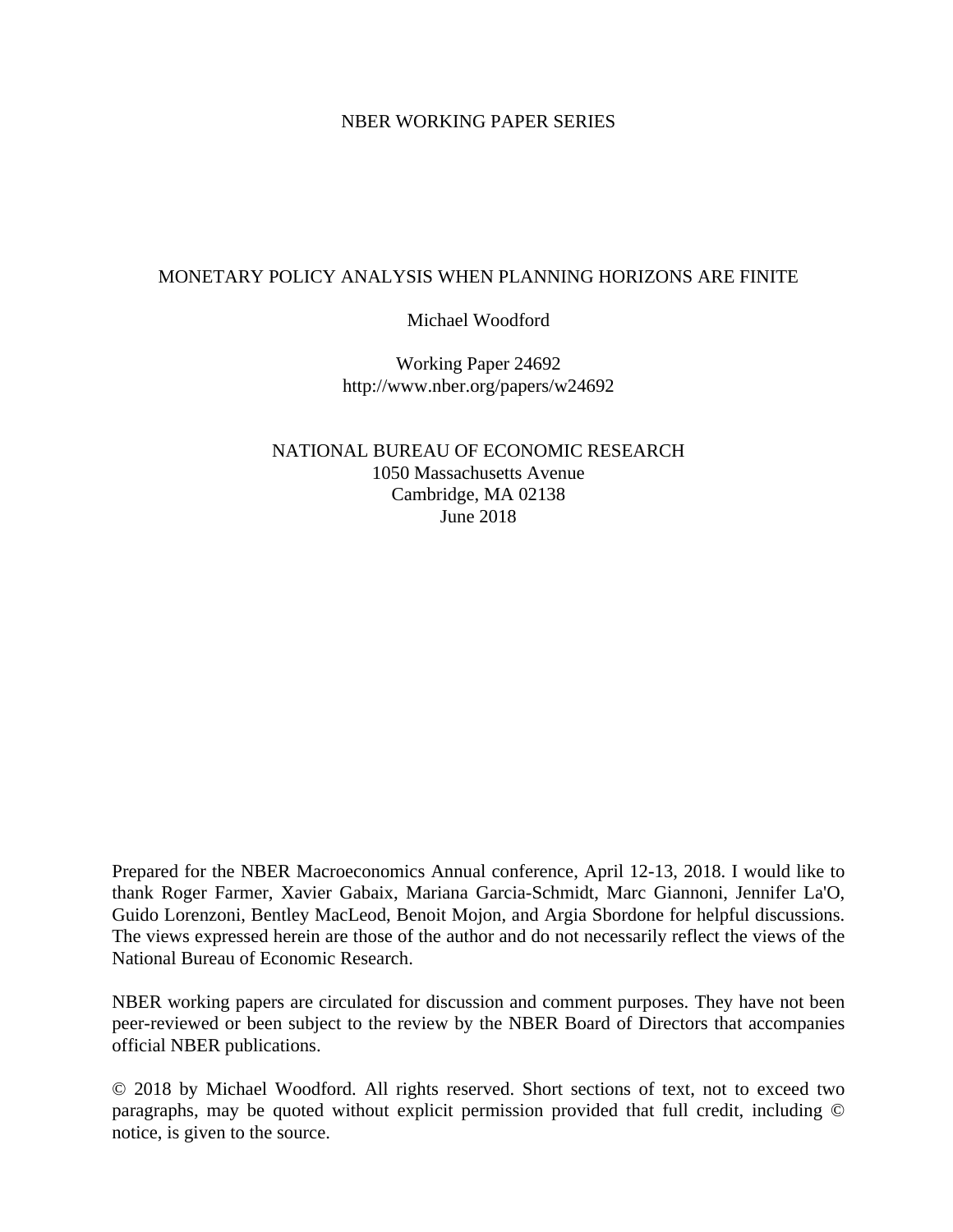Monetary Policy Analysis when Planning Horizons are Finite Michael Woodford NBER Working Paper No. 24692 June 2018 JEL No. E03,E52

### **ABSTRACT**

It is common to analyze the effects of alternative monetary policy commitments under the assumption of fully model-consistent expectations. This implicitly assumes unrealistic cognitive abilities on the part of economic decision makers. The relevant question, however, is not whether the assumption can be literally correct, but how much it would matter to model decision making in a more realistic way. A model is proposed, based on the architecture of artificial intelligence programs for problems such as chess or go, in which decision makers look ahead only a finite distance into the future, and use a value function learned from experience to evaluate situations that may be reached after a finite sequence of actions by themselves and others. Conditions are discussed under which the predictions of a model with finite-horizon forward planning are similar to those of a rational expectations equilibrium, and under which they are instead quite different. The model is used to re-examine the consequences that should be expected from a central-bank commitment to maintain a fixed nominal interest rate for a substantial period of time. "Neo-Fisherian" predictions are shown to depend on using rational expectations equilibrium analysis under circumstances in which it should be expected to be unreliable.

Michael Woodford Department of Economics Columbia University 420 W. 118th Street New York, NY 10027 and NBER mw2230@columbia.edu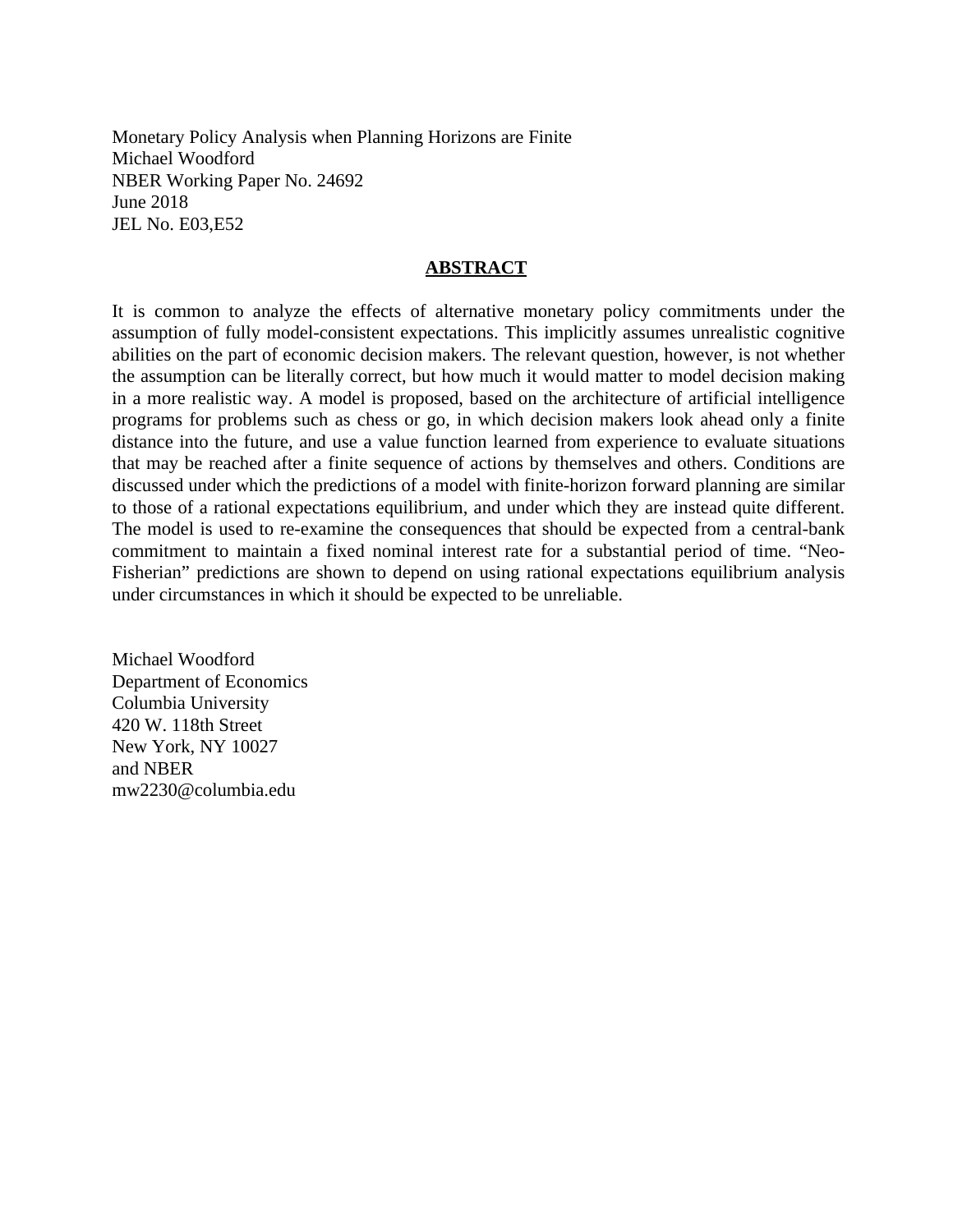It has become commonplace — certainly in the scholarly literature, but also increasingly in central banks and other policy institutions — to analyze the predicted effects of possible monetary policies using dynamic stochastic general equilibrium models, in which both households and firms are assumed to make optimal decisions under rational expectations. Since the methodological revolution in macroeconomics initiated by Kydland and Prescott (1982), this has come to mean assuming that economic agents formulate complete state-contingent intertemporal plans over an infinite future. Yet such a postulate is plainly heroic, as the implicit assumptions made about the knowability of all possible future situations, the capacity of people to formulate detailed plans before acting, and the ability of individuals to solve complex optimization problems in real time are well beyond the capabilities even of economists, let alone members of society in general.

Most if not all macroeconomists who use models of this kind probably do so on the assumption that such models represent a useful idealization — that while not literally correct, their predictions are approximately correct, while their logical simplicity makes them convenient to use in thinking through a variety of thought experiments of practical interest. Yet their use in this way requires that one have some basis for judgment about the degree to which, and the circumstances under which, one should expect the predictions of an admittedly idealized model to nonetheless be approximately correct. The issue of the conditions under which an idealized model can approximate a more complex reality deserves analysis, rather than simply being a matter of faith (or badge of professional identity), as it too often is.

Here we propose an approach to macroeconomic analysis that makes less extreme cognitive demands than conventional rational expectations equilibrium analysis, and thus allows us to pose the question of the degree to which the conclusions of the conventional analysis should be at least approximately valid even in a world in which people are only boundedly rational. It allows us to identify circumstances under which the predictions of the conventional analysis can be correct, or at least approximately correct, without people having to have quite such extraordinary cognitive capacities as the rational expectations analysis would seem on its face to require.

It can also address a conceptual problem with rational expectations analysis, which is providing a ground for selection of a particular solution as the relevant prediction of one's model, under circumstances where an infinite-horizon model admits a large number of potential rational expectations equilibria. The boundedly rational solution concept proposed here is necessarily unique, and so, in cases in which it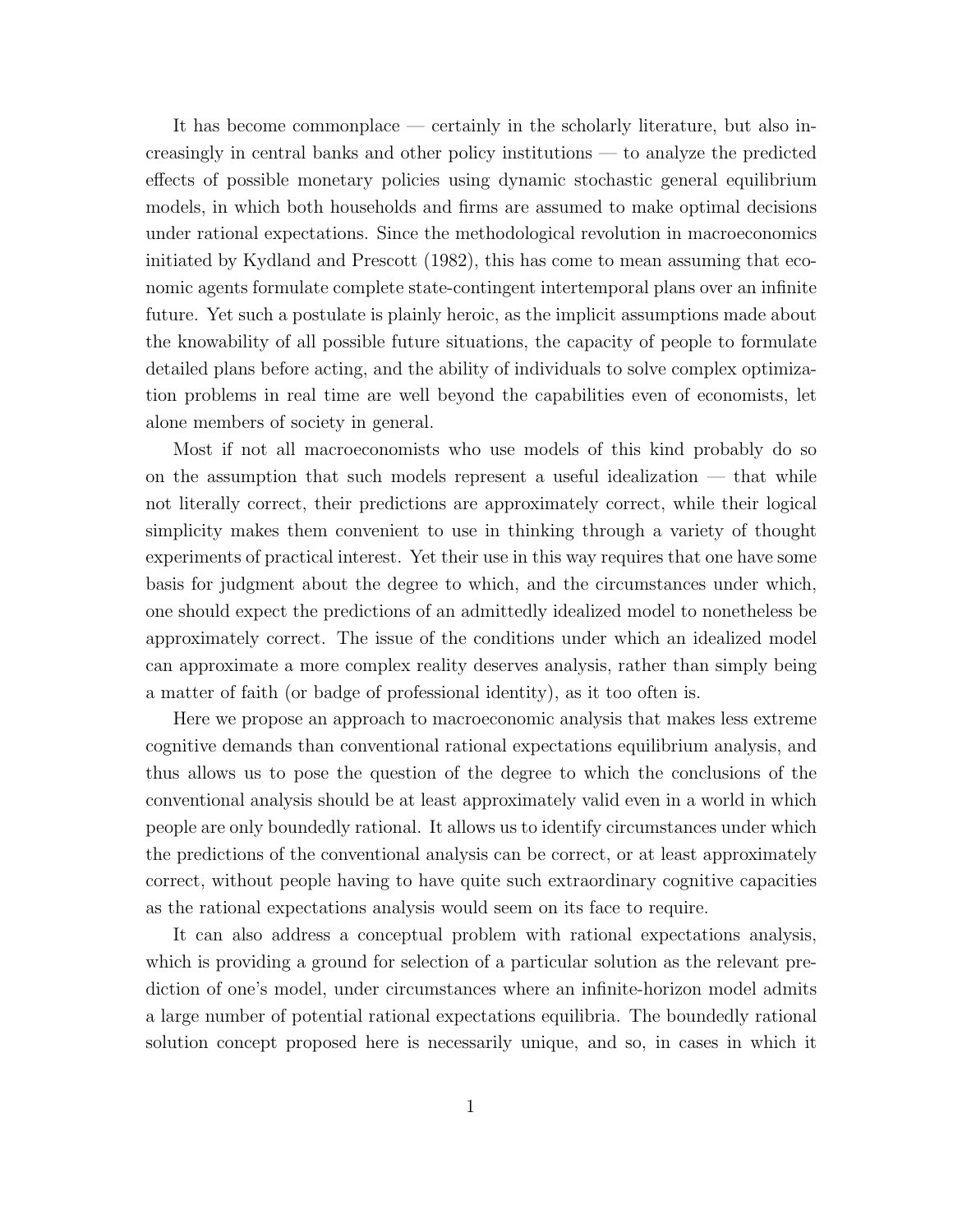coincides with a rational expectations equilibrium (or approaches one as the limit on computational complexity is relaxed), it provides a reason for using that particular rational expectations equilibrium as the predicted effect of the policy in question.

At the same time, the proposed approach will not always result in predictions similar to those of any rational expectations equilibria; in such cases, it provides a reason to doubt the practical relevance of conclusions from rational expectations analysis. In particular, we will argue that conclusions about the effects of a centralbank "forward guidance" based on rational expectations analysis are sometimes quite misleading, as they depend on assuming the validity of rational expectations analysis under circumstances under which a more realistic (though still highly sophisticated) model of human decision making would lead to quite different conclusions.

Our proposed approach proceeds from the observation that in the case of complex intertemporal decision problems, people — even experts — are not able to "solve" such problems using the sort of backward induction or dynamic programming approaches that are taught in economics classes. Rather than beginning by considering all possible final situations, valuing them, and then working back from such judgments about the desirability of endpoint to reach a conclusion about the best first action to take in one's current situation, it posits that people actually start from the specific situation that they are in, and work forward from it to some finite extent, considering alternative situations that can be reached through some finite sequence of possible actions; but that they necessarily truncate this process of "forward planning" before all of the consequences of their earlier actions have been realized.<sup>1</sup>

And rather than supposing that people should be able to deductively compute a correct value function for possible interim situations that they might be able to reach — through some algorithm such as value function iteration, which requires that a decision maker begin by specifying the set of possible states for which values must be computed — it recognizes that while people have some ability to learn the values of particular situations by observing their average consequences over some body of actual or simulated experience, this necessarily requires a coarse classification of possible situations in order to make such averaging feasible. It is because of the coarseness of the state space for which a value function can be learned, relative to the more fine-grained information about one's current situation that can be made

<sup>1</sup>Earlier proposed models of boundedly rational economic decision making in this spirit include Jéhiel (1995), MacLeod (2002), and Gabaix et al. (2006).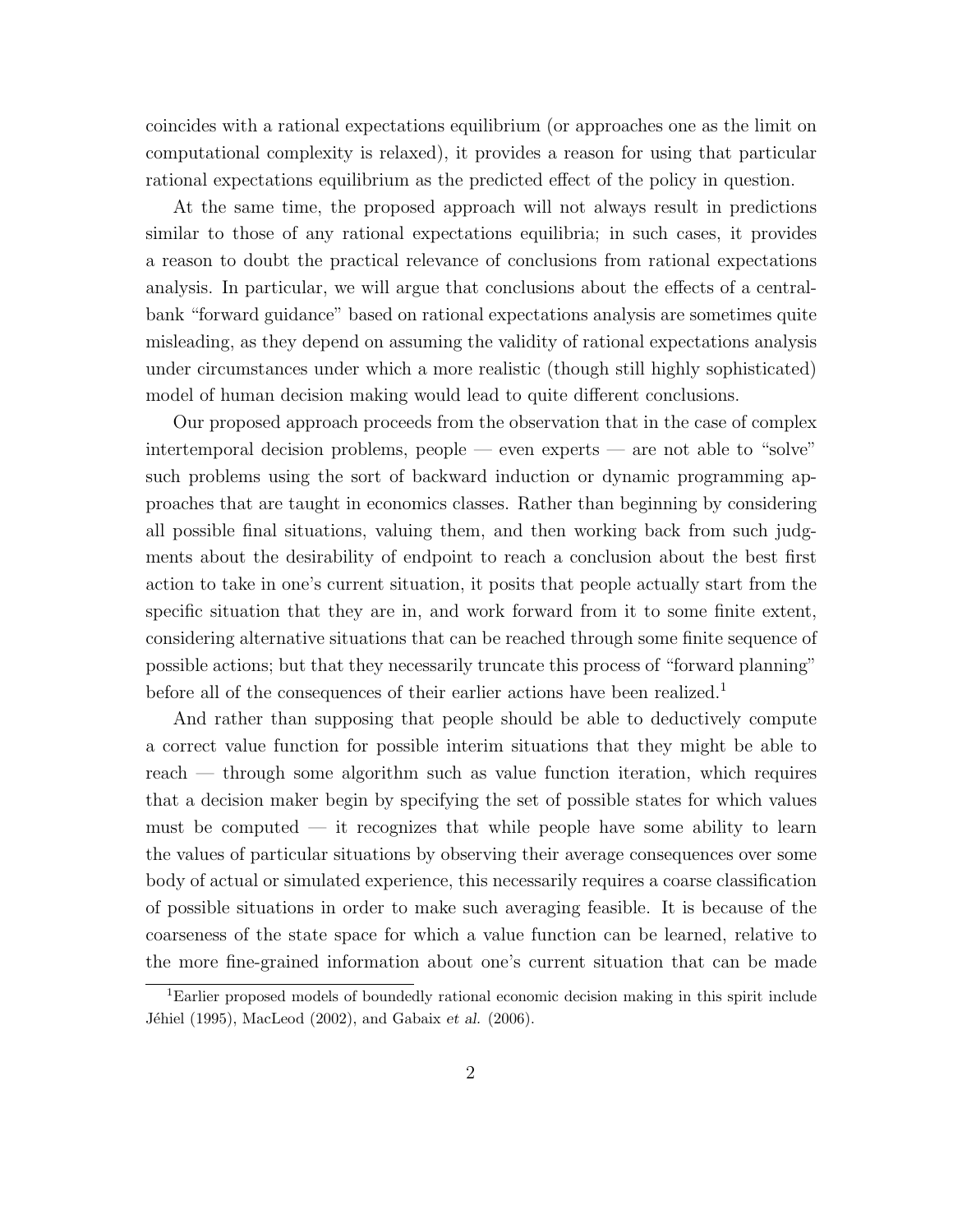use of in a forward planning exercise, that forward planning is useful, even when only feasible to some finite distance into the future. Our proposed approach makes use of both (finite-depth) forward planning and (coarse) value-function learning, in order to take advantage of the strengths of each while mitigating the most important weaknesses of each.

The paper proceeds as follows. Section 1 introduces the basic approach to modeling boundedly rational intertemporal decision making that we propose. Section 2 then shows how this approach can be applied to monetary policy analysis, in the context of a simple but relatively standard micro-founded New Keynesian model. In the analysis developed in this section, the coarse value function that decision makers use to value potential situations at the horizon at which their forward planning is truncated is taken as given, though motivated as one that would be optimal in a certain kind of relatively simple environment. Section 3 applies the framework developed in section 2 to the specific problem of analyzing the effects of an announcement that a new approach to monetary policy will be followed for a period of time, as in recent experiments with "forward guidance," and compares the conclusions from our boundedly rational analysis with conventional rational expectations analyses. Section 4 then extends the analytical framework to also consider how value functions are learned from experience, allowing them to eventually change in response to a sufficiently persistent change in either policy or fundamentals. This allows us to consider the validity of the proposition that the Fisher equation should hold in the long run, regardless of how inflationary or deflationary monetary policy may be, and of the "neo-Fisherian" conclusions that are sometimes drawn from this proposition. Section 5 concludes.

## 1 How Are Complex Intertemporal Decisions Made?

In practice, even in highly structured environments such as the games of chess or go — where clear rules mean that the set of possible actions in any situation can be completely enumerated, and the set of situations that can ever possibly be encountered is also finite, so that in principle all possible strategies can be exhaustively studied it is not possible even for the most expert players (whether human or AIs) to discern the optimal strategy and simply execute it. (Indeed, tournament play would not be interesting, and the challenge of designing better programs would not continue to en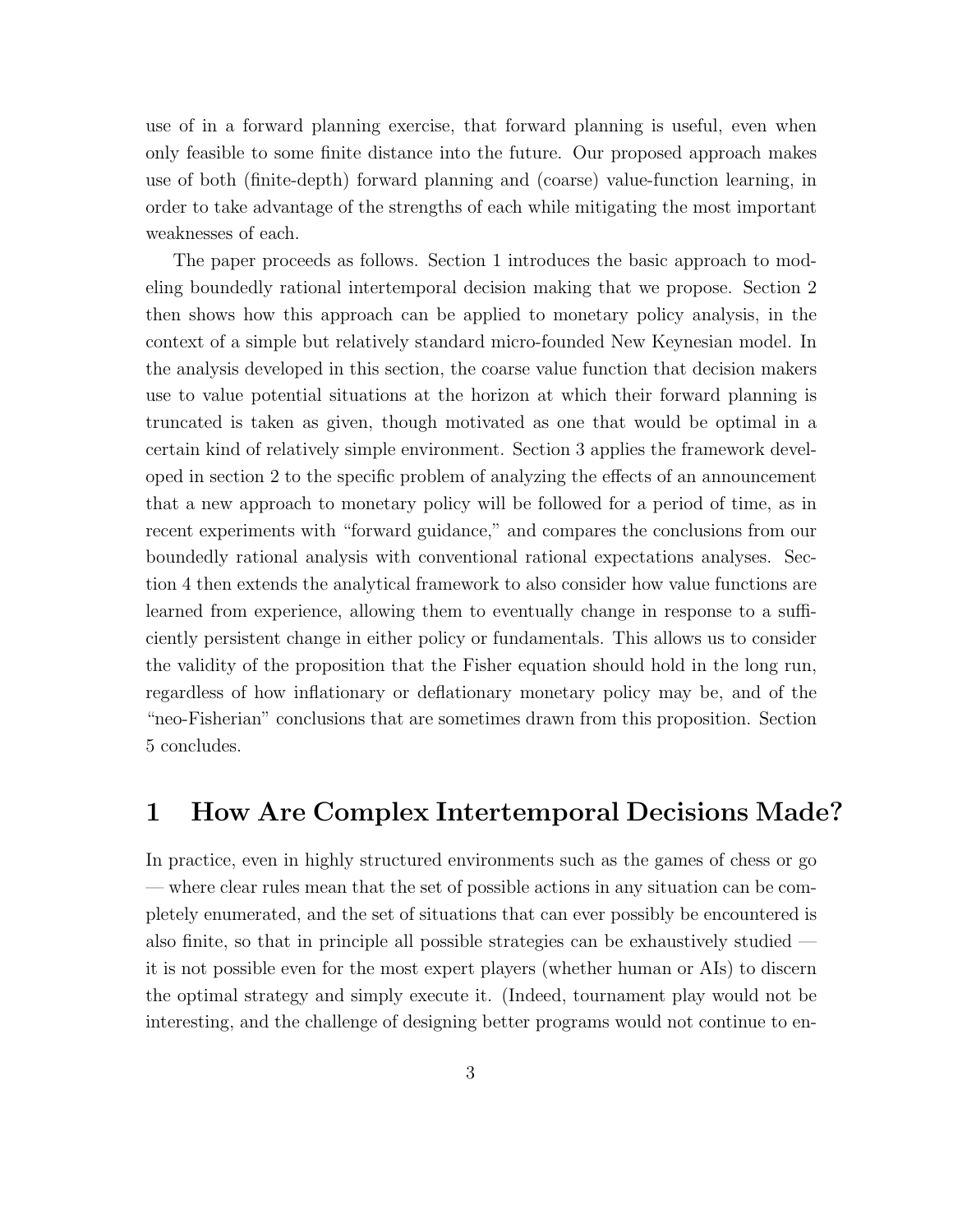gage computer scientists, were this the case.) This fact reveals something about the limitations of the kinds of computational strategies that economists use to compute optimal decision rules in classroom exercises.

But it is also worth considering how the best players approach these problems in practice — in particular, the approaches used by state-of-the-art artificial intelligence programs, since these are now the best players in the world, and (more to the point) we know how they work. If we wish to assume in economic models that the people who make up the economy should be highly rational and do a good job of choosing strategies that serve their interests — but not that they have magical powers — then it would seem reasonable to assume that they make decisions using methods similar to those used by the most effective artificial intelligence programs.<sup>2</sup>

Programs such as Deep Mind for chess (Campbell et al., 2002) or AlphaGo for the game of go (Silver et al., 2016) have the following basic structure. Whenever it is the computer's turn to move, it begins by observing a precise description of the current state of the board. Starting from this state, it considers the states that it is possible to move to through a legal move; the possible situations that can arise as a result of any legal responses by the opponent in any such state; the possible states that can be moved to through a legal move from the situation created by the opponent's move, and so on — creating a tree structure with the current state of the board as its root.

Once the tree is created, values are assigned to reaching the different possible terminal nodes (that is, the nodes at which the process of "tree search" is truncated). Different hypothetical sequences of moves, extending forward until a terminal node is reached, can then be valued according to the value of the terminal node that they would allow one to reach. This allows the selection of a preferred sequence of moves (a finite-horizon plan — though not a plan for the entire rest of the game). The move that is taken is then the first move in the preferred sequence. However, the finite-horizon plan chosen at one stage in the game need not be continued; instead, the forward planning exercise is repeated each time another move must be selected (looking farther into the future as the game progresses, and hence possibly choosing a new plan that does not begin by continuing the one selected at the time of the previous move).

 $2^2$ The kind of decision-making algorithm proposed here — called "planning-to-habit" by Keramati et al. (2016) — has also been used to describe the behavior of non-expert human decision makers in settings where less extensive training has been possible.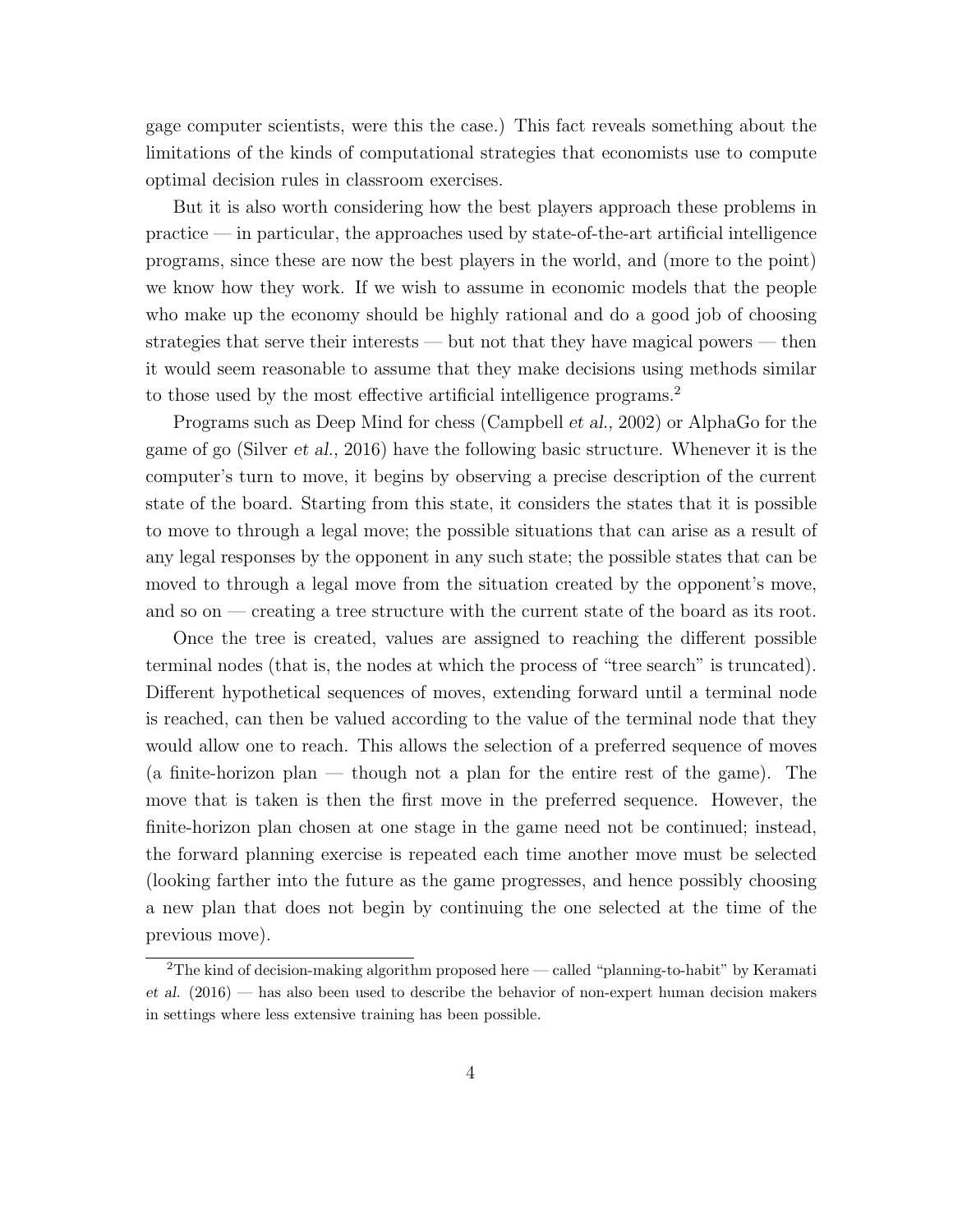Such a tree search procedure would be fully rational if the complete game tree (terminating only at nodes at which the game has ended) were considered. But except in special circumstances (possibly near the end of a game), this is not feasible. Hence a tree of only a finite "depth" must be considered before choosing a current action. The best programs use sophisticated rules to decide when to search further down particular branches of the game tree and when to truncate the search earlier, in order to deploy finite computational resources more efficiently. In the model proposed below, however, we simply assume a uniform depth of search  $k$ ; that is, a decision maker is assumed to consider all of the possible states that can be reached through a feasible sequence of actions over the next  $k$  periods. Our focus here is on comparing a model with finite-horizon forward planning to one in which the complete (unbounded) future is considered, and on considering how the length of the finite horizon matters.

Another crucial aspect of such a program is the specification of the function that is used to evaluate the different terminal nodes. It is important to note that the answer cannot be that the value assigned to a terminal node should be determined by looking at the states farther down the game tree that can be reached from it; the whole point of having a value function with which to evaluate terminal nodes is to allow the program to avoid having to look farther into the future (and thus have to consider an even larger number of possible outcomes). The value function must be learned in advance (before a particular game is played), on the basis of an extensive database of actual or simulated play, and represents essentially an empirical average of the values observed to follow from reaching particular states.

If sufficient prior experience were available to allow a correct value function (taking into account a precise description of the situation that has been reached) to be learned, then truncation of the forward planning at a finite depth would not result in suboptimal decisions. Indeed, there would be no need for multi-stage forward planning at all; one could simply consider the positions to which it is possible to move from one's current position, evaluate them, and choose the best move on this basis. The only reason that forward planning (to the depth that is feasible) is useful is that in practice, a completely accurate value function cannot be learned, even from a large database of experience; there are too many possible states that might in principle need to be evaluated for it to be possible to observe all of the outcomes that might result from each one of them and tabulate the average values of each. Thus in practice, the value function used by such a program must evaluate a situation based on a certain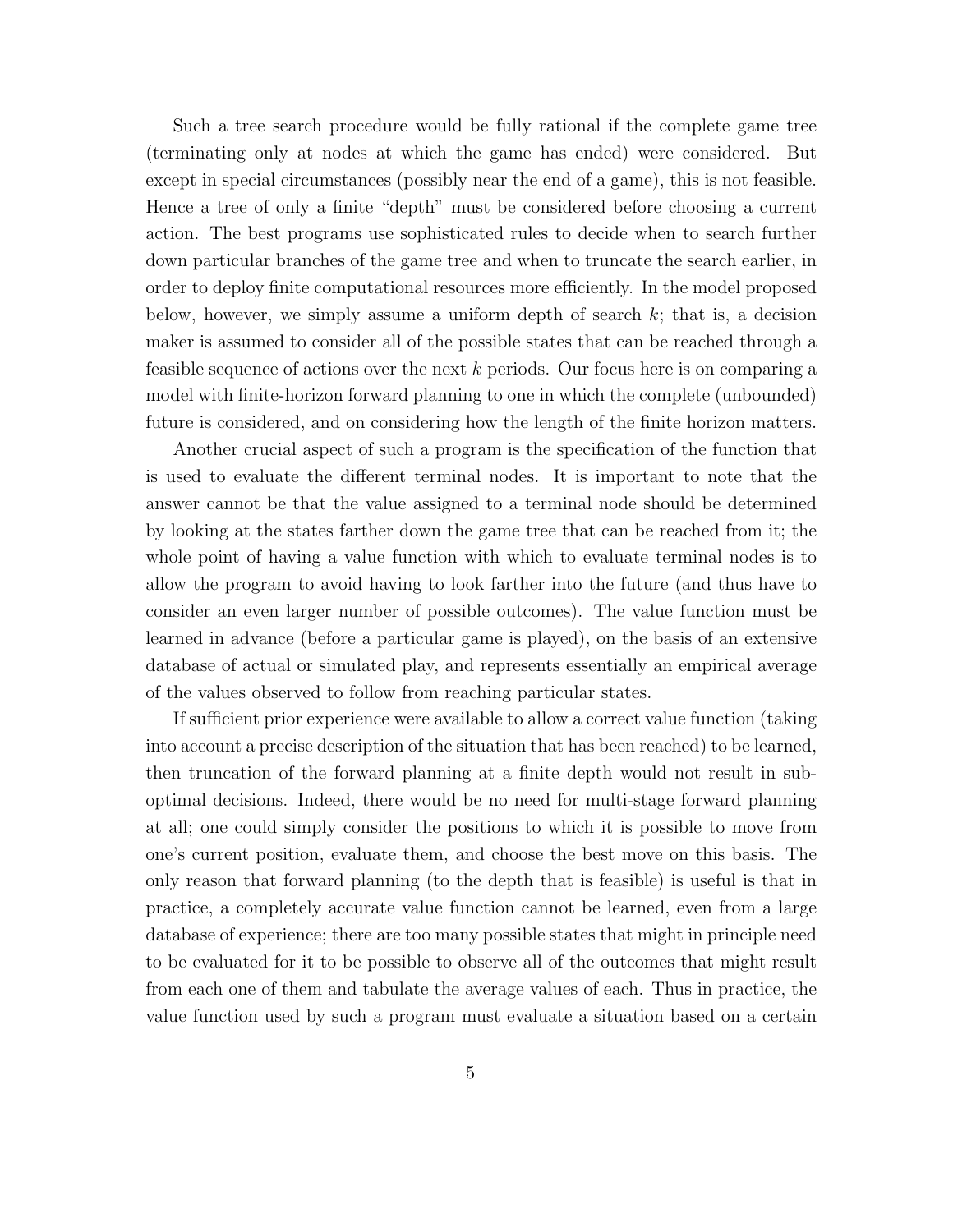set of features, which provide a coarse description of the situation but do not uniquely identify it.

The degree to which forward planning should be used, before resorting to the use of a value function learned from prior experience to evaluate the situations that may be reached under alternative finite-horizon action plans, reflects a trade-off between the respective strengths and weaknesses of the two approaches. Evaluation of possible situations using the value function is quick and inexpensive (once the value function has once been learned); but it has the disadvantage that (in order for it to be feasible to ever learn the value function) the value function can take into account only a coarse description of each of the possible situations.

Forward planning via tree search can instead take into account very fine-grained information about the particular situation in which one currently finds oneself, because it is only implemented for a particular situation once one is in it; but it has the disadvantage that the process of considering all possible branches of the decision tree going forward rapidly becomes computationally burdensome as the depth of search increases. Finite-horizon forward planning to an appropriate depth makes use of fine-grained information when it is especially relevant and not overly costly (that is, when thinking about the relatively near future), but switches to the use of a more coarse-grained empirical value function to evaluate possible situations when thinking about the farther future.

A final feature of such algorithms deserves mention. If the intertemporal decision problem is not an individual decision problem, but instead one where outcomes for the decision maker depend on the actions of others as well — an opponent, in the case of chess or go, or the other households and firms whose actions determine market conditions, in a macroeconomic model — then the algorithm must include a model of others' behavior, in order to deduce the consequences of choosing a particular sequence of actions. It makes sense to assume that those others will also behave rationally; but it will not be possible to compute their predicted behavior using an algorithm that is as complex as the forward planning algorithm that one uses to make one's own decision.

In particular, if the algorithm used to choose one's own plan of action looks forward to possible situations after k successive moves, it cannot also model the opponent's choice after one's first move by assuming that the opponent will look forward to possible situations after k successive moves, and consider what one should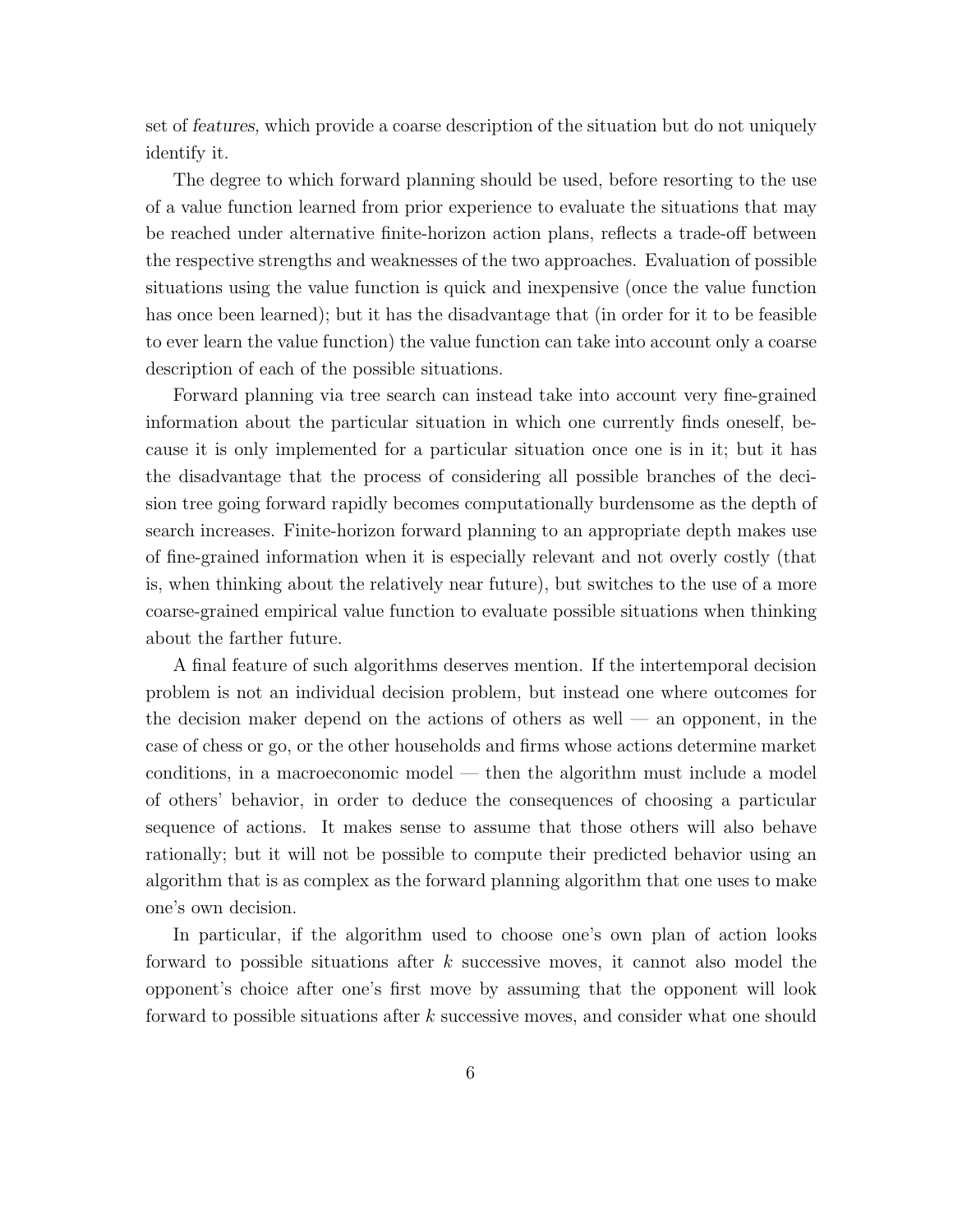do oneself after its first reply by simulating the result of looking forward to possible situations after  $k$  more moves, and so on. For continuation of such a chain of reasoning would amount to reasoning about possible situations that can be reached after many more than just  $k$  successive moves. In order for the complexity of the decision tree that must be considered to be bounded by looking out only to some finite depth, it becomes necessary to assume an even shorter horizon in the forward planning that one simulates on the part of other people whose behavior at a later stage of the tree must be predicted. This idea is made concrete below in the context of a general equilibrium analysis.

Our proposed approach has certain similarities to models of boundedly rational decision making discussed by Branch et al. (2012). Branch et al. assume that decision makers use econometric models to forecast the future evolution of variables the future values of which matter to their intertemporal decision problem, and compare a variety of assumptions about how those forecasts may be used to make decisions; in particular, they discuss models in which decision makers solve only a finite-horizon problem, and hence only need to forecast over a finite horizon. A crucial difference between their models and the one we propose here is that in those models, the same econometric model is used both to forecast conditions during the (near-term) period for which a finite-horizon plan is chosen and to estimate the value of reaching different possible terminal nodes. Instead, we emphasize that the types of reasoning involved in finite-horizon forward planning on the one hand, and in the evaluation of terminal nodes on the other, are quite different, and that the sources of information that are taken into account for the two purposes are accordingly quite different. This has important consequences for our analysis of the effects of central-bank forward guidance — which we assume is taken into account in forward planning (based on the decision maker's complete information about the current situation), but not in the value function (that necessarily classifies situations using only a limited set of features, with which there must have been extensive prior experience).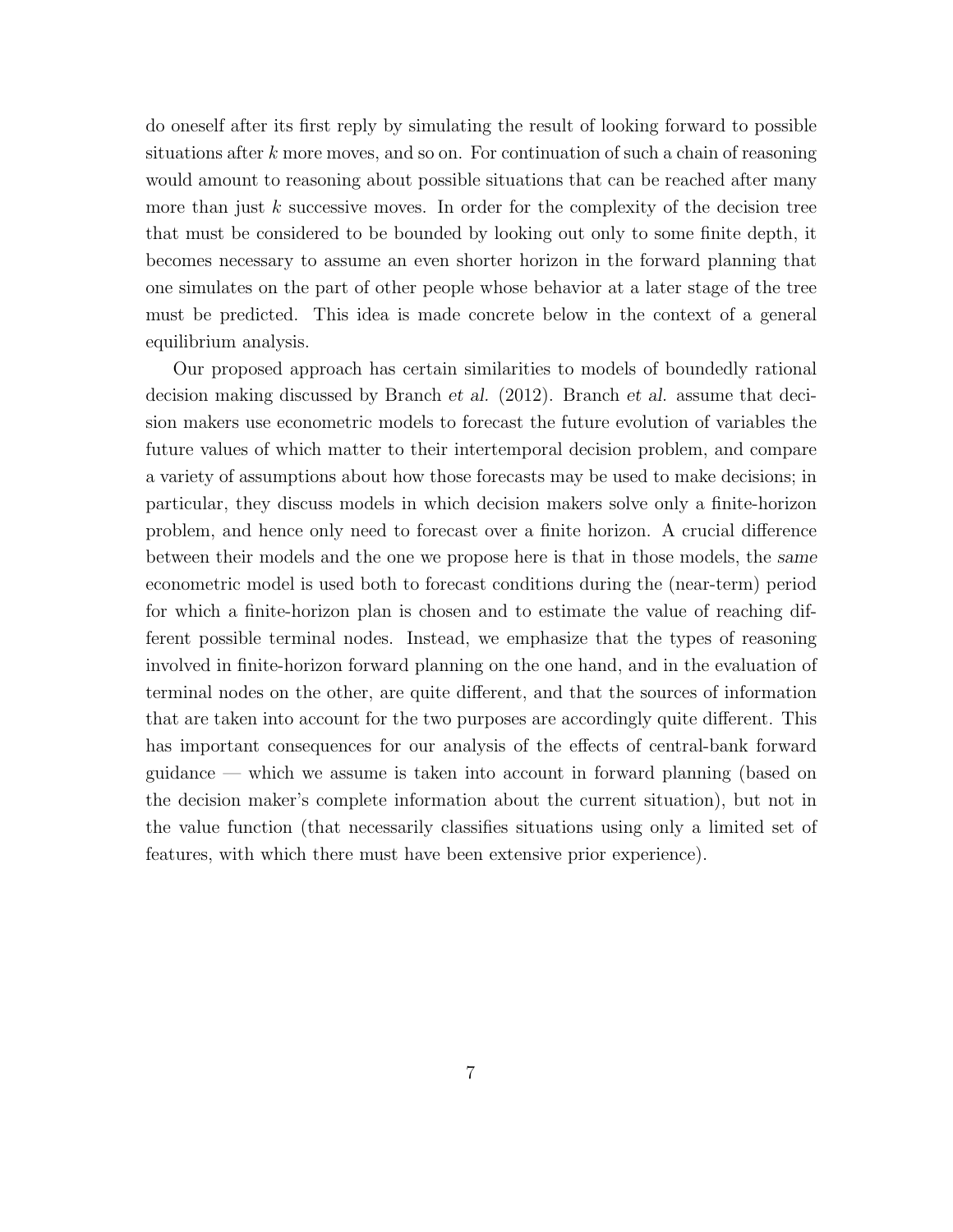# 2 A New Keynesian DSGE Model with Finite-Horizon Planning

We now illustrate how the proposed approach can be applied to monetary policy analysis, by deriving the equations of a New Keynesian DSGE model similar to the basic model developed in Woodford (2003), but replacing the standard assumption of infinite-horizon optimal planning by a more realistic assumption of finite-horizon planning. We begin by deriving boundedly rational analogs of the two key structural equations of the textbook New Keynesian model — the "New Keynesian IS relation" and the "New Keynesian Phillips curve" — and then discuss the implications of the modified equations for an analysis of the effects of forward guidance regarding monetary policy.

## 2.1 Household Expenditure with a Finite Planning Horizon

We assume an economy made up of a large number of identical households, each of which represents a "dynasty" of individuals that share a single intertemporal budget constraint, and earn income and spend over an infinite horizon. At any point in time t, household i wishes to maximize its expected utility from then on,

$$
\hat{\mathbf{E}}_t^i \sum_{\tau=t}^{\infty} \beta^{\tau-t} [u(C_{\tau}^i; \xi_{\tau}) - w(H_{\tau}^i; \xi_{\tau})],
$$

where  $C^i_\tau$  is the expenditure of i in period  $\tau$  on a composite good,  $H^i_\tau$  is hours worked in period  $\tau$ , and  $\xi_{\tau}$  is a vector of exogenous disturbances, that can include disturbances to the urgency of current expenditure or the disutility of working. As usual, we suppose that for each value of the disturbance vector,  $u(\cdot;\xi)$  is an increasing, strictly concave function, and that  $w(\cdot;\xi)$  is an increasing, convex function; and that the discount factor satisfies  $0 < \beta < 1$ . The composite good is a Dixit-Stiglitz aggregate

$$
C_{\tau}^{i} \equiv \left[ \int_{0}^{1} (C_{\tau}^{i}(f))^{\frac{\theta-1}{\theta}} df \right]^{\frac{\theta}{\theta-1}}
$$
(2.1)

of the household's expenditure  $C^i_\tau(f)$  on each of a continuum of differentiated goods indexed by f, where  $\theta > 1$ . The operator  $\hat{E}_t^i[\cdot]$  indicates the expected value under the subjective expectations of household  $i$  at time  $t$ , which we have yet to specify.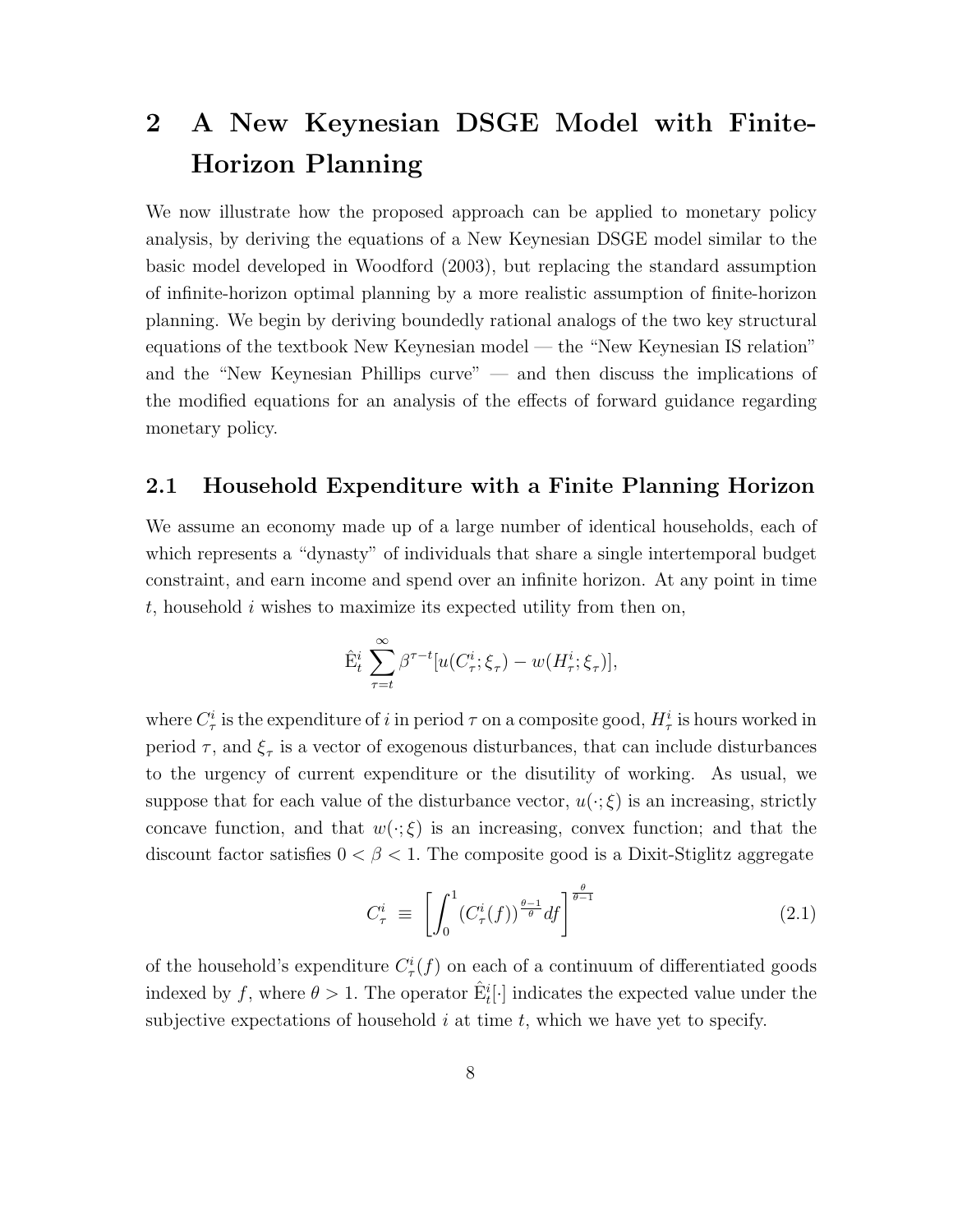In the present subsection, we shall be concerned purely with the household's planning of its state-contingent expenditure  $C^i_\tau$  on the composite good, given the expected evolution of the price  $P_{\tau}$  of the composite good (a Dixit-Stiglitz index of the prices of the individual goods) and the household's income from working and from its share in the profits of firms. Both the question of how the household allocates its spending across the different individual goods and how its hours of work are determined are left for later. Here we note simply that we assume an organization of the labor market under which each household is required to supply its share of the aggregate labor  $H_{\tau}$  demanded by firms; hence the expected evolution of  $H_{\tau}^{i}$  =  $H_{\tau}$  is independent of household *i*'s intentions with regard to spending and wealth accumulation. Moreover, each household's total income other than from its financial position (saving or borrowing) will simply equal its share of the total value  $Y_\tau$  of production of the composite good. The evolution of this income variable is outside the control of an individual household  $i$ .

We further simplify the household's problem by supposing that there is a single kind of traded financial claim, a one-period riskless nominal debt contract, promising a nominal interest rate  $i_{\tau}$  (that is, one dollar saved in period  $\tau$  buys a claim to  $1 + i_{\tau}$ dollars in period  $\tau$  +1) that is controlled by the central bank. We denote the financial wealth carried into period t by household i by the variable  $B_t^i$ , defined as the nominal value of claims maturing in period t deflated by the price index  $P_{t-1}$ ; this definition makes  $B_t^i$  a real variable that is purely predetermined (dependent only on decisions made at date  $t - 1$ ). The household's financial position evolves in accordance with a flow budget constraint

$$
B_{\tau+1}^i = (1 + i_\tau)[B_\tau^i / \Pi_\tau + Y_\tau - C_\tau] \tag{2.2}
$$

for each period  $\tau \geq t$ , where  $\Pi_{\tau} \equiv P_{\tau}/P_{\tau-1}$  is the gross inflation rate between period  $\tau - 1$  and period  $\tau$ .

The problem considered in this subsection is the household's choice of an intended path of expenditure  $\{C^i_{\tau}\}\$ , where spending in any period  $\tau$  may depend on the aggregate state  $s<sub>\tau</sub>$  at that time, together with the associated path for its financial position  ${B_{\tau+1}^i}$  implied by (2.2). (Here we use the notation  $s_{\tau}$  for the complete state vector, including both the exogenous disturbances  $\xi_{\tau}$  and any policy decisions that have been announced as of date  $\tau$ .) These are chosen to maximize the expected discounted sum of utility from expenditure (since the disutility of working can be taken as given, for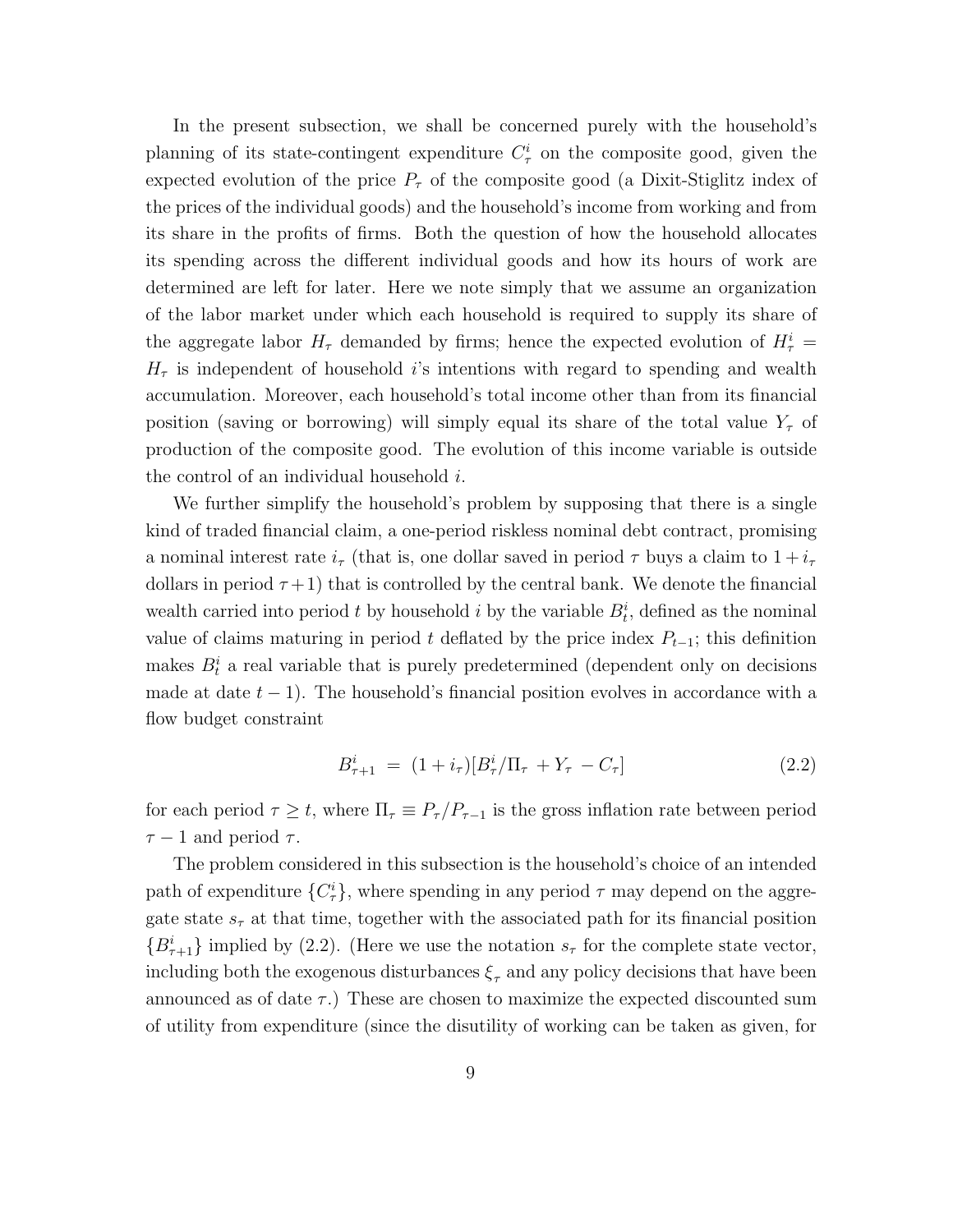present purposes), given an existing financial position  $B_t^i$  and the expected evolution of the variables  $\{i_{\tau}, \Pi_{\tau}, Y_{\tau}\}\$ in periods  $\tau \geq t$ .

### 2.1.1 An Optimal Finite-Horizon Plan

Rather than assuming that the household chooses a complete infinite-horizon statecontingent expenditure plan — and that it must accordingly consider the possible paths of the variables  $\{i_\tau, \Pi_\tau, Y_\tau\}$  over an infinite future — we shall suppose that the household engages in explicit forward planning for only k periods into the future. This means that in period t (and given the state  $s_t$  at that time), the household chooses state-contingent values  $\{C^i_\tau(s_\tau)\}\$  only for the possible states  $s_\tau$  that may be reached at dates  $t \leq \tau \leq t + k$ .

This plan is chosen to maximize the finite-horizon objective

$$
E_t^k \left[ \sum_{\tau=t}^{t+k} \beta^{\tau-t} u(C_\tau^i; \xi_\tau) + \beta^{k+1} v(B_{t+k+1}^i; s_{t+k}) \right], \tag{2.3}
$$

where the evolution of  $B_{\tau+1}^i$  for  $t \leq \tau \leq t+k$  under the finite-horizon plan is given by (2.2), and  $v(B_{t+k+1}; s_{t+k})$  is the value function that the household uses to estimate the continuation value of its problem at each of the possible states  $s_{t+k}$  at which it truncates the forward planning exercise. Here the operator  $E_t^k[\cdot]$  indicates the expectations at time  $t$  of a decision maker that plans  $k$  periods ahead regarding the probabilistic evolution of the variables outside her control. The information set of such a decision maker is assumed to include the current exogenous state  $s_t$ , and the equilibrium realizations of all endogenous variables at dates  $t - 1$  or earlier; the conditional probabilities of future exogenous states are assumed to be correctly known, while the values of endogenous variables at date  $t$  or later (conditional on the exogenous state that is reached) are computed using the model's structural equations (as discussed further below). These expectations differ from model-consistent or "rational" expectations only because of the truncation of the household's planning horizon, and so are the same for all households with planning horizon k.

The household's finite-horizon plan will satisfy a set of first-order conditions,

$$
u_c(C^i_\tau; \xi_\tau) = \beta \mathcal{E}^k_t[((1+i_\tau)/\Pi_{\tau+1}) u_c(C^i_{\tau+1}; \xi_{\tau+1}) | s_\tau]
$$
\n(2.4)

for each possible state  $s_{\tau}$  (given the state  $s_t$  at the time of the planning) at each date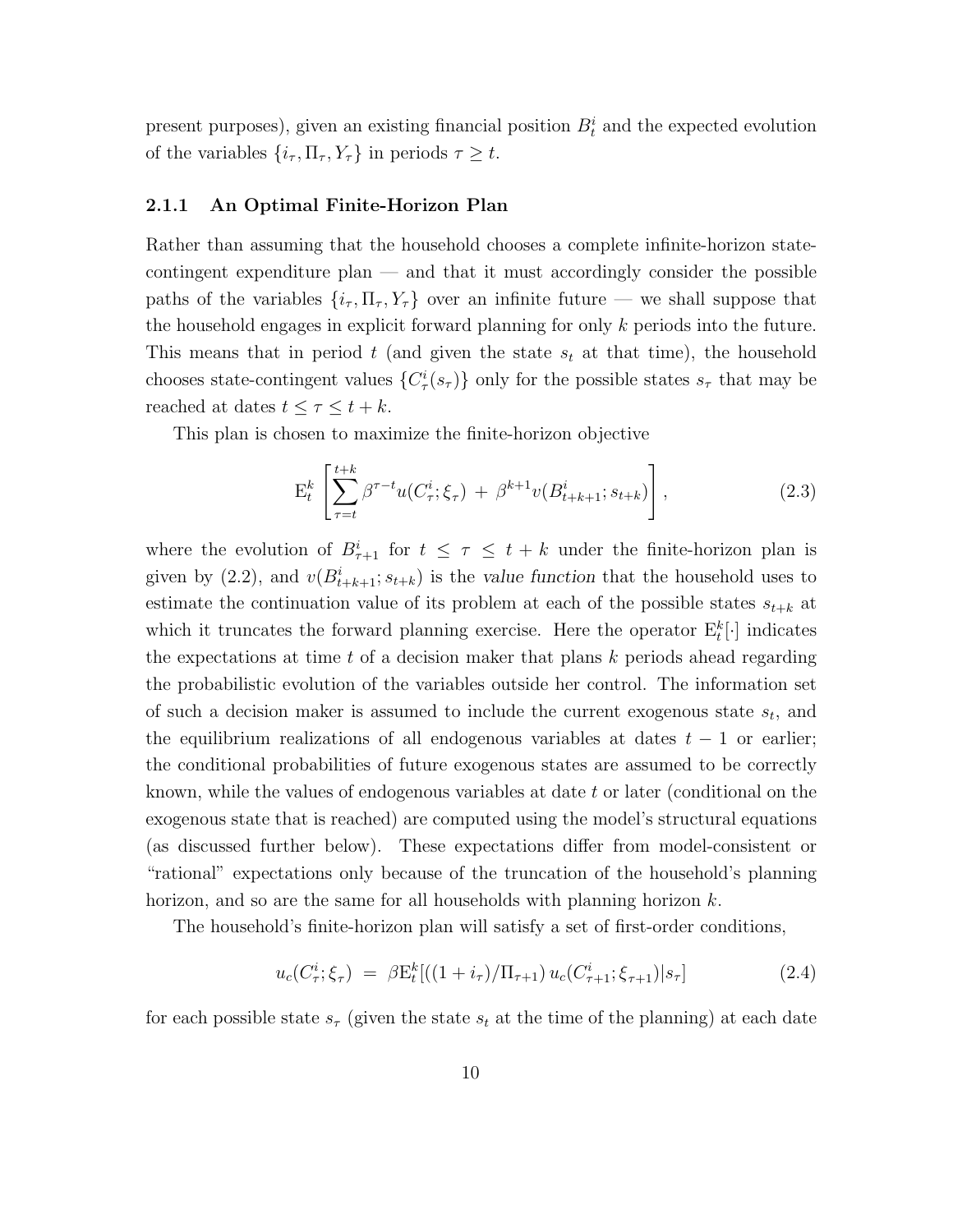$t \leq \tau \leq t + k - 1$ , and

$$
u_c(C_{t+k}^i; \xi_{t+k}) = \beta(1 + i_{t+k}) v_B(B_{t+k+1}^i; s_{t+k}) \tag{2.5}
$$

for each possible state  $s_{t+k}$  at which the forward planning is truncated. (The expectation operator  $E_t^k[\cdot | s_\tau]$  refers to the expectations that the decision maker at date t expects to have, conditional on reaching state  $s_{\tau}$ . Conditions (2.4)–(2.5) together with the budget constraints (2.2) determine a state-contingent plan  $\{C^i_\tau, B^i_{\tau+1}\}$  for periods  $t \leq \tau \leq t + k$ .

If we were to assume that the household's expectations  $E_t^k[\cdot]$  are fully modelconsistent expectations, and that the value function  $v(B; s_{t+k})$  corresponds to the true (model-consistent) value of the household's continuation problem for any level of net saving B chosen in state  $s_{t+k}$ , then this system of equations would characterize the household's optimal infinite-horizon expenditure plan. We assume instead that the household's plan is only boundedly rational, in two respects.

First, we assume that while in period  $t$ , the household chooses planned expenditure for periods t through  $t + k$ , it does not then implement this plan (beyond the level of spending  $C_t^i$  chosen for the current period); and when it reoptimizes in the following period, it will not generally choose to continue with the plan chosen in period t (since in period  $t + 1$ , it looks forward to period  $t + k + 1$ , rather than truncating the planning at period  $t + k$ ). This is however neglected by the household when it chooses a spending plan in period  $t$ . Indeed, we cannot assume that the household in period t has model-consistent expectations about its spending in the different states that may be reached in period  $t + 1$ , for this would require that the household use the model structural equations to calculate what should be expected to happen in period  $t + k + 1$ , rather than truncating the deductive forward planning in period  $t + k$ . Instead, we suppose that the household calculates as if in period  $t + 1$  it will plan forward only  $k-1$  periods into the future, in period  $t+2$  it will plan forward only  $k-2$  periods into the future, and so on.

And while we assume that the household correctly understands the equations of the structural model (including the policy rule announced by the central bank), and uses them in the planning exercise to deduce the values of  $\Pi_{\tau}$ ,  $Y_{\tau}$ , and  $i_{\tau}$  that should be expected in each possible state  $s_{\tau}$  for  $t \leq \tau \leq t + k$ , this does not suffice to imply model-consistent expectations of those variables. According to our model, aggregate expenditure in period  $t + j$  (for some  $1 \leq j \leq k$ ) is determined by the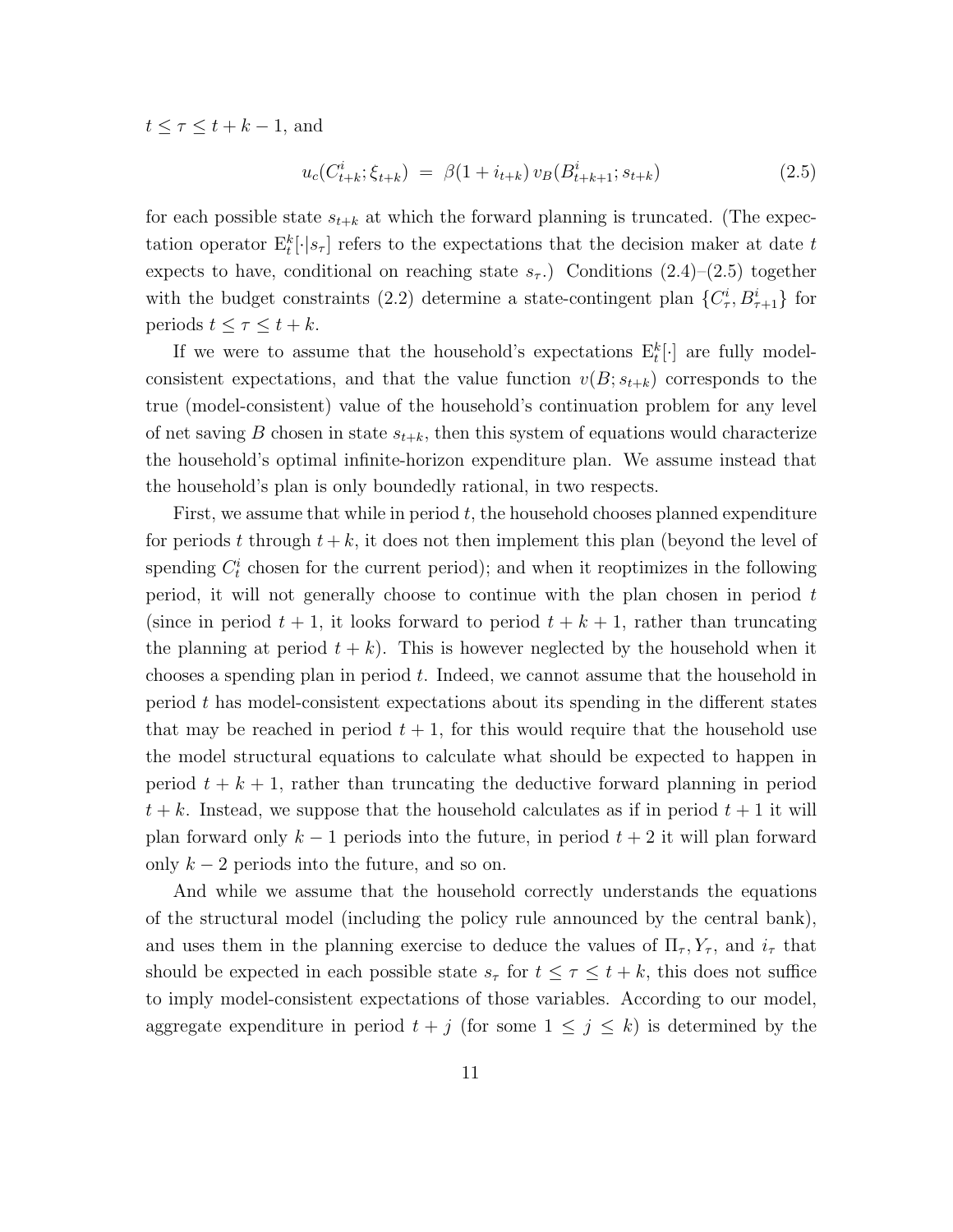planning decisions of households in period  $t+j$  that (if they have  $k-period$  planning horizons) look forward to the anticipated model-based determination of variables as far in the future as period  $t + j + k$ . But in order for the household's planning not to require it to consider what the model equations imply about states farther in the future than period  $t + k$ , we assume that the household assumes that in period  $t + j$ , spending and pricing decisions will be made by households and firms with only  $(k - j)$ -period planning horizons.

Thus if we let  $\Pi_t^k$ ,  $Y_t^k$ ,  $i_t^k$ , be the model-consistent solutions for the endogenous variables in period t (given the state  $s_t$  reached at that time) in a model where all decision makers are assumed to have planning horizons of length  $k$ , then the expectations used in period  $t$  by a household with a  $k$ -period planning horizon are assumed to satisfy

$$
\mathbf{E}_t^k[Z_\tau] = \mathbf{E}_t Z_\tau^{t+k-\tau}
$$

for any endogenous variable  $Z_{\tau}$  in period  $\tau$  ( $t \leq \tau \leq t + k$ ), where  $E_t[\cdot]$  now refers to the model-consistent expectation conditional on being in state  $s_t$ . Similarly, we assume that the expectations about the following period that the household expects (in its period-t planning exercise) to hold in any future state  $s_{\tau}$   $(t + 1 \leq \tau \leq t + k)$ are given by

$$
E_t^k[Z_{\tau+1}|s_{\tau}] = E_{\tau} Z_{\tau+1}^{t+k-\tau}.
$$

Hence the household's Euler equation (2.4) can alternatively be written

$$
u_c(C_\tau^j; \xi_\tau) = \beta \mathcal{E}_\tau [((1+i_\tau^j)/\Pi_{\tau+1}^{j-1}) u_c(C_{\tau+1}^{j-1}; \xi_{\tau+1})], \tag{2.6}
$$

for any planning horizon  $j \geq 1$ . We can also use  $(2.5)$  to obtain a corresponding FOC for a household with a zero-period planning horizon:

$$
u_c(C_\tau^0; \xi_\tau) = \beta(1 + i_\tau) v_B(B_{\tau+1}^0; s_\tau), \tag{2.7}
$$

where  $B_{\tau+1}^0$  is the wealth carried into period  $\tau+1$  by a household with a zero-period planning horizon in period  $\tau$ . We now have a system of equations (consisting of (2.6) for each of the periods  $t \leq \tau \leq t + k$ , and (2.7) for period  $\tau = t + k$ ), now involving only model-consistent conditional expectations, to determine the state-contingent plan chosen in period t by a household with a k-period planning horizon.

The second respect in which we depart from fully model-consistent expectations is that we do not assume that the value function  $v(B; s_{t+k})$  used to evaluate possible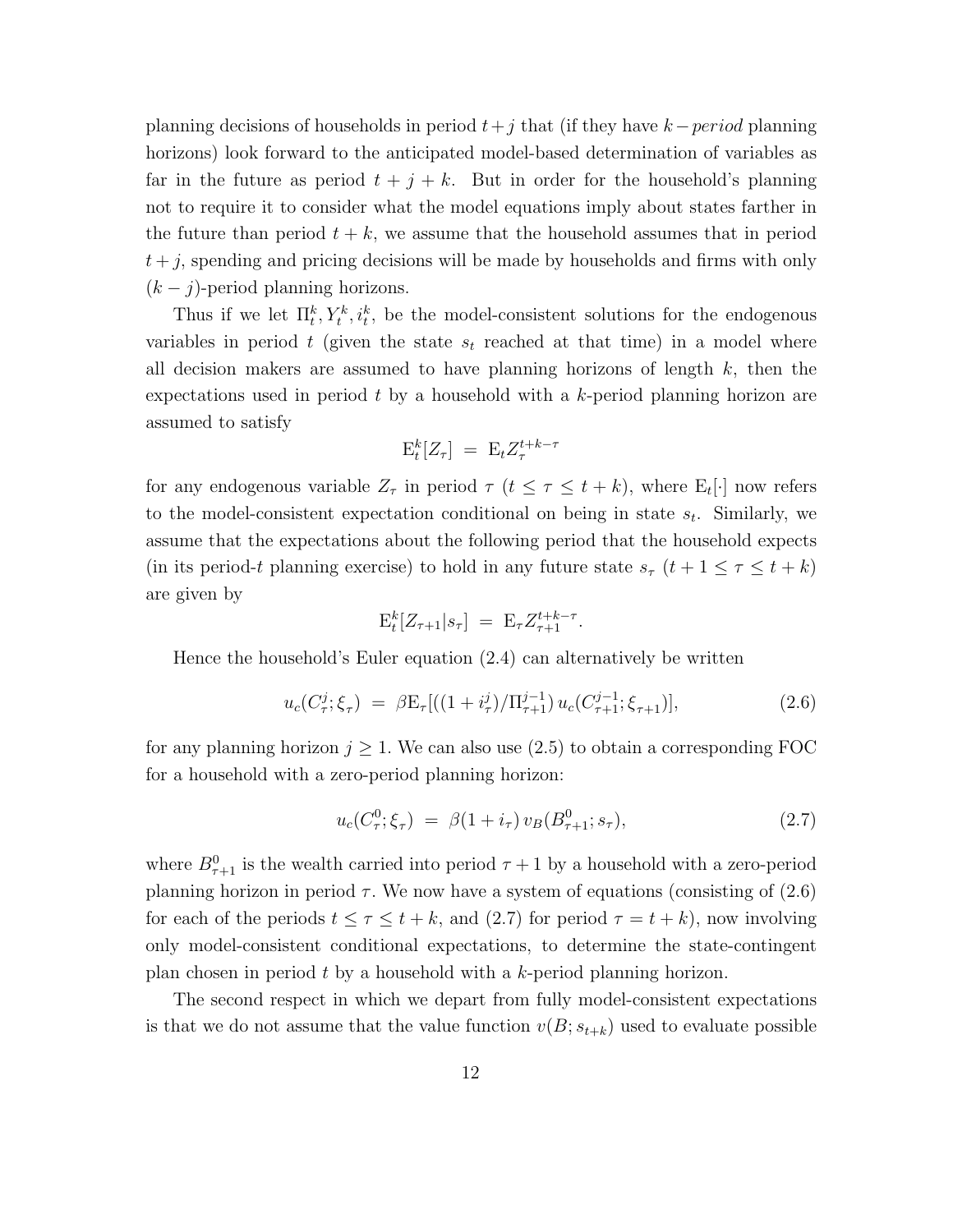situations at the point where forward planning is truncated necessarily corresponds to the model-implied continuation value of the household's discounted expected utility conditional upon reaching state  $s_{t+k}$ . As discussed above, we suppose that the value function is learned by averaging past experience, rather than by using the model structural equations to deduce what should happen farther in the future; and it will not be practical to learn the value of wealth conditioning on all details of the complete state vector  $s_{t+k}$ .

To simplify the current presentation, we suppose that the value function is not state-contingent at all, though households are assumed to correctly learn the average continuation value  $v(B)$  associated with a given level of real wealth  $B$ <sup>3</sup>. In particular, we assume in our treatment of forward guidance below that the value function  $v(B)$ does not take any account of the consequences of any announcement by the central bank of a change in the monetary policy that will be implemented at dates beyond the planning horizon (though this would be part of the complete state vector  $s_{t+k}$ ). We do assume that the value function reflects one simple kind of state-dependence: households are assumed to recognize that it is their real financial position, rather than their nominal position, that should determine the value of their continuation problem (so that the price level anticipated for period  $t + k$  is taken into account).

We defer until section 4 a discussion of how the value function is assumed to be learned from experience. We first examine the equilibrium consequences of finitehorizon planning under the assumption of a given value function  $v(B)$ , setting aside the question of how the function should eventually shift over time in response to further experience.<sup>4</sup> For the sake of concreteness, we further suppose that the economy has for a long time been in a stationary equilibrium in which there have been no real disturbances and monetary policy has maintained a constant inflation rate  $\Pi$ ; that as a result, output and the nominal interest rate have been constant as well, with values

<sup>&</sup>lt;sup>3</sup>It is not an essential feature of our method that the value function be so simple. The key assumption for our analysis below of forward guidance is that we suppose that an announcement of a new monetary policy does not change the value functions that households or firms use in their finite-horizon planning. It is particularly plausible to suppose that the value functions should ignore this aspect of the state, as in the case of a policy that has never been used previously, there will have been no opportunity to learn the consequences of this kind of policy change from experience.

<sup>&</sup>lt;sup>4</sup>The issue of the endogeneity of the value function can be abstracted from when we are concerned only with the effects of relatively transitory disturbances, including short-lived changes in monetary policy.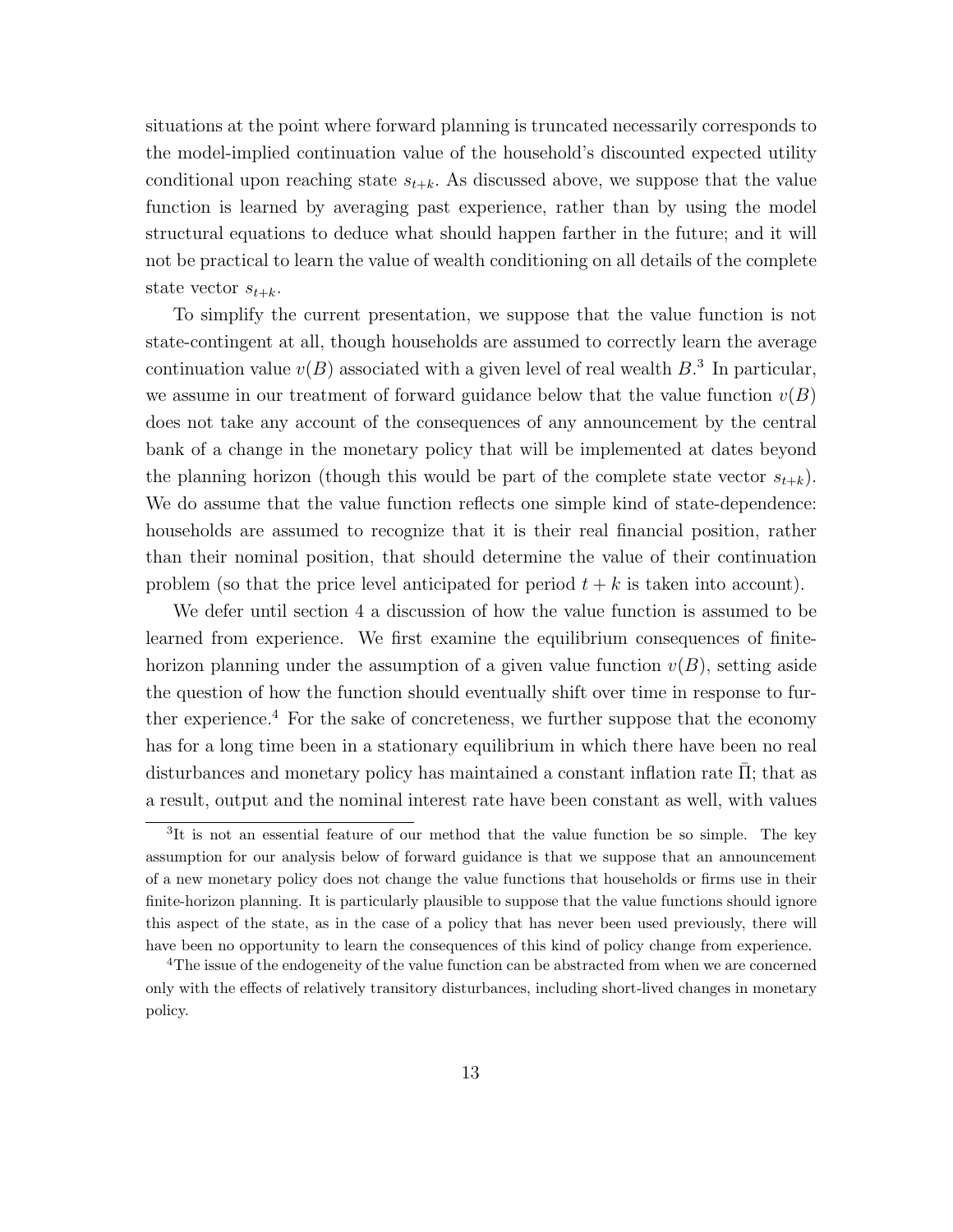$\bar{Y}$  and  $\bar{i}$  respectively; and that households and firms have eventually learned value functions that are correct for this stationary environment. (We assume that  $\overline{\Pi}^* > \beta$ , so that the implied stationary nominal interest rate  $\bar{\imath} = \beta^{-1} \bar{\Pi} - 1$  is positive.)

In such an environment, a household's correct continuation value function is the function  $v(B)$  that solves the Bellman equation

$$
v(B) = max_C \{u(C) + \beta v(B')\}
$$
 s.t.  $B' = \beta^{-1}[B + (\bar{Y} - C)\bar{\Pi}],$ 

where  $\bar{Y}$  is the stationary equilibrium level of output when households and firms optimize using model-consistent expectations (perfect foresight). The solution to this problem is easily seen to be

$$
v(B) = (1 - \beta)^{-1} u(\bar{Y} + (1 - \beta)B/\bar{\Pi}).
$$
\n(2.8)

This is the value function that we shall assume that households use, until our consideration of learning dynamics in section 4.

### 2.1.2 Log-Linear Approximation of the Optimal Plan

Suppose now that there are no real disturbances and that the central bank uses its policy instrument to maintain the target inflation rate  $\overline{\Pi}$  at all times. If households and firms act on the basis of finite-horizon plans, but use correct value functions, then actions are the same as if they chose their actions on the basis of infinitehorizon optimization, and hence all aspects of the equilibrium will be the same. If all households start with identical financial positions  $(B_t^i = 0)$ , since financial claims are in zero net supply<sup>5</sup>), then in this equilibrium  $C_t^i = \overline{C} = \overline{Y}$  for each household at all times.

If instead we allow for real disturbances and/or time variation in monetary policy, equilibrium dynamics with finite-horizon planning will not generally coincide with the predictions of rational expectations equilibrium analysis. However, in the case of small enough departures from the assumptions of the perfect foresight steady state, we can approximately characterize these dynamics through a perturbation of the solution just computed in the case of zero disturbances and the constant policy. A first-order

<sup>&</sup>lt;sup>5</sup>In the present analysis, we abstract from both government spending and government debt issuance; extension of the model to consider the effects of fiscal policy as well is left for a future study.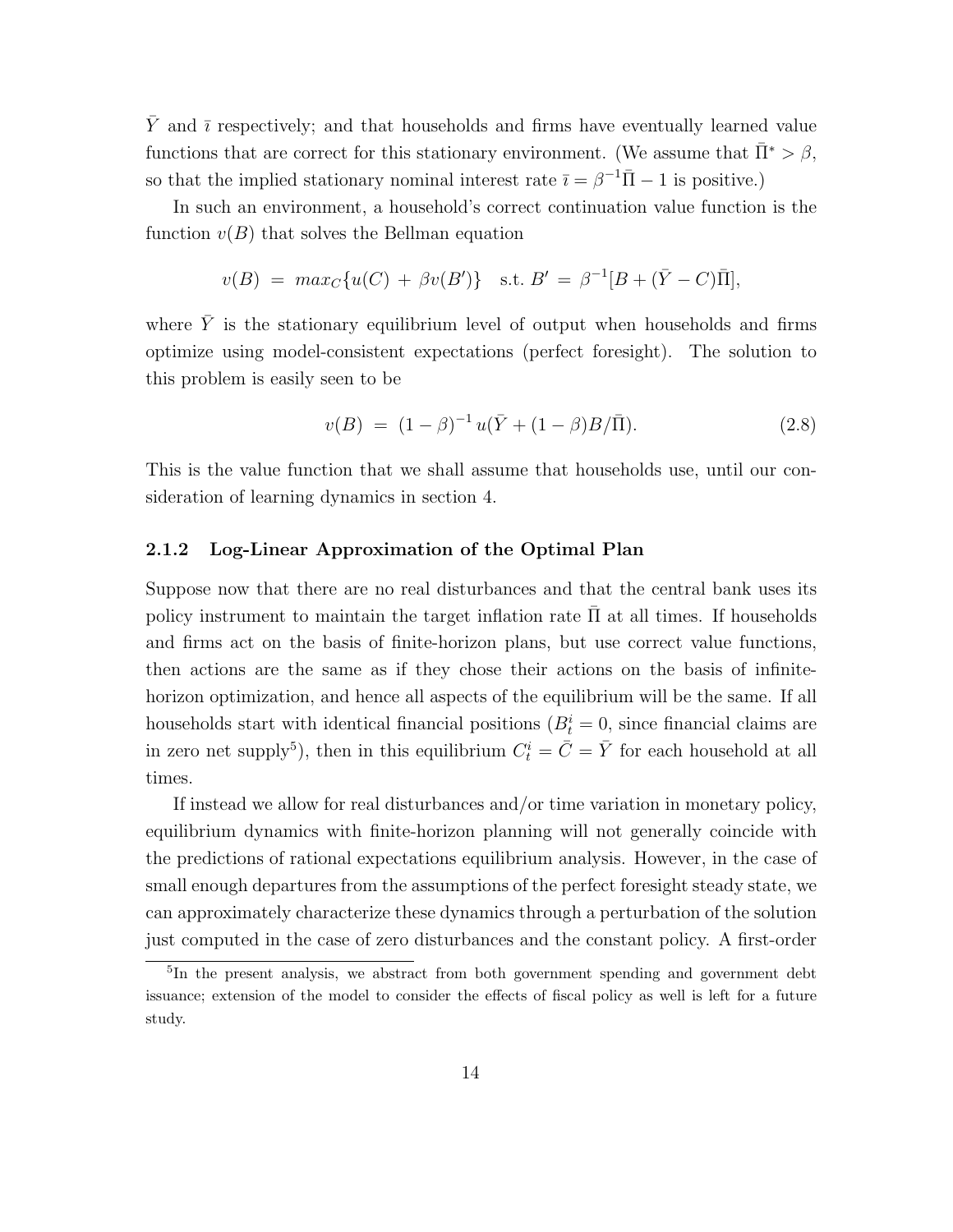perturbation solution for the representative household's finite-horizon spending plan is obtained by linearizing the structural equations  $(2.2)$ ,  $(2.5)$  and  $(2.6)$  around the stationary solution.

We write the linearized equations in terms of percentage deviations from the stationary values of the variables, using the notation

$$
c_t \equiv \log(C_t/\bar{C}), \quad y_t \equiv \log(Y_t/\bar{Y}), \quad b_t^i \equiv B_t^i/(\bar{\Pi}\bar{Y}),
$$

$$
\pi_t \equiv \log(\Pi_t/\bar{\Pi}), \quad \hat{i}_t \equiv \log(1 + i_t/1 + \bar{i}).
$$

Then if we let  $\sigma \equiv -u_c(\bar{C})/(u_{cc}(\bar{C})\bar{C}) > 0$  be the intertemporal elasticity of substitution of household expenditure, and parameterize disturbances to the urgency of spending by the quantity  $g_t$  such that to first order,

$$
\log(u_c(C_t^i; \xi_t)/u_c(\bar{C}; \bar{\xi})) = -\sigma^{-1}(c_t^i - g_t),
$$

(2.6) can be linearized to yield

$$
c_{\tau}^{j} - g_{\tau} = E_{\tau} [c_{\tau+1}^{j-1} - g_{\tau+1}] - \sigma [\hat{i}_{\tau}^{j} - E_{\tau} \pi_{\tau+1}^{j-1}]. \tag{2.9}
$$

Here the value of  $c^j_\tau$  for any horizon j and period  $\tau$  is understood to depend not only on the aggregate state  $s<sub>\tau</sub>$  at that time, but also on the financial position that households with a planning horizon of j periods are assumed to start the period with.

Similarly, (2.8) implies that to a log-linear approximation, the marginal value of wealth used in evaluating potential financial positions when forward planning is terminated is equal to

$$
\log (v'(B^0_{\tau+1})/v'(\bar{B})) \ = \ -(1-\beta)\sigma^{-1}b^0_{\tau+1}.
$$

Hence (2.7) can be linearized to yield

$$
c_{\tau}^{0} - g_{\tau} = -\sigma \hat{i}_{\tau}^{0} + (1 - \beta)b_{\tau+1}^{0}.
$$
\n(2.10)

Here the solutions for  $c_{\tau}^0$ ,  $\hat{i}_{\tau}^0$  and  $b_{\tau+1}^0$  all depend on both the aggregate state  $s_{\tau}$  and the financial position of the household at the beginning of period  $\tau$ .

Finally, the flow budget constraint (2.2) can be linearized to yield

$$
b_{\tau+1}^j = \beta^{-1} [b_{\tau}^{j+1} + y_{\tau}^j - c_{\tau}^j]
$$
 (2.11)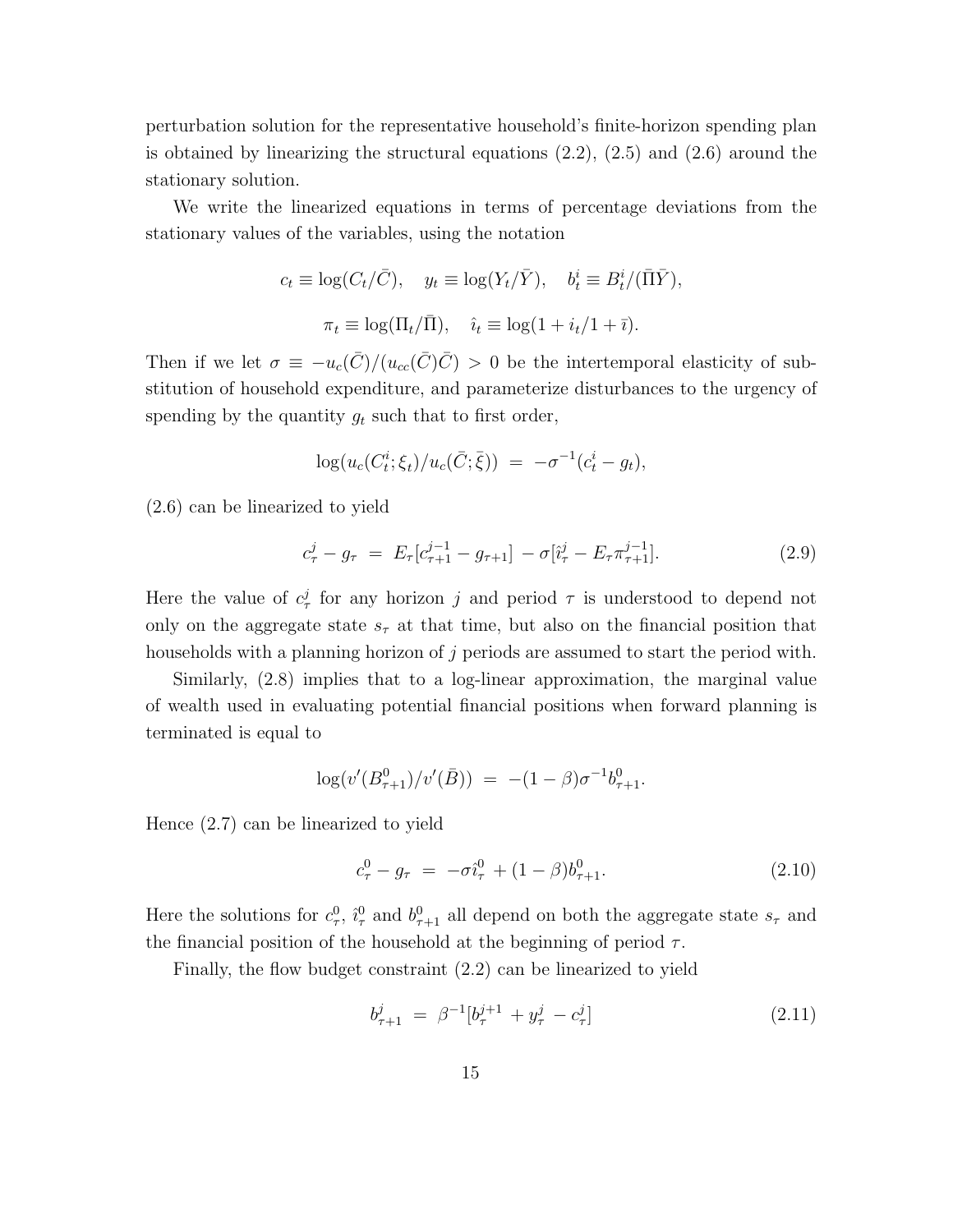for any horizon  $j \geq 0$ . Conditions (2.9) and (2.11), setting  $\tau = t + k - j$  for each  $0 \leq j \leq k$ , and condition (2.10) for  $\tau = t+k$ , together with model-consistent solutions for the variables  $\{i_t^j\}$  $j_{t+k-j}$ ,  $y_t^j$  $\{\vec{t}_{t+k-j}, \pi^{j-1}_{t+k-j+1}\}$  for  $0 \leq j \leq k$ , then provide a system of simultaneous linear equations to solve for a linear approximation to the optimal plan of a household with a k-period planning horizon in period  $t$ . The solution for optimal expenditure in period  $t$  (the period in which the planning is undertaken) is given by

$$
c_t^k = g_t + (1 - \beta)b_t + (1 - \beta) \sum_{j=0}^k \beta^j \mathbf{E}_t[y_{t+j}^{k-j} - g_{t+j}]
$$

$$
- \sigma \sum_{j=0}^{k-1} \beta^{j+1} \mathbf{E}_t[i_{t+j}^{k-j} - \pi_{t+j+1}^{k-j-1}] - \sigma \beta^{k+1} \mathbf{E}_t \hat{i}_{t+k}^0, \tag{2.12}
$$

where  $b_t$  is the household's financial position at the beginning of period t. This is the aspect of the plan chosen in period  $t$  that is actually implemented.

In order to determine aggregate expenditure in period  $t$ , it is also necessary to determine the state-contingent values  $\{i_t^j\}$  $j_{t+k-j}$ ,  $y_t^j$  $\{t+k-j}, \pi^{j-1}_{t+k-j+1}\}$  of aggregate state variables used in the planning exercise. Let us assume for now that all households have identical planning horizons,<sup>6</sup> and also start with identical financial positions. Then they make identical decisions at all times, and thus necessarily begin each period with a financial position  $b_t = 0$ . It is assumed that each household has the structural knowledge required to deduce this, and correctly assumes that  $b_t^i = 0$  for each of the other households as well. Aggregate demand (and aggregate real income) is then given by  $y_t^k = c_t^k$ . It follows from (2.11) that  $b_{t+1}^k = 0$  for each household, and each household is assumed to have the structural knowledge required to deduce that this will be true for all other households. Thus in predicting the spending decisions of other households in period  $t + 1$  (which are assumed then to have planning horizons of only  $k-1$  periods), these households are each assumed to enter period  $t+1$  with financial positions  $b_{t+1}^i = 0$ . The level of spending that each is expected to choose in period  $t + 1$  is then given by equation (2.12), except with t replaced by  $t + 1$  and k replaced by  $k - 1$ , but again assuming initial financial wealth of zero.

The same argument applies in each successive period of the household's planning exercise. It follows that the value  $y_{t+i}^{k-j}$  $_{t+j}^{k-j}$  assumed in the planning exercise (for any  $1 \leq j \leq k$  and any possible state  $s_{t+j}$  is equal to the value  $c_{t+j}^{k-j}$  $_{t+j}^{k-j}$  implied by  $(2.12)$ 

<sup>6</sup>The analysis is generalized to allow for heterogeneous planning horizons in section 2.3 below.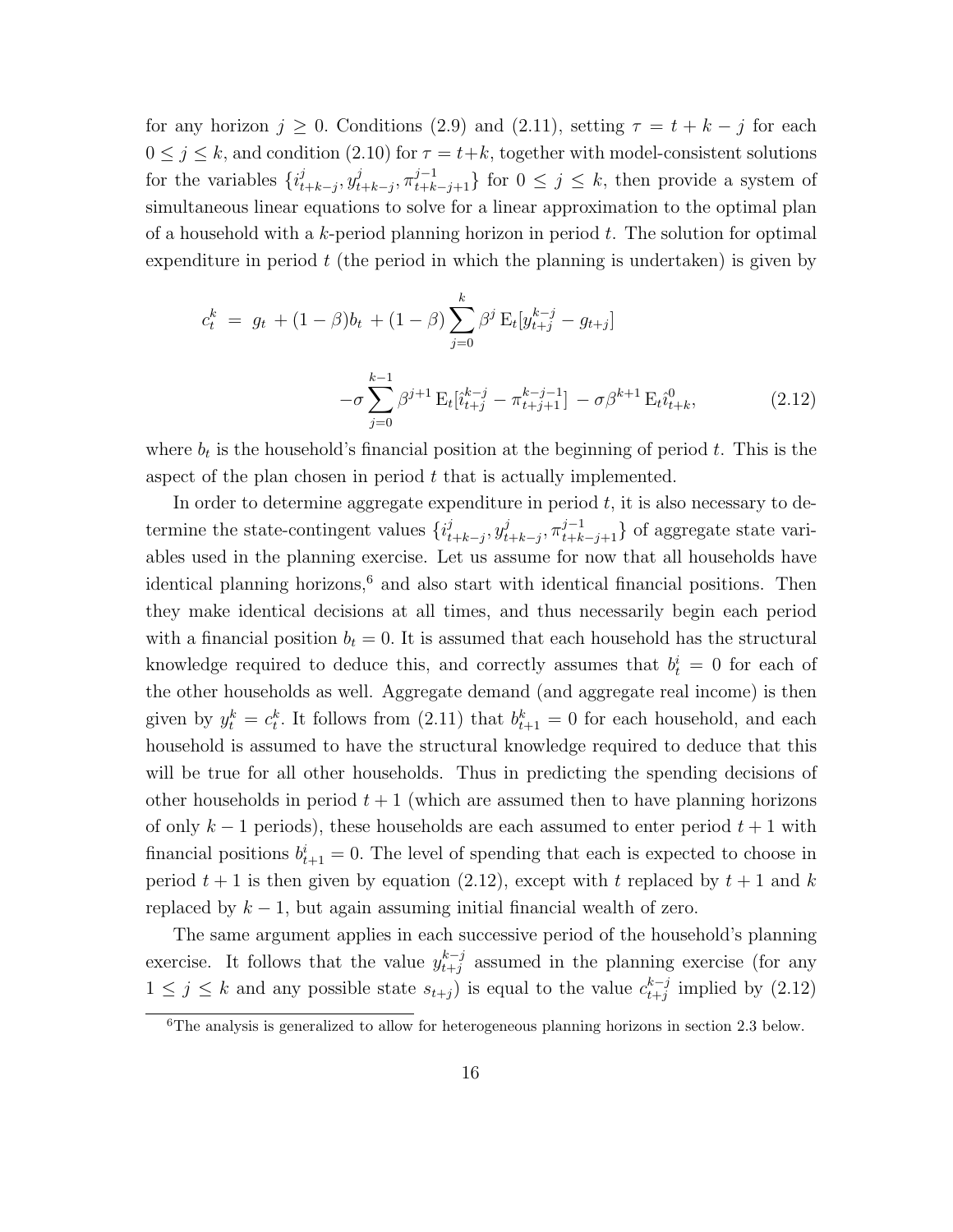when t replaced by  $t + j$ , k is replaced by  $k - j$ , and  $b_{t+j}$  is set equal to zero. The value of  $\pi^{k-j}_{t+j}$  $_{t+j}^{k-j}$  assumed is the one implied by the model of firm planning described in the next section, when firms assume this model of aggregate demand determination.

And finally, interest-rate expectations are assumed to be based on knowledge of the central bank's reaction function, which we assume also to be a log-linear relation of the form

$$
\hat{u}_t = i_t^* + \phi_{\pi, t} \pi_t + \phi_{y, t} y_t, \tag{2.13}
$$

where the coefficients may be time-dependent (though independent of the realizations of the endogenous variables), in order to allow for "forward guidance" experiments, as discussed in section 3. The interest-rate expectations  $\hat{i}_{t+j}^{k-j}$  used in a forward planning exercise at time  $t$  are thus assumed to satisfy

$$
\hat{i}^j_\tau = i^*_\tau + \phi_{\pi,\tau}\pi^j_\tau + \phi_{y,\tau}y^j_\tau,\tag{2.14}
$$

for any planning horizon  $j \geq 0$  and any date  $t \leq \tau \leq t + j$ ; in the latter expression, the time-dependent coefficients are assumed to be the ones implied by policy announcements as of period t.

It follows that for any  $j \geq 1$ , the aggregate expenditure of households with a planning horizon of j periods must satisfy the recursive relationship

$$
y_t^j - g_t = \mathcal{E}_t[y_{t+1}^{j-1} - g_{t+1}] - \sigma(\hat{i}_t^j - \mathcal{E}_t \pi_{t+1}^{j-1}), \qquad (2.15)
$$

while the aggregate expenditure of households with a zero-period planning horizon must satisfy

$$
y_t^0 - g_t = -\sigma \hat{i}_t^0. \tag{2.16}
$$

These equations can be solved recursively to determine predicted aggregate demand. Equation (2.16) can be solved for  $y_{t+k}^0$ , given a solution for  $\pi_{t+k}^0$  and the central bank's reaction function (2.14). Using this solution for  $y_{t+k}^0$ , equation (2.15) can then be solved for  $y_{t+k-1}^1$ , given solutions for  $\pi_{t+k-1}^1$  and  $\pi_{t+k}^0$  and the central bank's reaction function. Using this solution for  $y_{t+k-1}^1$ , equation (2.15) can then be solved for  $y_{t+k-2}^2$ , and so on. The model's prediction for aggregate expenditure  $y_t^k$  in period t is then given by the solution for  $y_t^k$ .

### 2.2 Price-Setting by Firms with a Finite Planning Horizon

We turn now to inflation determination through the price-setting decisions of firms. Each differentiated good  $f$  is assumed to be sold by a monopolistically competitive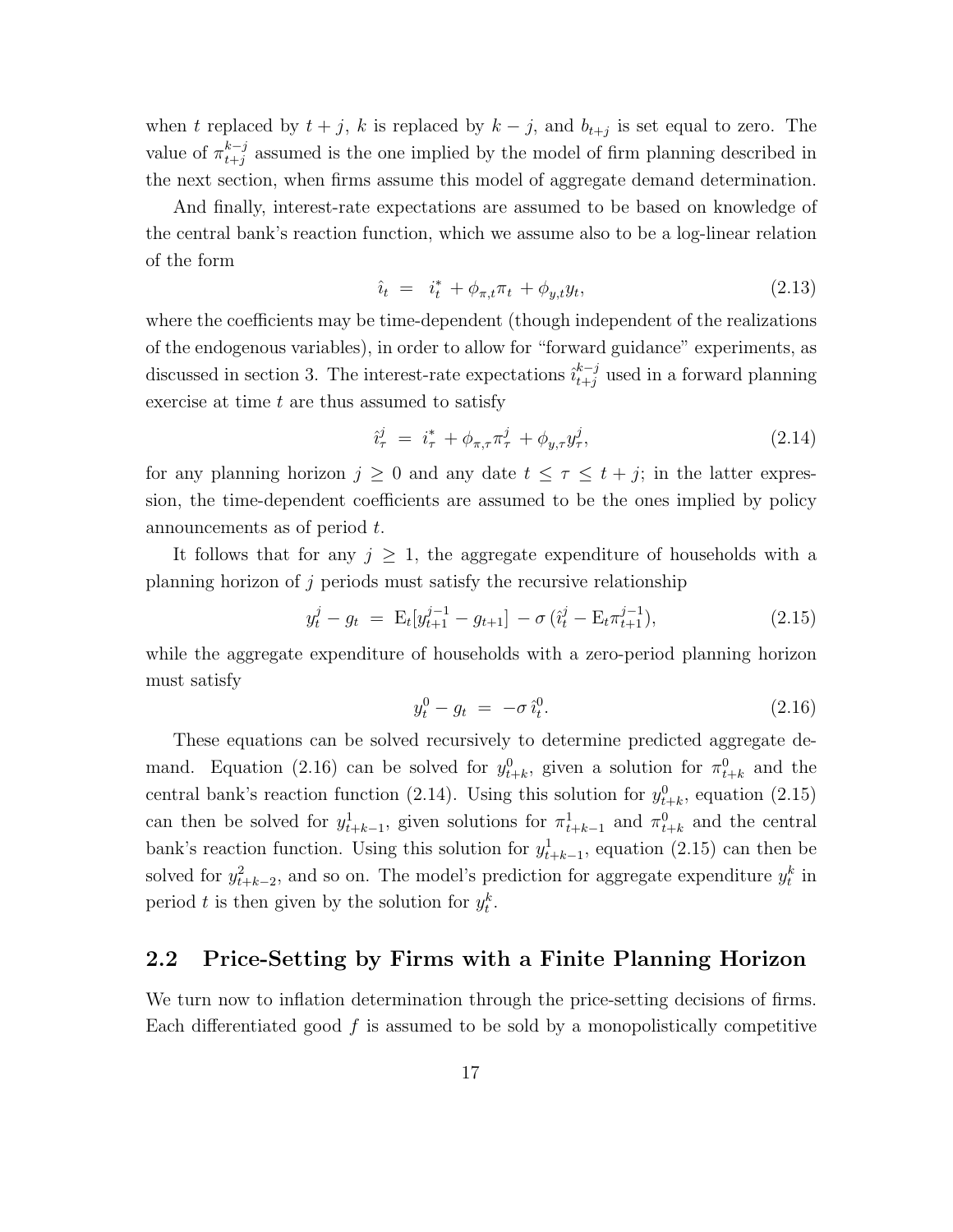producer (also indexed by f), that sets the price  $P^f_\tau$  of good f each period. The objective of each firm is assumed to be maximization of the average value to shareholders of the stream of earnings generated by the firm's pricing policy.

We assume for simplicity that shares in the firms are not traded, and that each household  $i$  receives an equal share of the earnings of all firms. Firms are assumed to value incremental earnings in different aggregate states in proportion to the average marginal utility of additional real income to their shareholders in those different states, averaging the marginal utilities of the different households;<sup>7</sup> that is, in proportion to the quantity

$$
\lambda_t \equiv \int u_c(C_t^i; \xi_t)di. \tag{2.17}
$$

Hence a firm's objective is assumed to be the maximization of

$$
\hat{\mathbf{E}}_t^f \sum_{\tau=t}^{\infty} \beta^{\tau-t} \lambda_{\tau} H(P_{\tau}^f / P_{\tau}; Z_{\tau}), \qquad (2.18)
$$

where  $H(r_{\tau}^{f}; Z_{\tau})$  represents the real profits of firm f in period  $\tau$  if its relative price is  $r_{\tau}^{f} \equiv P_{\tau}^{f}/P_{\tau}$ ;  $Z_{\tau}$  is a vector of real state variables at date  $\tau$  (specified below) that are outside the control of the individual firm (under the assumption of monopolistic competition) but that matter for the firm's real profits; and the operator  $\hat{\mathbf{E}}_t^f[\cdot]$  indicates the expectations used by firm  $f$  in a planning exercise at date  $t$ .

### 2.2.1 Staggered Price Adjustment

As in the models of Calvo (1983) and Yun (1996), we assume that each period only a fraction  $1 - \alpha$  of all goods prices are reconsidered in any period, with the particular prices that are reconsidered a random selection from the set of goods. In a period t in which the price of good f is not reconsidered, we assume that  $P_t^f = P_t^f$ .  $\Phi_{t-1}^f \cdot \bar{\Pi}.$ That is, we assume (as in Yun, 1996) that prices are automatically increased at the target inflation rate when the optimality of this default pricing rule is not considered. This assumption implies that in the absence of aggregate disturbances or changes

<sup>&</sup>lt;sup>7</sup>In the exposition in the previous section, we have assumed that all households solve an identical problem, with a k-period planning horizon; if so, in equilibrium all households value additional income in the same way, and we can simply refer to the marginal utility of income of the representative household. However, the exposition in this section allows for possible heterogeneity in households' planning horizons, in preparation for the discussion in section 2.3.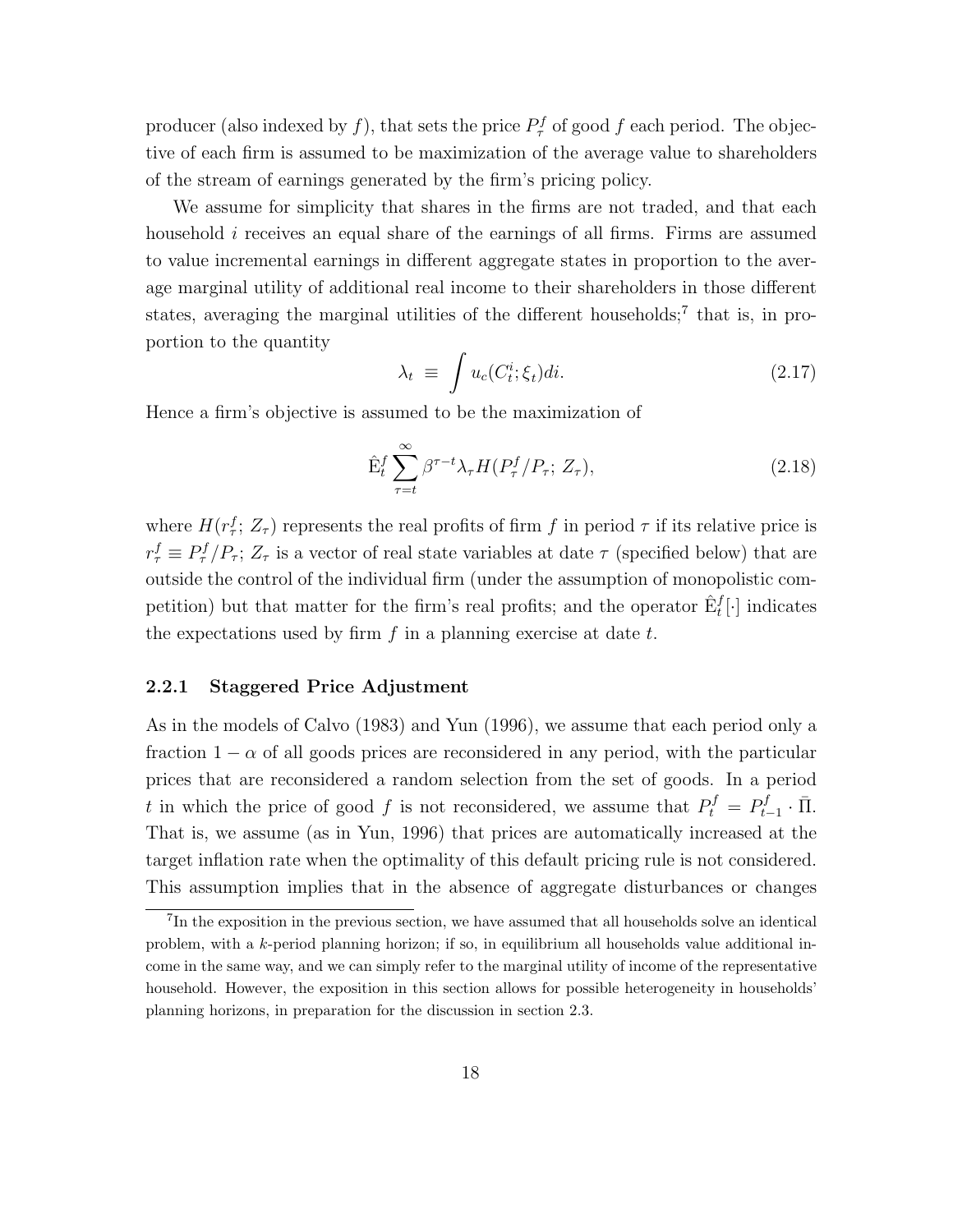in monetary policy, the equilibrium prices of all goods will be the same as in a perfect foresight equilibrium with flexible prices, despite the fact that not all prices are reconsidered each period. Staggered pricing matters for equilibrium dynamics only to the extent that there are disturbances and/or temporary shifts in the central bank's reaction function.

In a period  $t$  in which the price of good  $f$  is reconsidered, we assume that the firm chooses a new price  $P_t^f$  $t_t^{(s)}$  so as to maximize its subjective assessment of the objective (2.18). But as in the previous section, we assume that the firm plans ahead for only k periods, and evaluates possible situations in period  $t + k$  using a value function to estimate the value of its continuation problem. Furthermore, when choosing a new price in period  $t$ , the firm need only consider the consequences for future states in which it has not yet reconsidered its price more recently than period t. Hence  $P_t^f$  $t^{J}$  is chosen to maximize

$$
\hat{\mathbf{E}}_t^f \left[ \sum_{\tau=t}^{t+k} (\alpha \beta)^{\tau-t} \lambda_\tau H(P_t^f \bar{\Pi}^{\tau-t} / P_\tau; Z_\tau) + (\alpha \beta)^{k+1} \tilde{v}(P_t^f \bar{\Pi}^k / P_{t+k}; s_{t+k}) \right], \qquad (2.19)
$$

where  $\tilde{v}(r_t^f)$  $_{t+k}^{f}$ ;  $s_{t+k}$ ) represents the firm's estimate of the value of discounted real profits from period  $t + k + 1$  onward, conditional on reaching state  $s_{t+k}$  in period  $t+k$ , not reconsidering its price in any of the periods between  $t + 1$  and  $t + k + 1$ , and having a relative price of  $r_t^f$  $t_{t+k}$  in period  $t+k$ .

In a stationary perfect foresight equilibrium in which the central bank maintains a constant inflation rate  $\bar{\Pi}$ , the real variables  $Z_t$  have constant values  $\bar{Z}$  that satisfy

$$
H_r(1; \bar{Z}) = 0, \t(2.20)
$$

and the price of each good satisfies  $P_t^j = P_t$  at all times. (The allocation of resources in this stationary equilibrium is the same as in a stationary equilibrium with perfectly flexible prices.) As in the previous section, we assume that the value function used by firms is optimal for this stationary equilibrium (assumed to have prevailed for some time prior to the period in which we seek to analyze the effects of a change in monetary policy). But again we simplify by assuming that the value function is not state-dependent; thus we assume that

$$
\tilde{v}(r) = (1 - \alpha \beta)^{-1} \bar{\lambda} H(r; \bar{Z}), \qquad (2.21)
$$

where  $\bar{\lambda} \equiv u_C(\bar{C}; \bar{\xi})$  is the constant value of  $\lambda_t$  in the perfect-foresight steady state.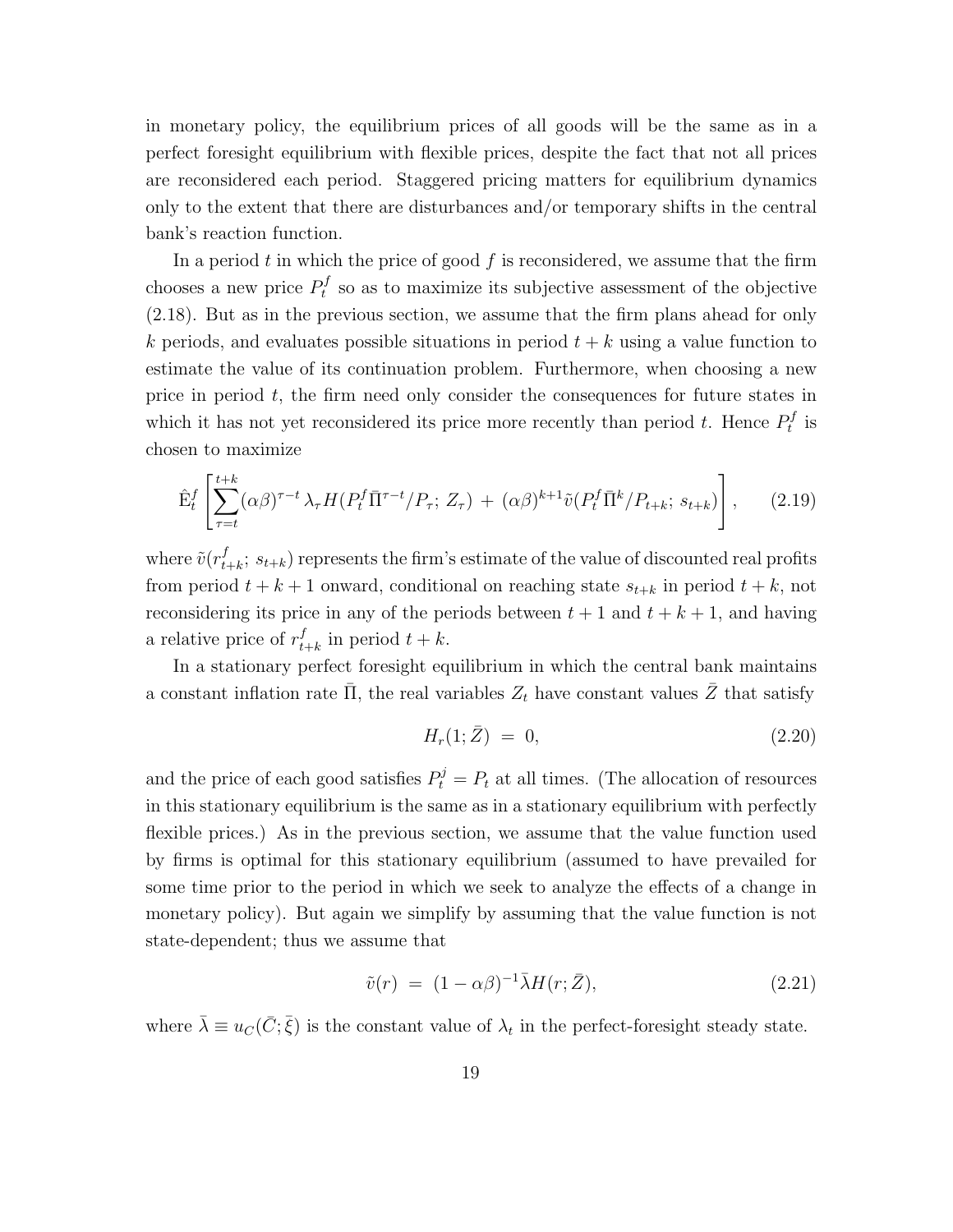It follows that the first-order condition for maximization of (2.19) is given by

$$
\hat{\mathbf{E}}_t^f \left[ \sum_{\tau=t}^{t+k} (\alpha \beta)^{\tau-t} \lambda_\tau H_r (P_t^f \bar{\Pi}^{\tau-t} / P_\tau; Z_\tau) \frac{P_t \bar{\Pi}^{\tau-t}}{P_\tau} + \frac{(\alpha \beta)^{k+1}}{1 - \alpha \beta} \bar{\lambda} H_r (P_t^f \bar{\Pi}^k / P_{t+k}; \bar{Z}) \frac{P_t \bar{\Pi}^k}{P_{t+k}} \right] = 0.
$$

Log-linearizing this condition around the values that hold in the perfect-foresight steady state yields

$$
\hat{\mathbf{E}}_t^f \left\{ \sum_{\tau=t}^{t+k} (\alpha \beta)^{\tau-t} \left[ p_t^f - \sum_{s=t}^{\tau} \pi_s - m_\tau \right] + \frac{(\alpha \beta)^{k+1}}{1 - \alpha \beta} \left[ p_t^f - \sum_{s=t}^{t+k} \pi_s \right] \right\} = 0, \quad (2.22)
$$

using the notation

$$
p_t^f \equiv \log\left(\frac{P_t^f}{P_{t-1}\overline{\Pi}}\right), \qquad m_t \equiv -H_{rr}(1;\overline{Z})^{-1}H_r(1;Z_t).
$$

(Note that  $m_t$  is a function of real variables outside the control of firm  $f$ , and is of only first order in the deviations of these variables from their steady-state values. To a linear approximation, it measures the percentage deviation of the average real marginal cost of supplying output from its steady-state level.)

As in the previous section, we assume that the firm's expectations  $\hat{E}_t^f[\cdot]$  are deduced from the model structural equations, but assuming that endogenous variables determined in period  $\tau$  are determined by the decisions of households and firms with planning horizons of  $t + k - \tau$  periods, for any  $t \leq \tau \leq t + k$ . (The endogenous variables referred to here now include the variables  $Z_t$ , along with  $i_t$ ,  $\Pi_t$ , and  $Y_t$ .) It then follows from  $(2.22)$  that any firm f that reconsiders its price in period t, and plans ahead for k periods, will choose a new relative price  $p_t^f = p_t^{*k}$ , where the optimized relative price is given by

$$
p_t^{*k} = \mathcal{E}_t \sum_{\tau=t}^{t+k} (\alpha \beta)^{\tau-t} \left[ \pi_\tau^{t+k-\tau} + (1 - \alpha \beta) m_\tau^{t+k-\tau} \right]. \tag{2.23}
$$

.

As usual, the Dixit-Stiglitz price index is defined as

$$
P_t \equiv \left[ \int (P_t^f)^{1-\theta} df \right]^{\frac{1}{1-\theta}}
$$

This implies that when we log-linearize around the stationary equilibrium with constant inflation rate  $\Pi$ , we obtain (to a first-order approximation)

$$
\pi_t^k = (1 - \alpha) p_t^{*k}.
$$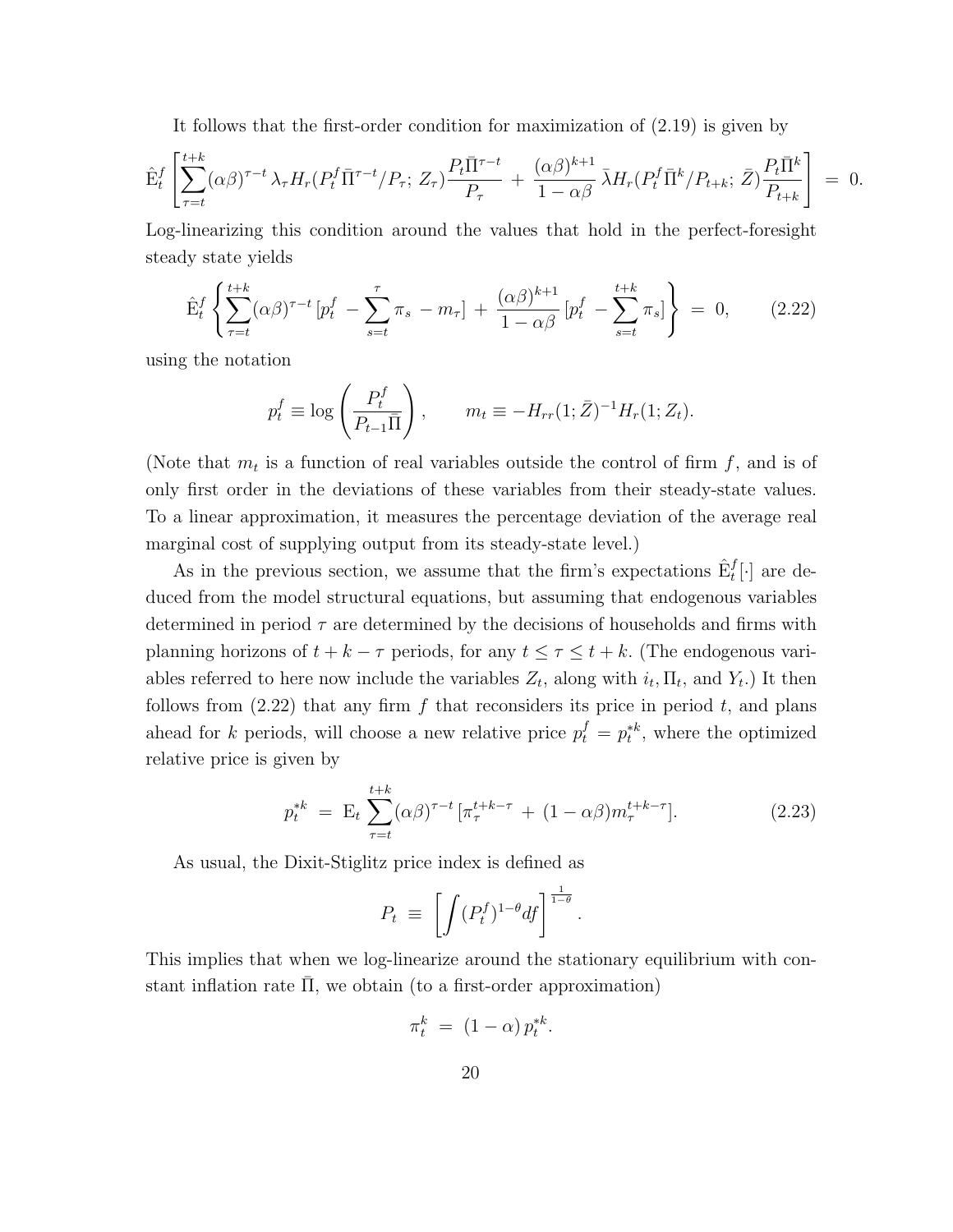Equation (2.23) then implies that

$$
\pi_t^k = (1 - \alpha) \mathbf{E}_t \sum_{\tau=t}^{t+k} (\alpha \beta)^{\tau-t} [\pi_{\tau}^{t+k-\tau} + (1 - \alpha \beta) m_{\tau}^{t+k-\tau}].
$$

A similar equation holds if we replace k by any horizon  $j \geq 0$ . We then see that the  $\{\pi_t^j\}$  for different finite horizons satisfy a simple recursion of the form

$$
\pi_t^j = \frac{(1 - \alpha)(1 - \alpha \beta)}{\alpha} m_t^j + \beta E_t \pi_{t+1}^{j-1}
$$
\n(2.24)

for any  $j \geq 1$ , with the special form

$$
\pi_t^0 = \frac{(1-\alpha)(1-\alpha\beta)}{\alpha} m_t^0 \tag{2.25}
$$

when the planning horizon is of length zero. Equations  $(2.24)$ – $(2.25)$  can be solved forward to yield

$$
\pi_t^k = \frac{(1-\alpha)(1-\alpha\beta)}{\alpha} \sum_{\tau=t}^{t+k} \beta^{\tau-t} E_t m_\tau^{t+k-\tau}
$$

as the solution for equilibrium inflation given expectations regarding the determination of  $m_{\tau}$ . If all firms have a k-period planning horizon, then the actual inflation rate will be given by  $\pi_t = \pi_t^k$ .

#### 2.2.2 Determinants of Real Marginal Cost

It remains to discuss how the variable  $m_t$  is jointly determined along with the other variables in our model. This requires that we consider further the form of the firm's profit function. Real profits each period are equal to real sales revenues minus the firm's real wage bill. As usual, Dixit-Stiglitz preferences (2.1) imply that the demand for good f is equal to  $Y_t(r_t^f)$  $(t<sup>f</sup>)<sup>-θ</sup>$ , where  $Y<sub>t</sub>$  is aggregate demand for the composite good; hence the real revenues of firm  $f$  are equal to  $Y_t(r_t^f)$  $\binom{f}{t}$ <sup>1- $\theta$ </sup>.

We assume that each firm produces its differentiated good using labor as the only variable input, with a production function  $Y_t(f) = A_t H_t(f)^{1/\phi}$ , where  $H_t(f)$  is the labor hired by firm f,  $A_t$  is an exogenous common productivity factor, and  $\phi \geq 1$ indicates the degree of diminishing returns to scale. Real labor costs are therefore equal to  $W_t(Y_t(f)/A_t)^{\phi}$ , where  $W_t$  is the real wage in period t.

We assume that wages are determined in the following way. The household suppliers of labor are represented in wage negotiations by representatives that each bundle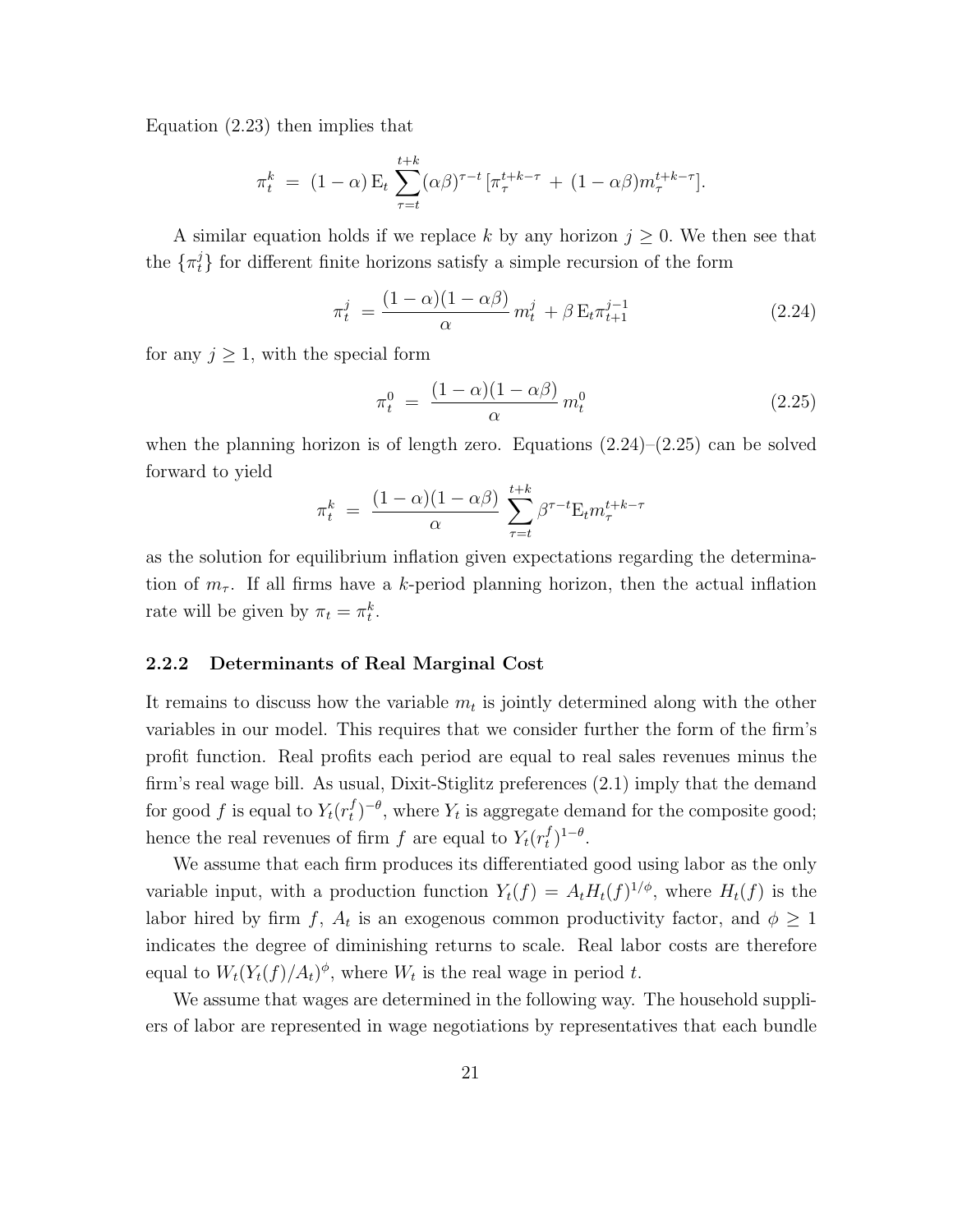the labor of a representative sample of the different household types in the economy, and offer to supply a certain number of total hours by members of their group at a given wage; when a given number of hours are agreed upon for a given wage, each household in the group must supply that number of hours, and receives the same wage. There are a large number of such representatives (each bargaining on behalf of an identical group of households), so that none has any market power. The representative chooses a number of hours  $H_t$  that the group will offer to work so as the maximize the average utility of the households in the group; this results in a first-order condition for optimal labor supply of the form

$$
v_H(H_t; \xi_t) = \lambda_t W_t,
$$

where  $\lambda_t$  is again defined by (2.17). Note that this is the relationship between wages and hours that would hold in a representative-household model of the kind assumed in Woodford (2003); here, as in Woodford (2013), we assume a labor market organization that implies a similar relationship even when the subjective marginal utilities of income of households may differ because of their boundedly-rational expectations.

Real profits are then given by

$$
H(r_t^j; Z_t) \equiv Y_t(r_t^f)^{1-\theta} - \lambda_t^{-1} w((Y_t/A_t)^{\phi}(r_t^f)^{-\theta\phi}; \xi_t),
$$

where

$$
w(H_t; \xi_t) \equiv v_H(H_t; \xi_t) \cdot H_t.
$$

(The vector  $Z_t$  is now seen to have as its elements the endogenous variables  $Y_t$  and  $\lambda_t$ , and the exogenous variables  $A_t$  and the elements of  $\xi_t$  that affect the disutility of labor.)

Differentiating this profit function to obtain  $H_r$ , we can use (2.20) together with the requirement that  $\bar{\lambda} = u_C(\bar{Y}; \bar{\xi})$  to determine the steady-state values  $\bar{Y}$  and  $\bar{\lambda}$ . We can also differentiate the function  $H_r$ , obtaining

$$
m_t = [1 + (\phi - 1)\theta]^{-1} \cdot \left[ (1 + \nu)\phi(y_t - a_t) - y_t - \hat{\lambda}_t + \xi_t^m \right],
$$

where

$$
\nu \equiv \bar{H}w_{HH}/w_H > 0, \quad a_t \equiv \log(A_t/\bar{A}), \quad \hat{\lambda}_t \equiv \log(\lambda_t/\bar{\lambda}),
$$

$$
\xi_t^m \equiv \log(w_H(\bar{H}; \xi_t)/w_H(\bar{H}; \bar{\xi})).
$$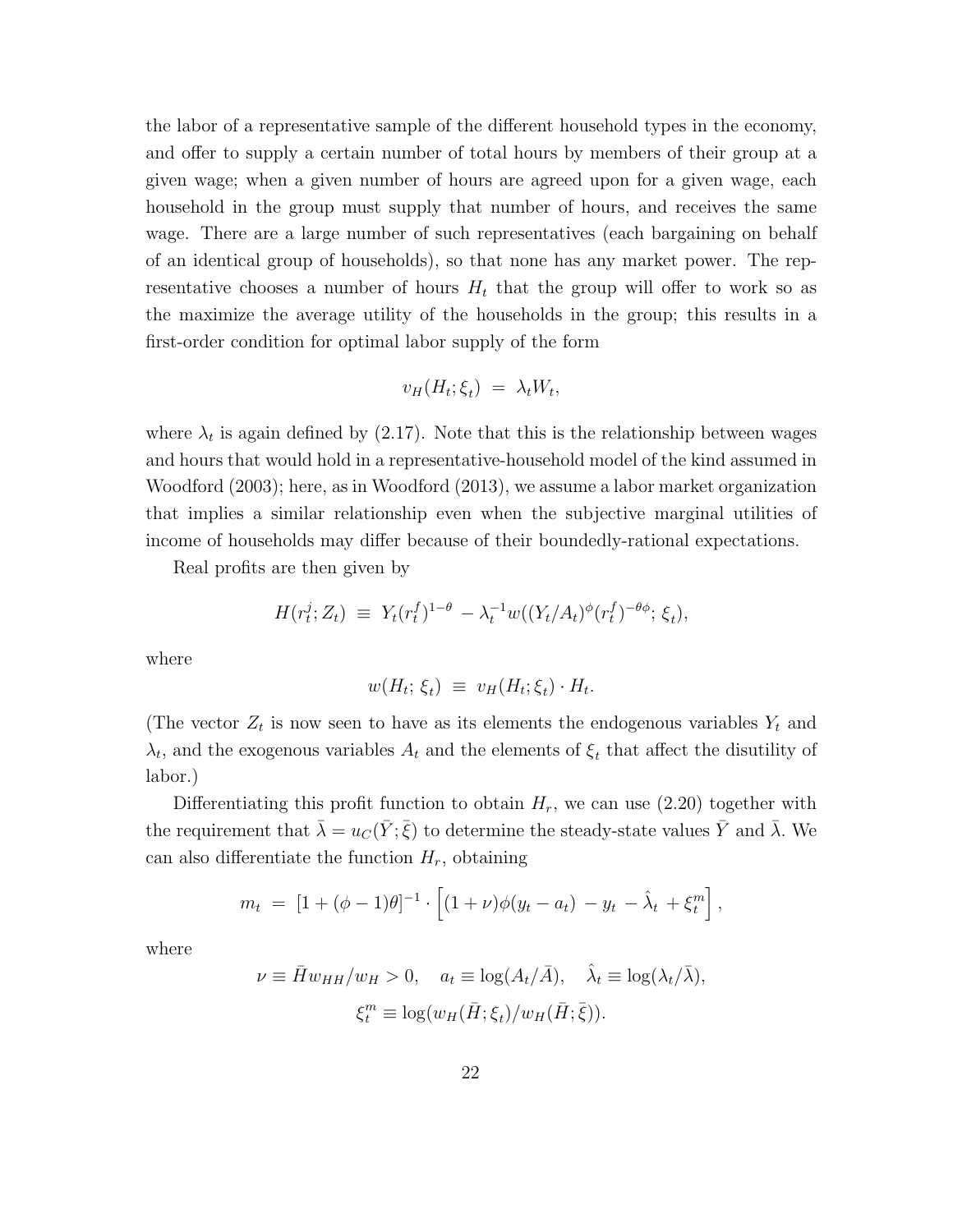If all households have a planning horizon j, we have  $\lambda_t^j = -\sigma^{-1}(y_t^j - g_t)$ , from which it follows that

$$
m_t^j = \xi (y_t^j - y_t^*),
$$

where  $y_t^*$  is a linear combination of the exogenous terms  $g_t, a_t$  and  $\xi_t^m$  $t^{m}$  identifying (to a linear approximation) the percentage change in the flexible-price equilibrium level of output,<sup>8</sup> and

$$
\xi \equiv \frac{(\phi - 1) + \nu \phi}{1 + (\phi - 1)\theta} > 0.
$$

It follows that the recursive system  $(2.24)$ – $(2.25)$  can alternatively be written as

$$
\pi_t^j = \kappa \left( y_t^j - y_t^* \right) + \beta E_t \pi_{t+1}^{j-1} \tag{2.26}
$$

for any  $j \geq 1$ , and

$$
\pi_t^0 = \kappa \left( y_t^0 - y_t^* \right), \tag{2.27}
$$

where

$$
\kappa \ \equiv \ \frac{(1-\alpha)(1-\alpha\beta)}{\alpha}\cdot \xi \ > \ 0.
$$

The system of equations consisting of  $(2.14)$ ,  $(2.15)$ – $(2.16)$ , and  $(2.26)$ – $(2.27)$  can then be solved recursively to obtain solutions for the evolution of the variables  $\{\hat{i}_t^j\}$  $\frac{j}{t}, \pi_t^j$  $_{t}^{j},y_{t}^{j}\}$ for any planning horizon  $j \geq 0$ . Finally, if the actual planning horizon of firms is always k periods, then the model's prediction for equilibrium inflation will be  $\pi_t = \pi_t^k$ .

## 2.3 Heterogeneous Planning Horizons

Thus far, we have assumed that the planning horizon of all households and firms is of some finite length, k periods. However, there is no reason to suppose that this must be uniform across decision makers, or even that it must be the same each time that a decision is made, for a given decision maker. We can easily extend the model to allow for heterogeneity in the length of planning horizons (while still treating this as an exogenous parameter for the decision maker, rather than another decision).

We have discussed above how to compute  $y_t^j$  $t<sub>t</sub>$ , the overall spending that would be undertaken by households with a planning horizon of j periods, and  $\pi_t^j$  $t<sub>t</sub>$ , the average rate of price increase in excess of the target inflation rate on the part of firms with

<sup>&</sup>lt;sup>8</sup>Note that in a flexible-price equilibrium, one would have  $H_r(1;Z_t) = 0$  at all times, meaning that (in a linear approximation)  $m_t = 0$  at all times, which requires that  $y_t = y_t^*$  to first order.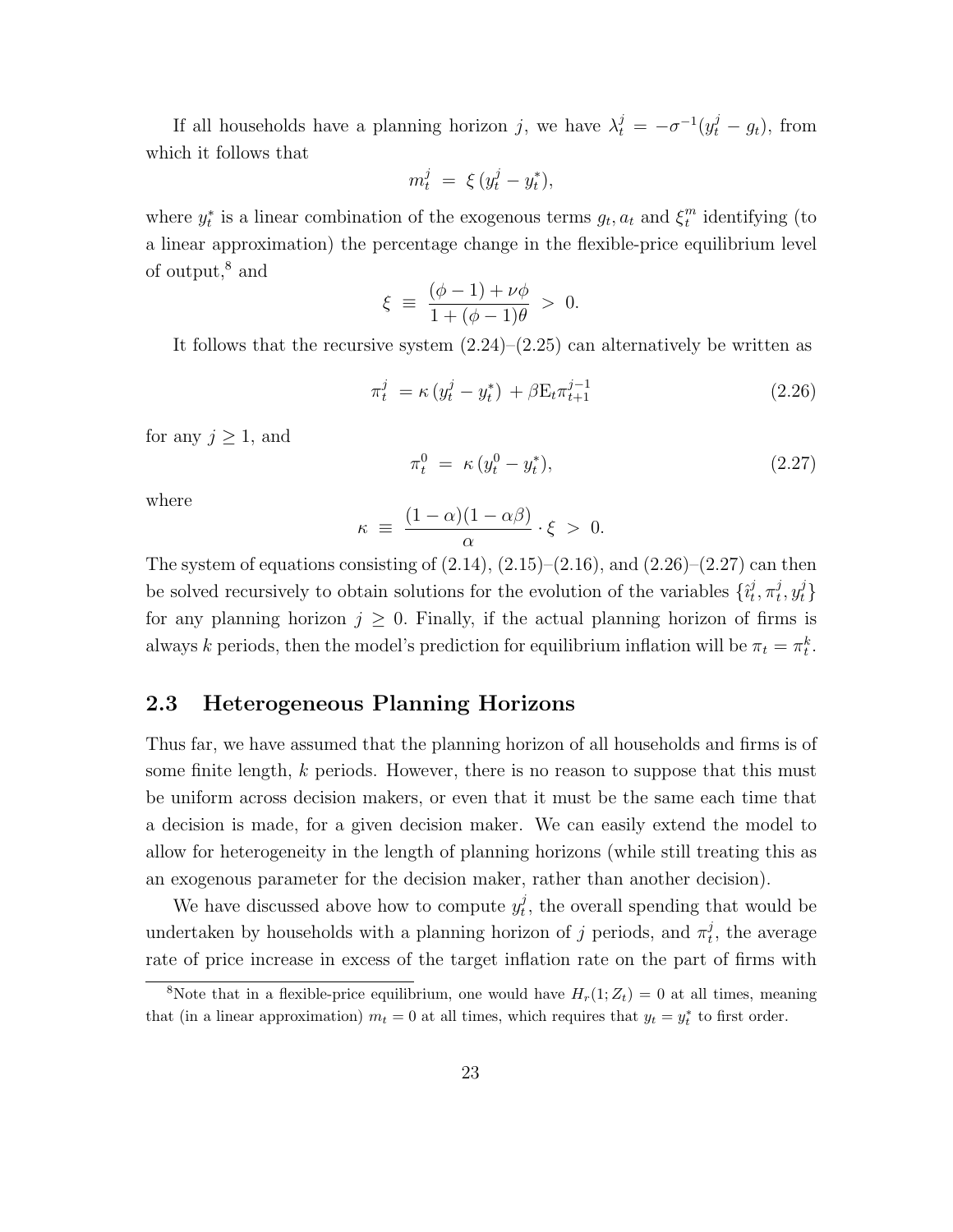a planning horizon of j periods, for arbitrary values of j. These calculations did not depend on whether any households or firms actually have planning horizons of length j. (In the discussion above, we have used the notation k for the length of actual planning horizons; but in order to determine the behavior of households and firms with planning horizons of length  $k$ , it has been necessary to consider the counterfactual behavior of households and firms with planning horizons  $0 \leq j \leq k$ .) In the calculation of  $y_t^j$  or  $\pi_t^j$  $t<sub>t</sub>$ , the fact that actual planning horizons are of length k was never used. (Households with planning horizons of length  $j$  are assumed to expect that their current-period income will result from the spending decisions of other households that also have planning horizons of length  $j$ , that their income in the following period will result from the decisions of other households whose planning decisions are all of length  $j-1$ , and so on — even if actual planning horizons are all of length k. This was necessary in order to allow decisions to be made without having to think about what anyone should think about conditions more than  $k$  periods in the future.)

Hence the equations stated above for the determination of  $\{y_t^j\}$  $_i^j, \pi_t^j$  $\{i, \hat{i}_t^j\}$  for different horizons  $j$  continue to apply, even if we assume that a variety of different lengths of planning horizons are actually used. Suppose that each period, a fraction  $\omega_i$  of households have planning horizons of length  $j$  (for  $j \geq 0$ ), and similarly that a fraction  $\tilde{\omega}_j$  of firms have planning horizons of length j, where the sequences  $\{\omega_j, \tilde{\omega}_j\}$  satisfy  $\sum_j \omega_j = \sum_j \tilde{\omega}_j = 1$ . The particular households with planning horizons of a given length may or may not remain the same from period to period; what matters is that we assume stable population fractions. Then aggregate real expenditure (and hence real income) in period  $t$  will be given by

$$
y_t = \sum_j \omega_j y_t^j, \tag{2.28}
$$

and the overall rate of inflation will be given by

$$
\pi_t = \sum_j \pi_t^j,\tag{2.29}
$$

to a log-linear approximation in each case.

The assumption of heterogeneous planning horizons does introduce a complication worth mentioning, relative to the discussion above. Households with planning horizon k will assume that they will receive income in the current period equal to  $y_t^k$ (because they assume the planning horizons of others to be the same as their own),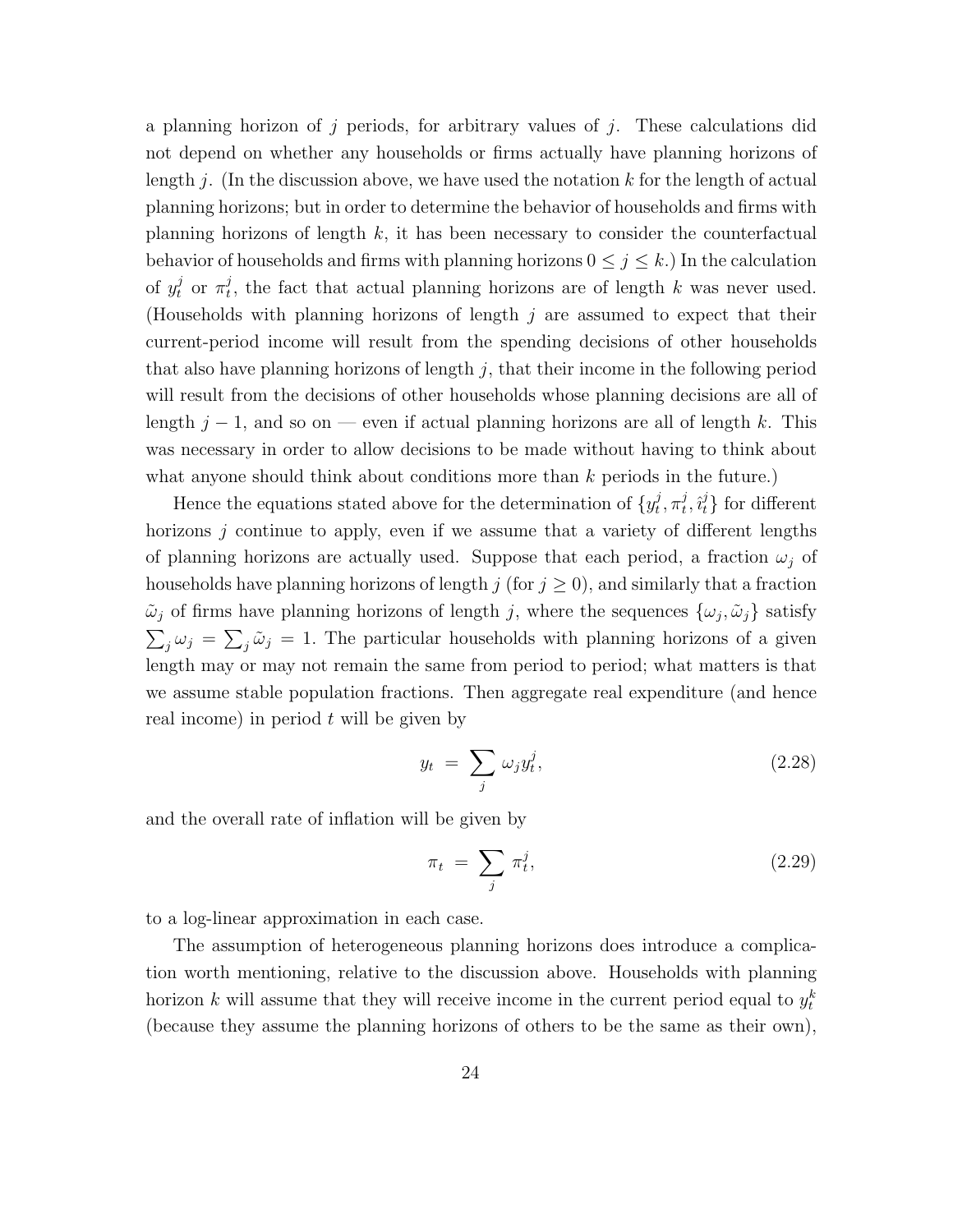but they will actually receive income  $y_t$  given by (2.28); and so, while if they start with a financial position  $b_t^i = 0$ , they choose a level of expenditure that they expect to imply  $b_{t+1}^i = 0$  as well, this will generally not be the case, as their income will be different than they had expected. However, it continues to be the case that the aggregate financial position of households will be zero, as planned. And because the approximate expenditure rules derived above are linear in  $b_t^i$ , the heterogeneous evolution of financial positions across the population of households is of no consequence for the evolution of aggregate demand, aggregate income, or wage setting (and hence the evolution of real marginal costs).

It should also be noted that the existence of equilibrium requires that the sums in  $(2.28)$ – $(2.29)$  converge. If there exists a finite upper bound on the planning horizons of both households and firms, then this is not an issue, since each of the individual quantities  $y_t^j$  and  $\pi_t^j$  $t<sub>t</sub>$  is necessarily well-defined and finite. In the case that there is no upper bound on planning horizons, convergence of the sums depends on how  $y_t^j$  and  $\pi_t^j$  behave for large j. If these quantities converge as j is made large, there is again no problem; but it is possible to define policies (such as the case of a permanent interest-rate peg, discussed below) under which  $y_t^j$  and  $\pi_t^j$  grow explosively as j is increased. In such a case, the existence of an equilibrium depends on  $\omega_i$  and  $\tilde{\omega}_i$ going to zero rapidly enough for large  $j$ . Since forward planning over extremely long horizons is unlikely to be within anyone's cognitive capacities, we regard this as a plausible assumption, even in the case of a policy commitment of such an extreme kind.

Allowing for potentially unbounded length of planning horizons is convenient for at least one reason, which is that it allows us to analyze the consequences of finite planning horizons in a case in which the state space of our model is no more complex than under the rational expectations analysis. In the special case in which  $\omega_j = \tilde{\omega}_j =$  $(1 - \rho)\rho^j$  for some  $0 < \rho < 1$ , we can average equations  $(2.15)$ – $(2.16)$  to obtain

$$
y_t - g_t = \rho \mathbf{E}_t[y_{t+1} - g_{t+1}] - \sigma(\hat{\imath}_t - \rho \mathbf{E}_t \pi_{t+1}). \tag{2.30}
$$

Similarly, we can average equations  $(2.26)$ – $(2.27)$  to obtain

$$
\pi_t = \kappa (y_t - y_t^*) + \beta \rho E_t \pi_{t+1}.
$$
\n(2.31)

These two conditions, together with a specification of the central-bank reaction function (2.13), provide a complete system of three equations per period to solve for the evolution of the three endogenous variables  $\{y_t, \pi_t, \hat{\imath}_t\}.$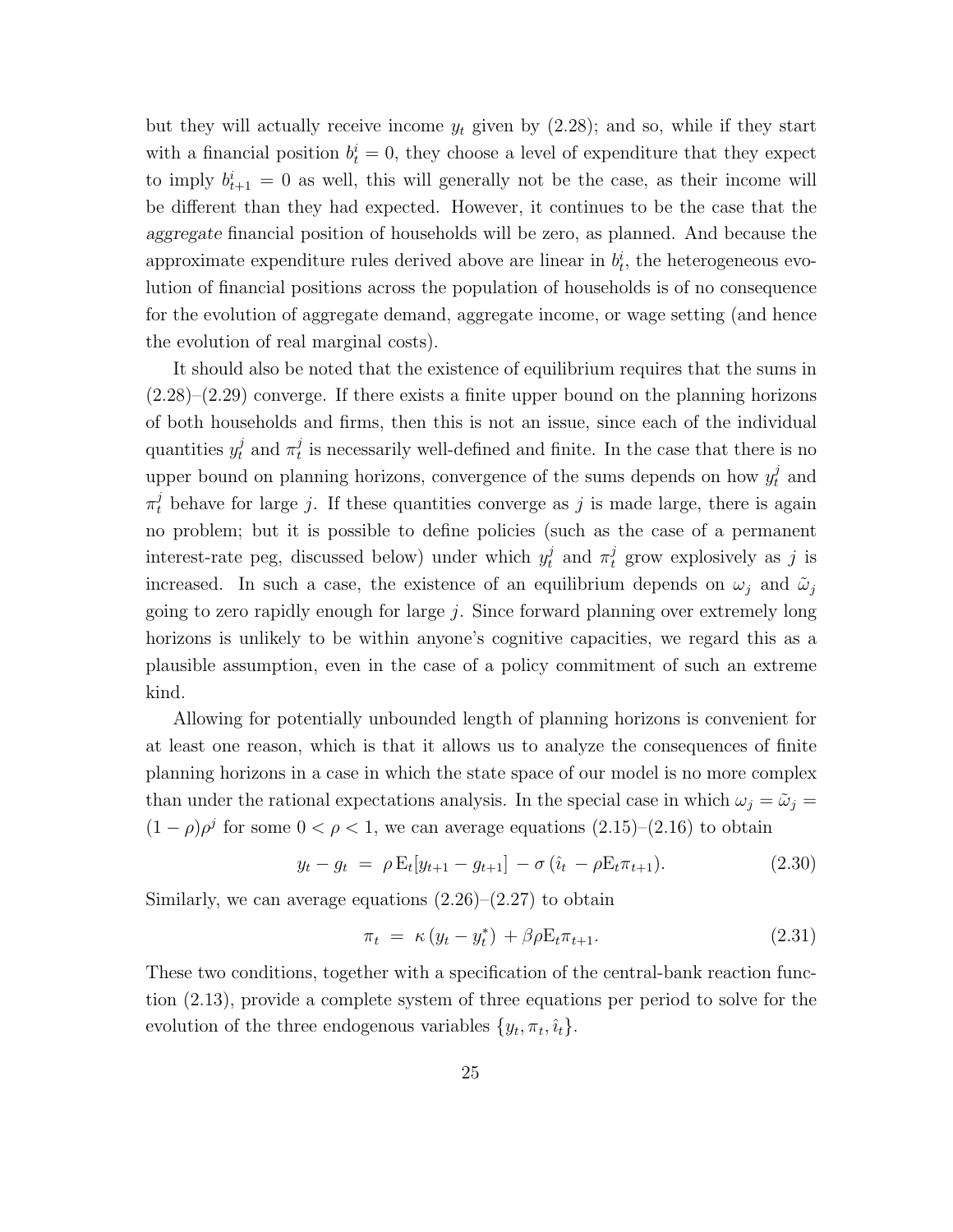Of course, while the conditions  $(2.30)$ – $(2.31)$  are necessary conditions for given paths to be consistent with finite-horizon optimization by households and firms, they are not sufficient conditions. It is still necessary to validate any candidate solution by computing the paths  $\{y_t^j\}$  $_i^j, \pi_t^j$  $\{\hat{t}, \hat{i}_t^j\}$  for each planning horizon j, and verifying that the sums  $(2.28)$ – $(2.29)$  converge. (This will often be the case, but need not be, as discussed in the next section.)

The conditions  $(2.30)$ – $(2.31)$  are quite similar to the equilibrium conditions of the standard New Keynesian model with rational expectations (discussed further in section 3), differing only in the appearance here of the factor  $\rho < 1$  that decreases the influence of the expectational terms in both equations. Exactly this kind of modification of the standard model is also proposed by Gabaix (2017), albeit on somewhat different grounds.<sup>9</sup> Our proposal is not equivalent to that of Gabaix, however, because of the requirement that the sums  $(2.28)$ – $(2.29)$  must converge; this leads to importantly different conclusions about the consequences of an interest-rate peg, for example.<sup>10</sup>

# 3 Comparison with Rational Expectations Equilibrium Analysis

Under the assumption of infinite-horizon optimization with rational (i.e., modelconsistent) expectations, the variables  $\{y_t, \pi_t, \hat{\imath}_t\}$  must instead evolve in accordance with the equations

$$
y_t - g_t = \mathcal{E}_t[y_{t+1} - g_{t+1}] - \sigma(\hat{\imath}_t - \mathcal{E}_t \pi_{t+1}), \tag{3.1}
$$

$$
\pi_t = \kappa (y_t - y_t^*) + \beta E_t \pi_{t+1} \tag{3.2}
$$

for all t, along with the central-bank reaction function  $(2.13)$ . Solutions to this system of equations under different assumptions about policy have been extensively discussed (see, e.g., Woodford, 2003).

<sup>&</sup>lt;sup>9</sup>The interpretation proposed by Gabaix is one in which people solve infinite-horizon decision problems, but under distorted beliefs about the laws of motion of variables that need to be forecasted, that are biased so as not to differ too much from a simpler "default" model.

 $10$ The discussion by Gabaix of how the "default" model should endogenously respond to experience is also different from the model of learning proposed in section 4 below, and this also matters for our conclusions about the long-run effects of a permanent policy change.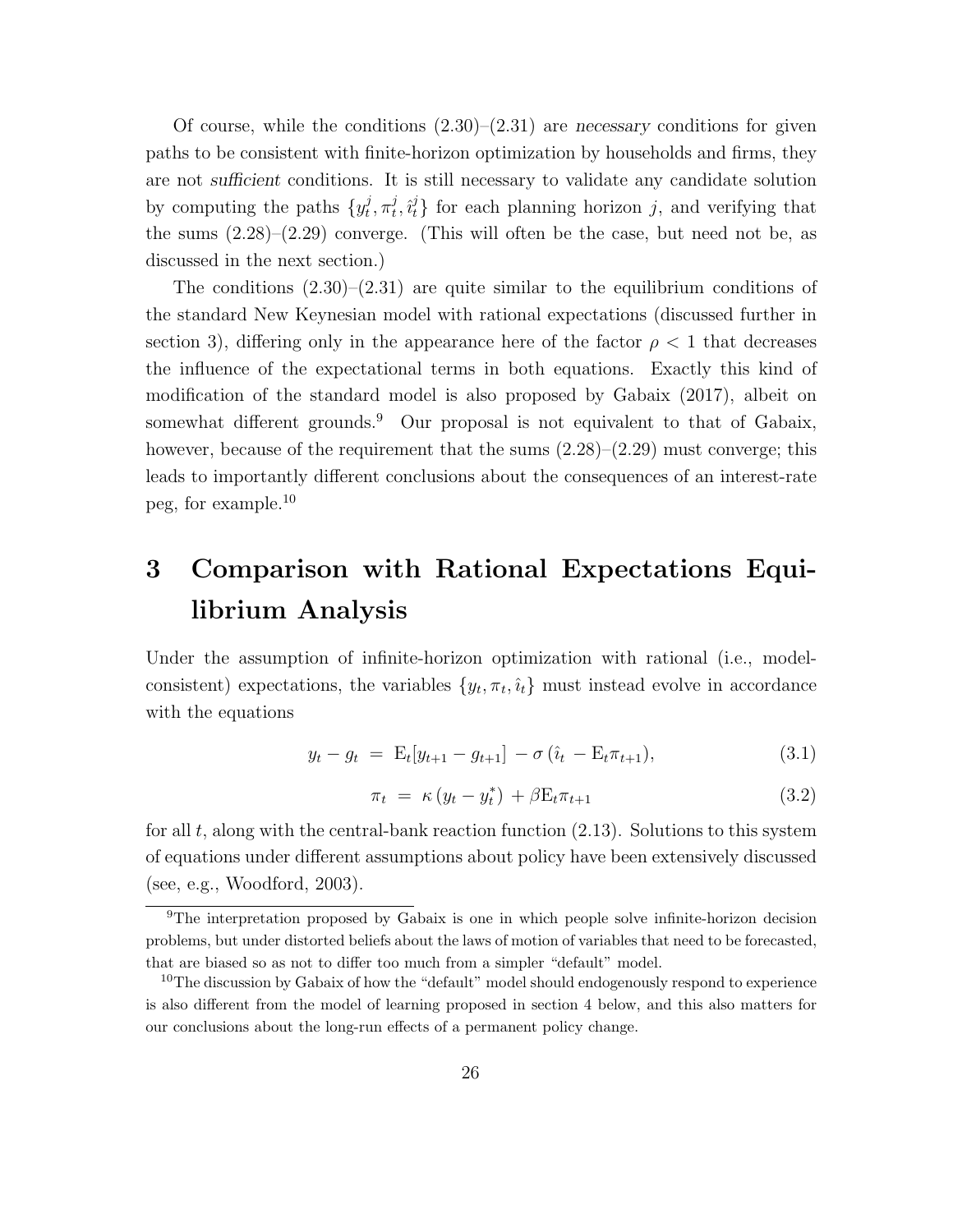If the limiting values

$$
y_t^{\infty} \equiv \lim_{k \to \infty} y_t^k, \qquad \pi_t^{\infty} \equiv \lim_{k \to \infty} \pi_t^k, \qquad \hat{i}_t^{\infty} \equiv \lim_{k \to \infty} \hat{i}_t^k \tag{3.3}
$$

are well-defined, then it follows from (2.15) and (2.26) that these limiting processes must satisfy both of equations  $(3.1)$ – $(3.2)$  each period; that is, they must describe a rational expectations equilibrium. It might seem from this that standard analyses of the rational expectations equilibria consistent with a given policy commitment are therefore equivalent to the predictions of our model with finite-horizon planning, in the case that planning horizons are assumed to be long.

This is not quite true, however, for two reasons. First of all, in general the equation system consisting of  $(2.13)$  together with  $(3.1)$ – $(3.2)$  admits of a large multiplicity of solutions, but not all of these solutions can correspond to the large- $k$  limit of the predictions of the finite-horizon model, for the predictions of the finite horizon model are always uniquely determined for any horizon  $k$ , and if the sequence converges the limit must be unique as well. Thus in cases where the limiting values are well-defined, these limiting values provide an interpretation of how the behavior described by a rational expectations equilibrium can arise; but they also provide a selection criterion that identifies a single solution among the large set of possible rational-expectations solutions as the one that one should expect to see. This clarifies an important issue for monetary policy analysis.

And second, it is not always the case that the sequence of finite-horizon decisions converges as  $k$  is made large. In such a case, none of the rational-expectations solutions are similar to the behavior predicted by our model, regardless of what one might think is a realistic range of values for  $k$ .

To see why, it is useful to write our equilibrium relations in vector form. If we use (2.13) to substitute for  $\hat{i}_t$  in (3.1), we can write the equation system defining a rational expectations equilibrium as a two-dimensional system,

$$
x_t = M_t \cdot \mathbf{E}_t x_{t+1} + N_t \cdot u_t, \tag{3.4}
$$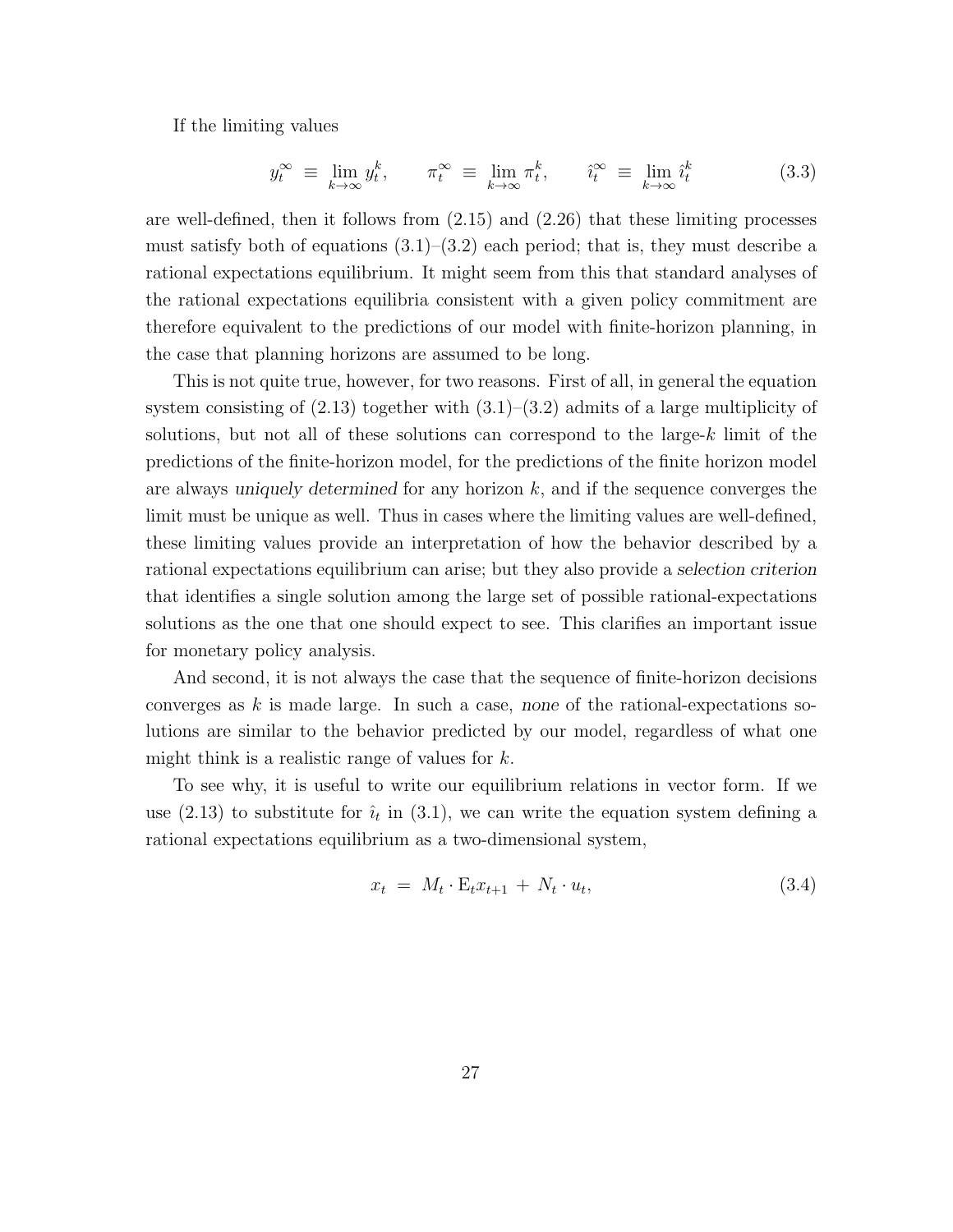using the vector notation $11$ 

$$
x_t \equiv \begin{bmatrix} y_t - g_t \\ \pi_t \end{bmatrix}, \qquad u_t \equiv \begin{bmatrix} i_t^* + \phi_y g_t \\ g_t - y_t^* \end{bmatrix},
$$

and where  $M_t$  and  $N_t$  are  $2\times 2$  matrices of coefficients that depend on the coefficients of the monetary policy reaction function (but are time-invariant if the reaction function is time-invariant).

Using the same notation, the conditions that define an equilibrium with finitehorizon planning can be written in the form

$$
x_t^j = M_t \cdot \mathcal{E}_t x_{t+1}^{j-1} + N_t \cdot u_t, \tag{3.5}
$$

for any  $j \ge 1$ . For the case  $j = 0$ , we instead have simply

$$
x_t^0 = N_t \cdot u_t. \tag{3.6}
$$

### 3.1 Announcement of a Change in Monetary Policy

We can illustrate the use of this apparatus by considering our model's predictions about a "forward guidance" experiment of the following sort. Suppose that it is announced at date  $t = 0$  that from period zero until some horizon  $t = T$ , monetary policy will follow a rule of the form  $(2.13)$  with some constant coefficients  $(i^*, \phi_\pi, \phi_y)$ ; we further suppose that  $i^* \neq 0$ , so that the "new" policy rule is not consistent with the steady state with inflation rate  $\Pi$  (that we suppose has prevailed prior to the policy experiment). However, it is also understood that from  $t = T$  onward, policy will revert to the central bank's "normal" rule, which involves  $i^*_{\tau} = 0$  for all  $\tau \geq T$ . We wish to consider the effects of announcing a new policy that will be maintained for a specified period of time.<sup>12</sup> Note that we will have constant matrices  $M_t = M, N_t = N$ for all  $t < T$ . We assume for simplicity that there are no real disturbances.

For any  $\tau \geq T$ , we observe that since  $u_{\tau} = 0$ , (3.6) implies that  $x_{\tau}^{0} = 0$ . Then, proceeding recursively, we can use (3.5) to show that  $x_{\tau}^{j} = 0$  for any  $j \ge 0$ . Hence

<sup>&</sup>lt;sup>11</sup>We define the first element of  $x_t$  to be  $y_t - g_t$ , rather than simply  $y_t$  or the "output gap"  $y_t - y_t^*$ , for convenience in writing equation (4.30) below. Note that if we can solve the system of equilibrium conditions for the path of  $y_t - g_t$ , then we also have the solution for the path of  $y_t$  or  $y_t - y_t^*$ , simply by adding the appropriate exogenous variable.

<sup>&</sup>lt;sup>12</sup>See García-Schmidt and Woodford  $(2015)$  for discussion of the connection between such a thought experiment and recent debates about the effects of forward guidance.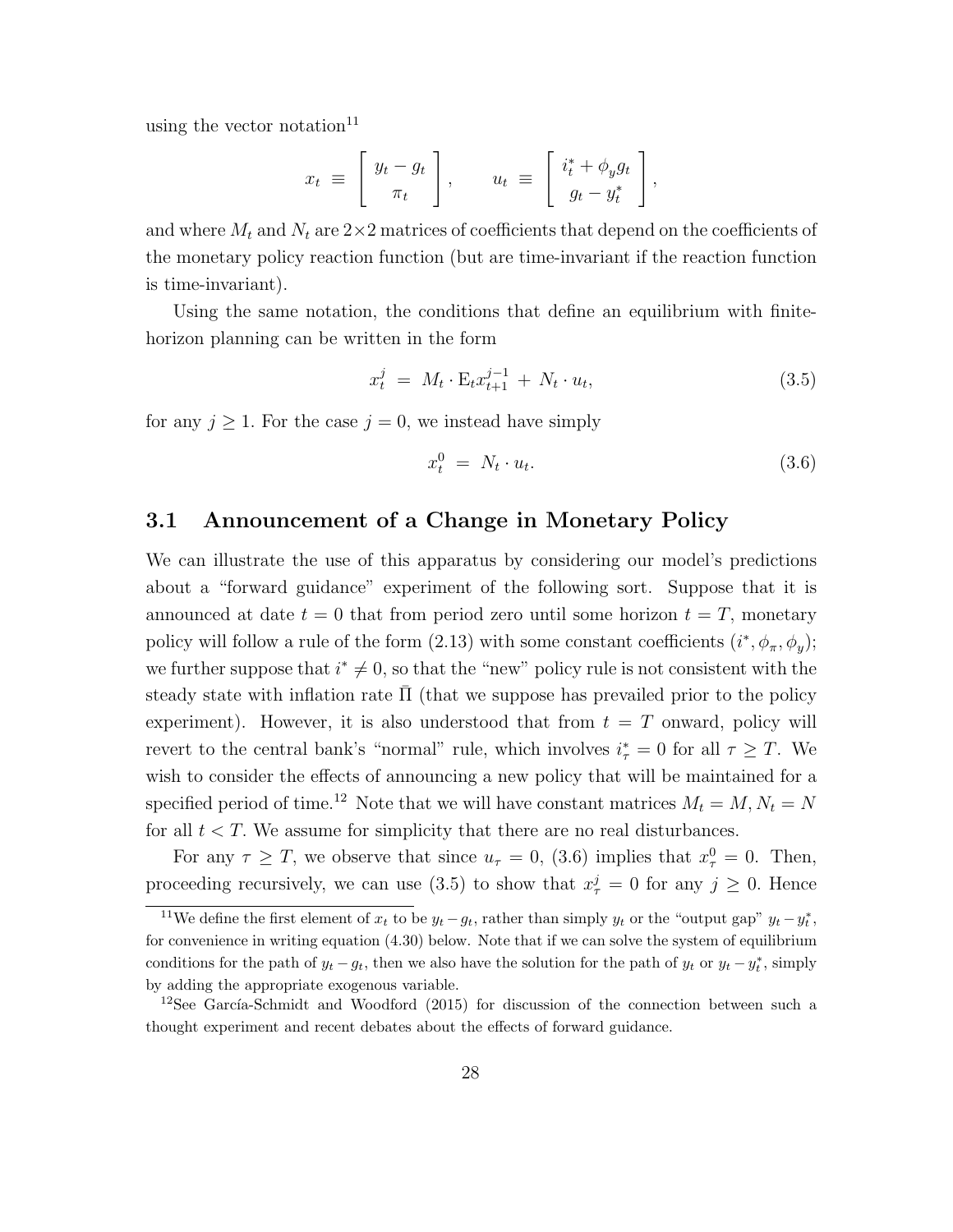regardless of the forecast horizon, for all periods  $\tau \geq T$  the outcome will be the steady state with inflation equal to  $\Pi$ ; note that this is one of the possible rational expectations equilibria for the period after time T.

In fact, there is a unique rational expectations equilibrium with  $x_{\tau} = 0$  for  $\tau \geq T$ , namely the solution in which

$$
x_t^{RE} = (I + M + M^2 + \dots + M^{T-t-1}) N u^* = (I - M^{T-t})(I - M)^{-1} N u^* \quad (3.7)
$$

for all  $t < T$ . Here the final expression is valid only in the case that  $I - M$  is nonsingular, which is true as long as

$$
\phi_{\pi} + \frac{1-\beta}{\kappa} \phi_y \neq 1;
$$

but the first equality holds more generally. In these expressions,  $u^*$  is the constant value of  $u_t$  for all  $t < T$ , and M, N are the constant values of the matrices  $M_t$ ,  $N_t$  for all  $t < T$ .

We can then solve the system  $(3.5)$ – $(3.6)$  recursively for periods  $t < T$ , to show that  $x_t^j = x_t^{RE}$  for any  $j \geq T - t - 1$ , while instead  $x_t^j = x_{T-j-1}^{RE}$  for any  $j < T - t - 1$ . (The former result is also true in the case of exogenous disturbances, as long as they are sufficiently transitory; it requires only that  $E_t u_\tau = 0$  for all  $T \geq t$ . The latter result is more special, as it relies on our assumption that  $u<sub>\tau</sub> = u<sup>*</sup>$ , a constant vector, for all  $\tau < T$ .) It follows that in the case of any temporary policy change (i.e., case in which T is finite), the limits (3.3) exist, and are given by  $x_t^{\infty} = x_t^{RE}$  for all t.

Thus in the case of a policy experiment of this kind, finite-horizon planning leads to the same predictions as a rational expectations analysis, if people's planning horizons are long enough  $(j \geq T-t-1$  for everyone), and one uses the right selection criterion to choose from among the large set of possible rational expectations solutions. If the policy change is relatively transitory (or at least, people are given no reason to expect anything different from the "normal" reaction function, except over a relatively near future), the length of people's planning horizons need not even be very long. (And of course, it is only necessary that most people's planning horizons be long enough, in order for the predicted outcome to be approximately the same as the rational expectations prediction.)

Matters are more complex in the case of a policy change that is expected to last for a long time. Consider the case in which (contrary to the assumption above) the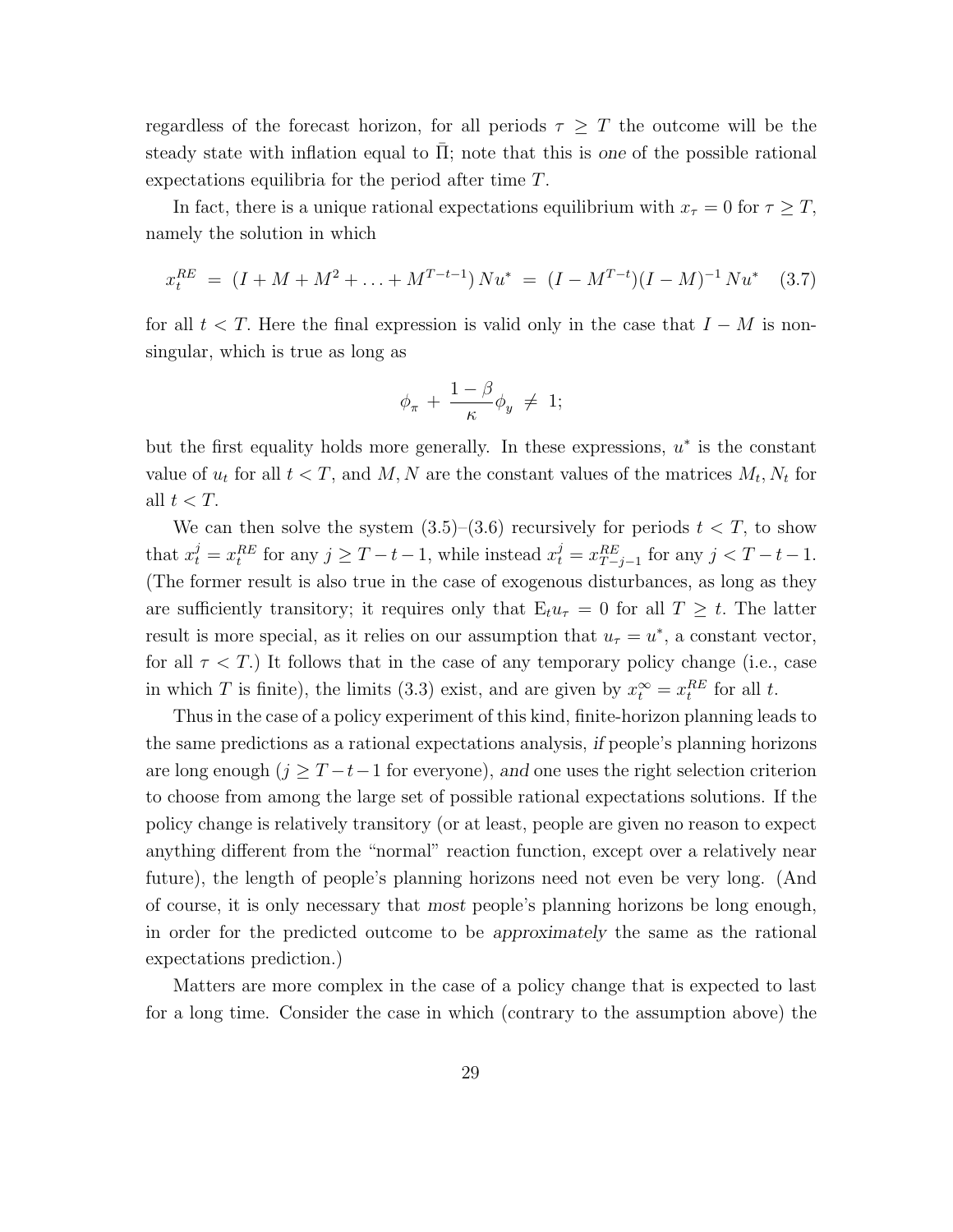change in policy is permanent. If the new policy satisfies the "Taylor principle," i.e.. the coefficients of the reaction function satisfy

$$
\phi_{\pi} + \frac{1-\beta}{\kappa} \phi_y \neq 1; \tag{3.8}
$$

then both eigenvalues of M are inside the unit circle.<sup>13</sup> In this case,  $(3.7)$  implies that

$$
\lim_{T \to \infty} x_t^{RE} = x_{ss}^{RE} \equiv (I - M)^{-1} N u^*.
$$

This identifies one of the possible rational expectations equilibria consistent with such a policy commitment: one in which the economy moves immediately to the new stationary equilibrium consistent with the new policy.

It then follows as well that

$$
\lim_{k \to \infty} x_t^k = x_{ss}^{RE}
$$

as well, for all  $t \geq 0$  (all dates after the announcement of the permanent change in policy). Thus we again find that the limits (3.3) are well-defined; hence we again justify selection of a particular rational expectations equilibrium as the one that approximates what will happen if people have only finite planning horizons, both those horizons are sufficiently long. And it is again the case that, as long as we are confident that most people's planning horizons are not too short, we should expect an outcome that is approximately the same as in a (suitably chosen) rational expectations equilibrium. (How long horizons must be in order to be "not too short" depends on the largest eigenvalue of  $M$ , which depends on the strength of the policy feedback coefficients.)

If instead the inequality in (3.8) is reversed (as will be the case if neither response coefficient is very large), the results are quite different. Because in this case M has an eigenvalue greater than 1, the rational expectations solution  $x_t^{RE}$  does not have a welldefined limit as  $T$  is made large (it grows explosively). This is a troubling feature of the rational expectations analysis, even when applied to the case of a policy change of long but finite duration; it implies that the predicted outcome is very different depending on the exact value of  $T$ , which means that changes in expected policy that change only what is expected about policy very far in the future can have a substantial

 $13$ See Woodford (2003) or García-Schmidt and Woodford (2015) for demonstrations of this, and further discussion.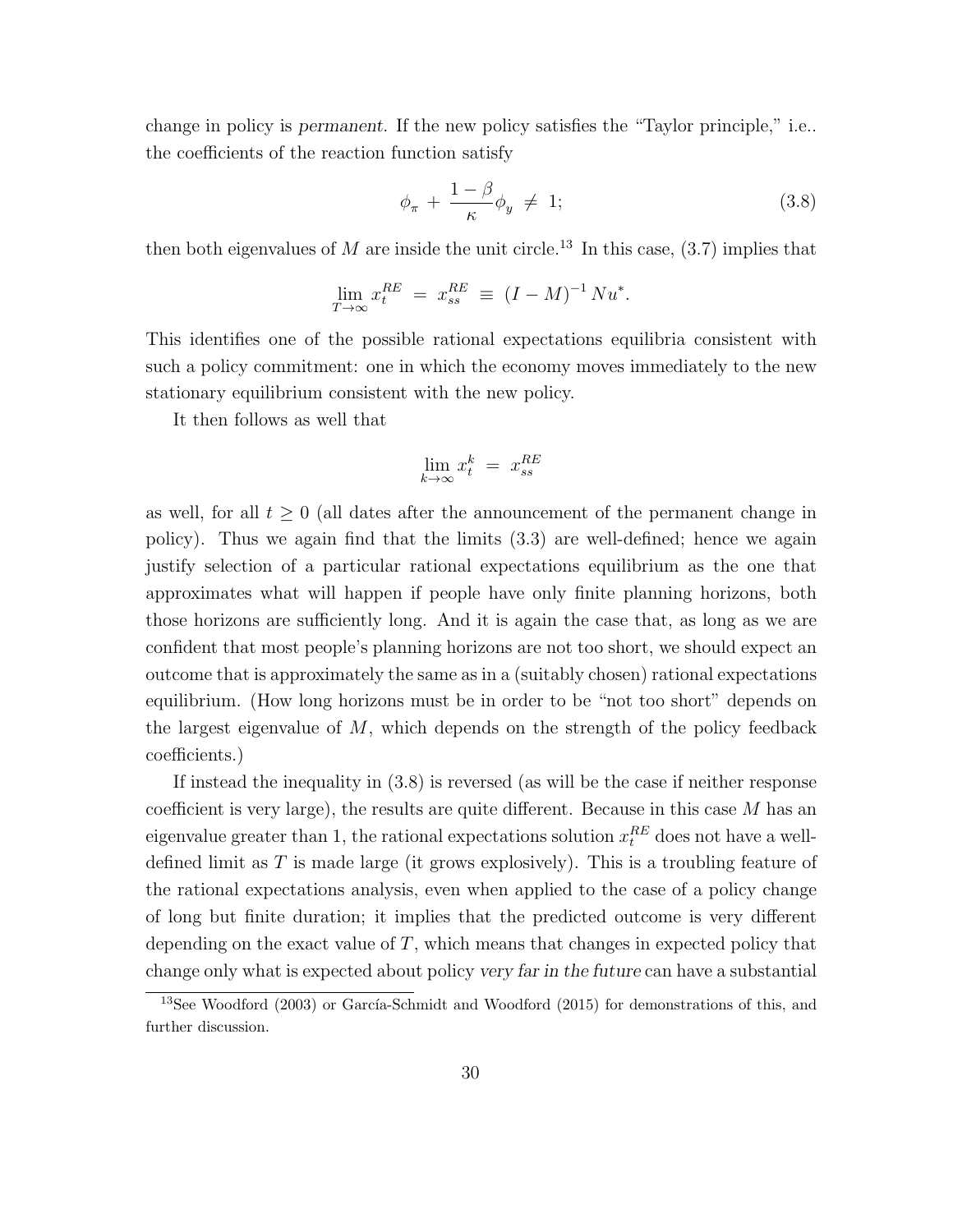effect on immediate outcomes — an intuitively unappealing conclusion. Moreover, the large eigenvalue also implies that  $x_t^k$  does not have a well-defined limit as k is made large. Hence the outcome with finite-horizon planning need not be similar to the predictions of (any) rational expectations equilibrium, even if one supposes that the planning horizons of most households are quite long.

## 3.2 The Case of an Interest-Rate Peg

As a case of particular interest in which (3.8) is not satisfied, suppose that  $\phi_{\pi} = \phi_{y} =$ 0. This is the case in which the central bank promises to fix the short-term nominal interest rate at some level  $i^*$  up until date  $T$ , as in the case of a central bank that announces that its policy rate will remain at its effective lower bound for a stated period of time. Suppose furthermore that  $i^* < 0$ , meaning not that the nominal interest rate is negative, but that it is lower than its level in the steady state with constant inflation at the target rate  $\Pi$ .

In this case,  $Nu^* \ll 0$  and  $M >> 0$ , so that (3.7) implies that both elements of  $x_t^{RE}$  are positive and monotonically increasing as T is increased. Moreover, because M has an eigenvalue that is greater than 1, both elements of  $x_t^{RE}$  are predicted to grow without bound for large enough  $T$ . This implies that a commitment to keep the interest rate at a low level should be a stimulative policy, increasing both output and inflation. Moreover, even if a real disturbance would (in the absence of a countervailing change in monetary policy) significantly lower output and inflation, and even if the shock is so severe that a contemporaneous response of monetary policy alone cannot offset it because of the constraint imposed by the effective lower bound on nominal interest rates, it should be possible to fully offset the contractionary effects of the shock by committing to keep the nominal interest rate at the lower bound for a sufficiently long time. This is because, under the rational expectations analysis, the effects of a commitment to keep the nominal interest rate low can be unboundedly large as long as  $T$  is long enough.

This result, however — that forward guidance should not only be effective but should have effects that can be unboundedly large (and that grow explosively with the length of the commitment) — has met with some skepticism, so that the results predicted by standard models under rational expectations have been termed a "forward guidance puzzle" (Del Negro et al., 2015). An analysis under the assumption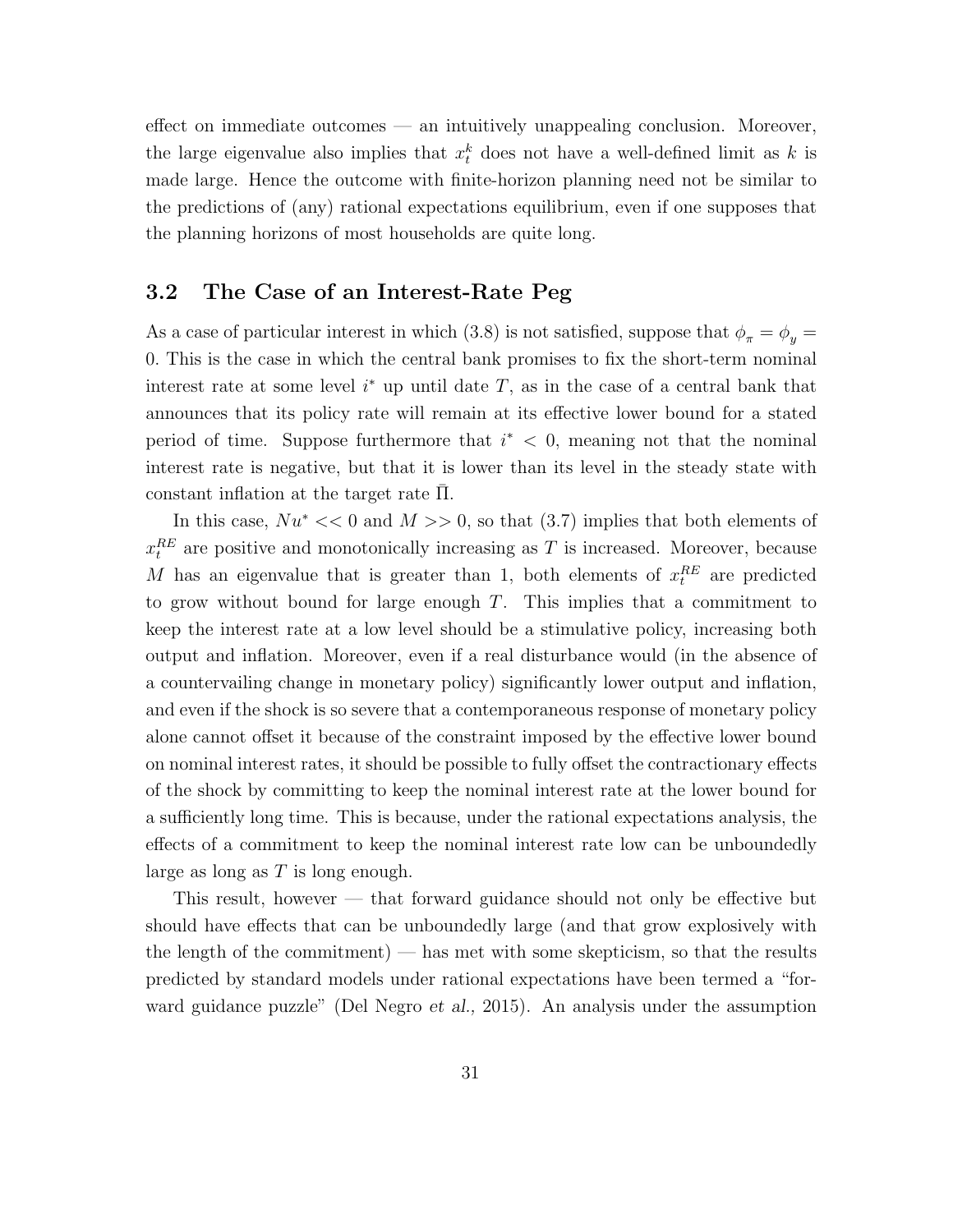of finite-horizon planning also predicts that forward guidance should be effective, up to a point; as long as  $T \leq t + k + 1$ , the model predicts that  $x_t^k = x_t^{RE}$ , so that both elements of  $x_t^k$  will be increased by increasing T. But once  $T = t + k + 1$ , further increases in T are predicted to have no further effect on  $x_t^k$ , which will be given by

$$
x_t^k = (I - M^{k+1})(I - M)^{-1} N u^*, \tag{3.9}
$$

for all  $T \geq t+k+1$ . The predicted effects of forward guidance are bounded, no matter how long the commitment might be.<sup>14</sup> This is a more empirically plausible result; it also avoids the uncomfortable prediction of the rational expectations analysis, that changes in policy commitments far in the future (leaving expected policy over the next several decades unchanged) should have any material effect on macroeconomic outcomes now.

The conclusions from a rational expectations analysis are even more paradoxical in the case of a thought experiment in which the central bank commits to peg the nominal interest rate forever. Cochrane (2017) suggests that standard New Keynesian models imply that such a policy should have perfectly well-behaved effects, on the ground that there are well-behaved (non-explosive, stationary) rational expectations equilibria consistent with an expectation that such a policy rule will be followed forever. However, all of these rational expectations equilibria have the property that at least eventually (for large enough  $t$ ) the average inflation rate should be lower, the lower the nominal interest rate that the central bank commits to maintain. And many of them involve lower inflation immediately, and not merely in the long run; indeed, if one uses a "minimum-state-variable criterion" to select the rational expectations equilibrium that is expected to occur, a permanent interest-rate peg with  $i^* < 0$  (and no current or expected future real disturbances) should lead to an immediate jump to the new stationary equilibrium with a constant inflation rate and the interest rate  $i^{*15}$  — which, because of the Fisher equation, will be an inflation rate that is lower the lower the pegged interest rate.

<sup>&</sup>lt;sup>14</sup>The discussion here assumes a finite planning horizon  $k$  for all decision makers, but it suffices that there be some finite upper bound on the length of planning horizons. If instead there is no finite upper bound, but the distribution of planning horizons  $\{\omega_i\}$  is the same for both households and firms, then the predicted effects of forward guidance will still be bounded as long as  $\sum_j \omega_j M^j$ is still a convergent sum; i.e., as long as  $\omega_i$  approaches zero sufficiently rapidly for large j.

 $15$ See García-Schmidt and Woodford (2015) for further discussion of this argument.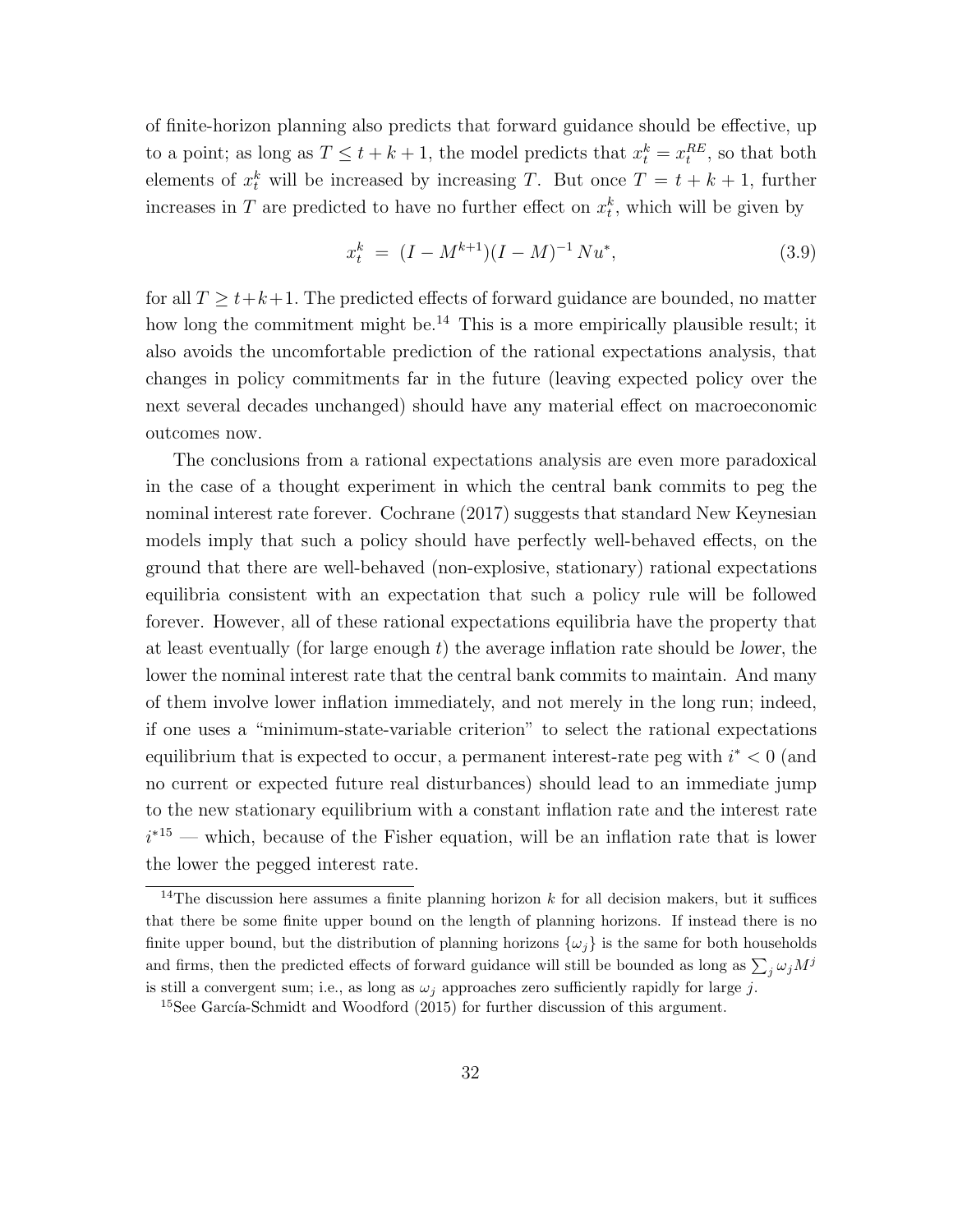Such observations suggest that a commitment to a permanently low nominal interest rate should be expected to be a deflationary policy, rather than an inflationary one; and one might then wonder (on the principle that changes in expected policy far in the future should make little difference in the present) if a commitment to a low nominal interest rate for a long though finite time should not be deflationary as well. The conclusions from an analysis that assumes that planning horizons are finite are, however, quite different.

As indicated above, if people's planning horizons are of some finite length k, then a commitment to peg the nominal interest rate at a lower level than the one consistent with the steady state with inflation rate  $\Pi$  necessarily results in higher output and inflation. These stimulative effects are predicted to be larger, the longer the length T of the commitment; but once  $T \geq t + k + 1$ , there are no further effects in period t of lengthening the commitment. The predicted effects are also given by (3.9) in the case of a commitment to a permanent interest-rate peg. These effects are positive, though bounded; they are quite unlike the effects that should be observed under any of the rational expectations equilibria consistent with such a commitment, at least as regards the levels of output and inflation predicted as t increases.

Thus an analysis based on finite planning horizons provides no support for the "neo-Fisherian" proposal that the way for an economy experiencing chronic low inflation to raise its inflation rate is by committing to peg the nominal interest rate at a higher level. However, the prediction just derived for the case of a commitment to a permanent interest-rate peg is not entirely satisfactory. It implies that the inflation rate and nominal interest rate should fail to conform to the Fisher equation, even in the long run, and even though (in the thought experiment just presented) both are forever constant at levels incompatible with the Fisher equation.

How can this be? In a situation where output and inflation are given by (3.9) each period (or by an average of this quantity for different values of  $k$ , in accordance with the distribution of planning horizons in the population), and the interest rate is pegged at i<sup>\*</sup>, households are modeled as choosing a constant level of expenditure each period despite facing a constant real rate of interest that differs from their rate of time preference. The reason that this is possible, despite their intertemporal planning, is that they are modeled as using a value function  $v(B)$  — to evaluate potential levels of financial wealth at times where they truncate their forward planning — that would be sensible in a stationary equilibrium with an inflation rate of  $\Pi$ , but that does not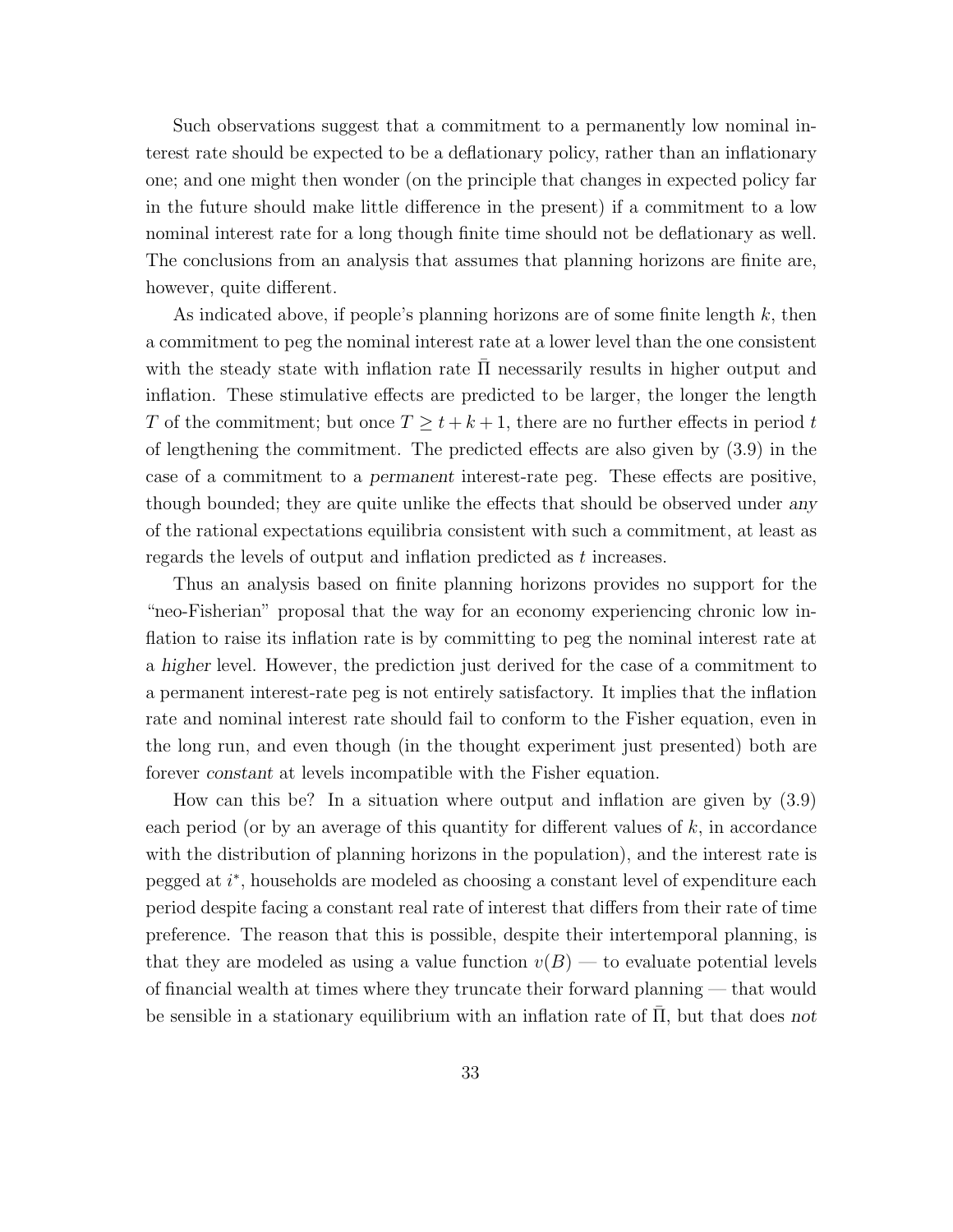represent a correct evaluation of the value to them of a given level of financial wealth, even on average, in the environment in which they find themselves after the change in policy.

And while we have justified our assumption of a particular value function by assuming that prior to the policy experiment, households have had considerable experience with a regime in which inflation was kept close to  $\Pi$  and the economy was stable enough for them to come to have correct expectations (including a correct estimate of the value of financial wealth) in that environment, it is not plausible to suppose that they would continue to use this value function if the new policy regime is maintained forever — especially if macroeconomic conditions under the new regime are simple and predictable, as implied by the above thought experiment. A more satisfactory analysis of the effects of long-lasting policy changes (or for that matter, of long-lasting changes in other fundamentals, such as the effects of a permanent change in productivity) requires that we consider how the estimated value functions of households and firms should be shaped by further experience.

## 4 Learning the Value Functions

In the analysis thus far, we have treated the value functions  $v(B)$  and  $\tilde{v}(r)$  as fixed, and equal to the correct continuation value functions in a stationary environment with no real disturbances and a constant inflation rate Π. If we are interested in analyzing the effects of relatively transitory departures from such an environment — the effects of transitory real disturbances and/or transitory changes in monetary policy — then it may suffice to assume that these value functions continue to be used in the face of such disturbances. But if we wish to analyze the effects of more persistent changes — as in the discussion above of the consequences of a permanent interest-rate peg — then the assumption that the value functions should remain forever equal to these ones is unappealing.

The value functions are intended to represent values that decision makers have learned by averaging their past experience with different states, and a sufficient amount of experience with an environment that persistently differs from the stationary equilibrium with inflation rate  $\Pi$  should eventually cause the value functions to change. In particular, if a new stationary equilibrium is eventually established, it makes sense to suppose that (at least in the long run) the value functions should be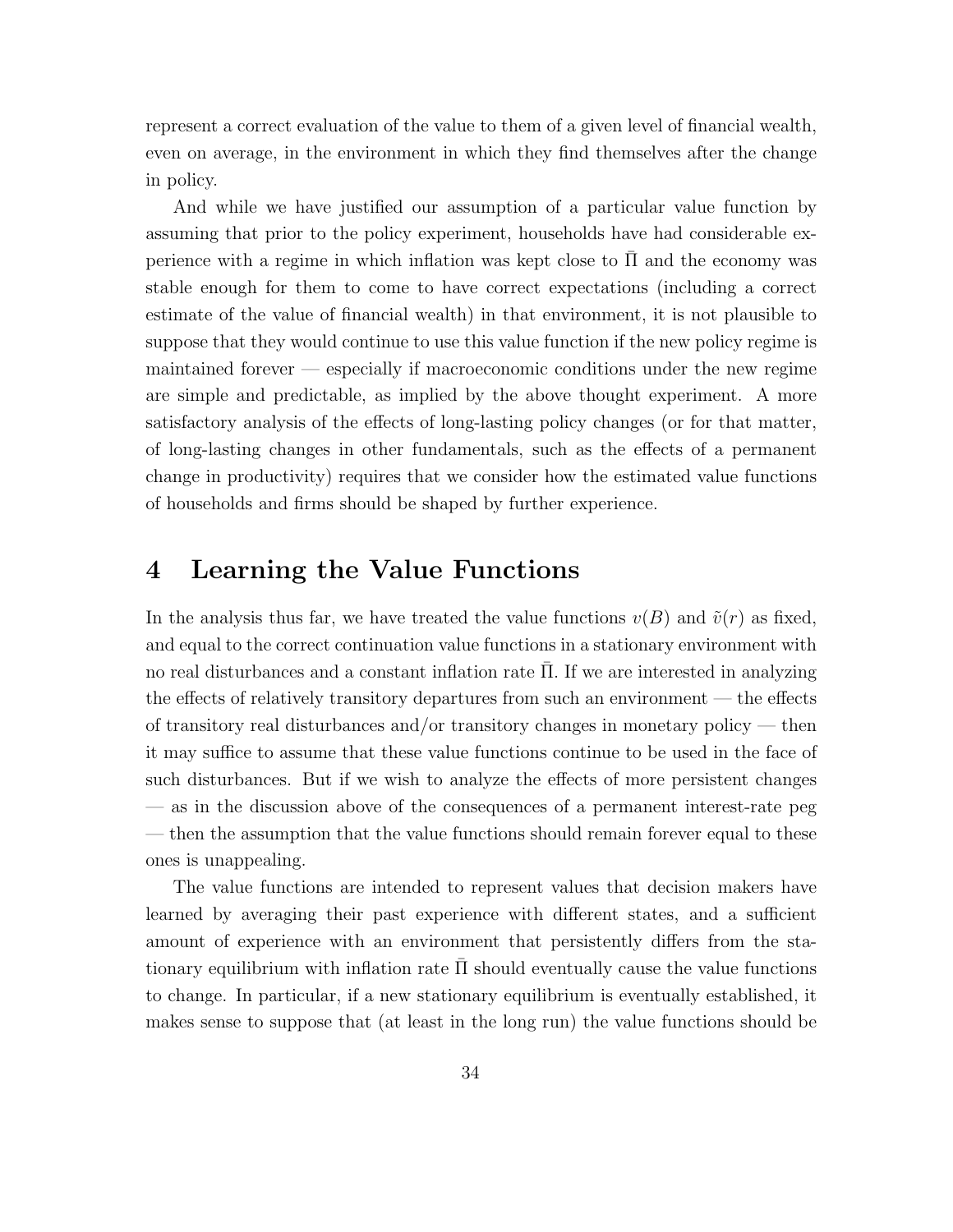optimal for that new stationary equilibrium, and not for some previous stationary equilibrium far in the past.

## 4.1 Updating Beliefs

We now illustrate how adaptive learning of the value functions can be incorporated into our analysis. Again we consider first the problem of a household. We cannot suppose that  $v(B)$  is a simple average of the household's utility levels on previous occasions when real wealth was equal to  $B$ . First, there is the problem that many possible values of B (that need to be considered in the planning exercise) will never have been previously experienced. And more importantly, there is the problem that the value function is intended to assess the value of the household's (infinite-horizon) continuation problem — the expected discounted utility flow over an unbounded sequence of subsequent periods — and the actual value of the household's discounted utility over an unbounded period of time is never observed. But both of these problems can be solved by assuming that what the household averages is not its actual discounted utility following a period in which it has a particular financial position, but rather an estimate of its discounted utility that it computes as part of the finitehorizon forward planning exercise.

Suppose that household *i* enters period *t* with a financial position  $B_t^i$ , learns the current state  $s_t$ , and engages in forward planning using its current estimate  $v_t(B)$  of its value function. (The time subscript indicates that we no longer assume that the same value function is used at all times.) Through this exercise (described in section 2.1), it chooses a state-contingent expenditure plan for periods t through  $t + k$  to maximize the estimated value of the objective (2.3). As part of this calculation, it obtains an estimated value for its continuation utility from period  $t$  onward, the maximized value of (2.3). Furthermore, the household can perform this same calculation for any hypothetical value of B. In this way, the household obtains an estimated value function  $v_t^{est}(B)$  for any value of B. (Note that this calculation is performed only for the particular state  $s_t$  in which the household finds itself, and not for all of the possible states that it might ever be in — so that the calculation remains much less expensive than a computation of the true value function.)

We may then suppose that the household revises its estimate of the value function (for use in future periods' forward planning exercises) based on a comparison of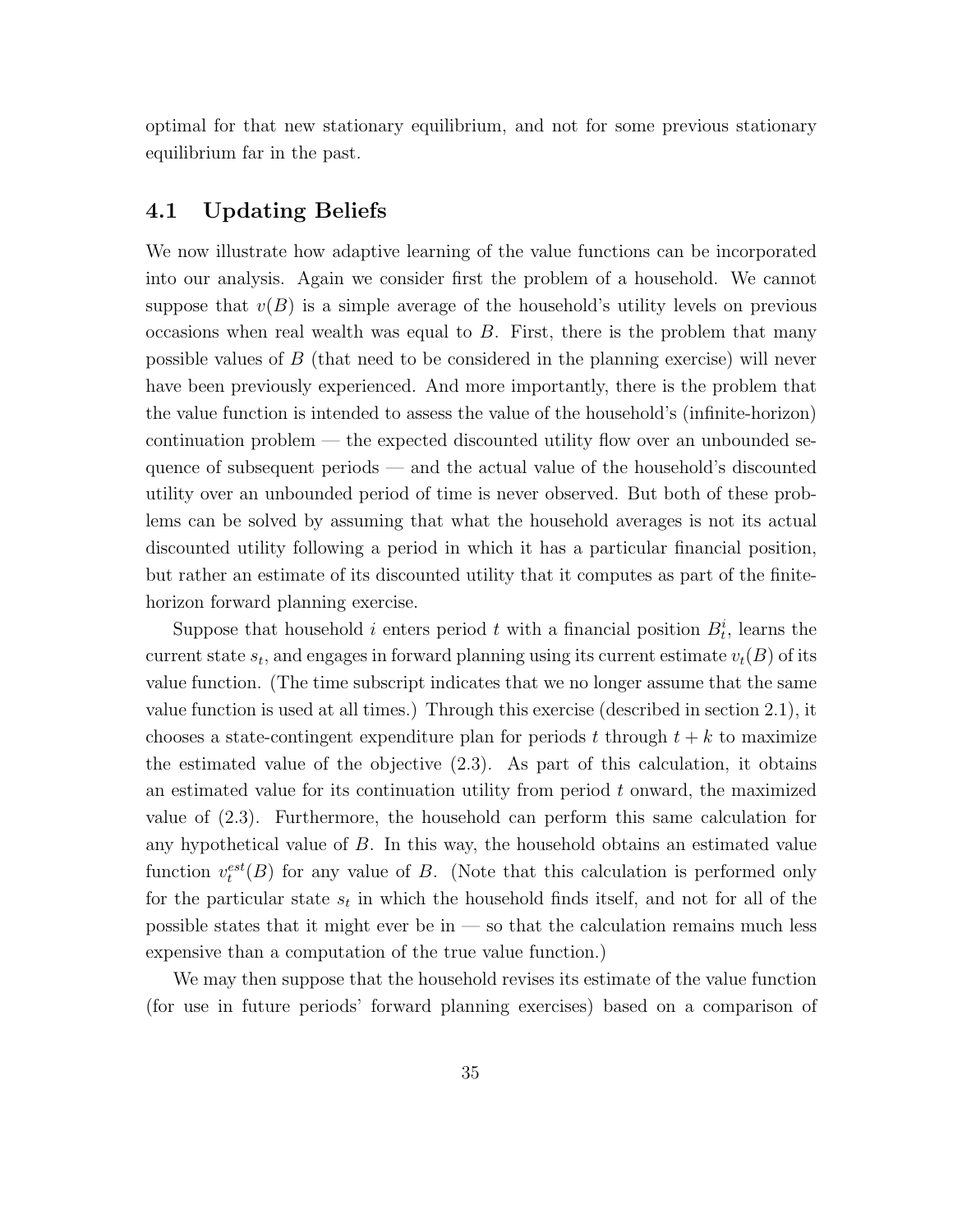its new estimate  $v_t^{est}(B)$  with the assumption  $v_t(B)$  used in its forward planning.<sup>16</sup> Specifically, let us suppose that

$$
v_{t+1}(B) = \gamma v_t^{est}(B) + (1 - \gamma)v_t(B), \qquad (4.1)
$$

where the "gain parameter"  $0 < \gamma < 1$  indicates the rate at which discrepancies between the assumed value function and the new estimate are corrected by adjusting the assumed value function.

Similarly, suppose that a firm  $f$  that reconsiders its price in period  $t$  engages in forward planning using its current estimate  $\tilde{v}_t(r)$  of its value function. Through this exercise (described in section 2.2), it chooses a new price to maximize the estimated value of the objective (2.19). As part of this exercise, it must compute an estimate of what the value of  $(2.19)$  would be for any choice of  $P_t^f$  $t_i^{(t)}$ ; let this estimate be denoted  $\tilde{v}^{est}_t(P_t^f/(P_{t-1}|\bar{\Pi})$ . This then implies an estimate for the continuation value function used in forward planning, for any value of  $r$ . We may then suppose that the firm revises its estimate of its value function using an error-correction rule of the form

$$
\tilde{v}_{t+1}(r) = \tilde{\gamma} \tilde{v}_t^{est}(r) + (1 - \tilde{\gamma}) \tilde{v}_t(r), \qquad (4.2)
$$

where the gain parameter  $\tilde{\gamma}$  of firms need not be the same as that of households.

In the case that there are no real disturbances and monetary policy maintains a constant inflation rate  $\overline{\Pi}$ , assumption of a value function  $v^*(B)$  defined by (2.8) on the part of households, and of a value function  $\tilde{v}^*(r)$  defined by (2.21) on the part of firms, will result in estimated value functions  $v^{est}(B)$  and  $\tilde{v}^{est}(r)$  that are also equal to  $v^*(B)$  and  $\tilde{v}^*(r)$  respectively. Hence the value functions  $(v^*, \tilde{v}^*)$  constitute a fixed point of the dynamics defined by  $(4.1)$ – $(4.2)$ , in such a situation. We wish now to consider a local approximation to the dynamics implied by  $(4.1)$ – $(4.2)$ , through a perturbation of this solution.

<sup>&</sup>lt;sup>16</sup>This model of learning is related to the model of "value function learning" proposed by Evans and McGough (2015). Like us, they assume that an estimated value function  $v_t^{est}$  is computed each period as part of a finite-horizon forward planning calculation using the currently assumed value function. The value function  $v_t$  used in the forward planning is then estimated econometrically, using the sequence of past calculated values  $\{v_{t-1}^{est}, v_{t-2}^{est}, ...\}$  as data. Our specification (4.1) can be viewed as a constant-gain recursive estimation procedure for such a problem.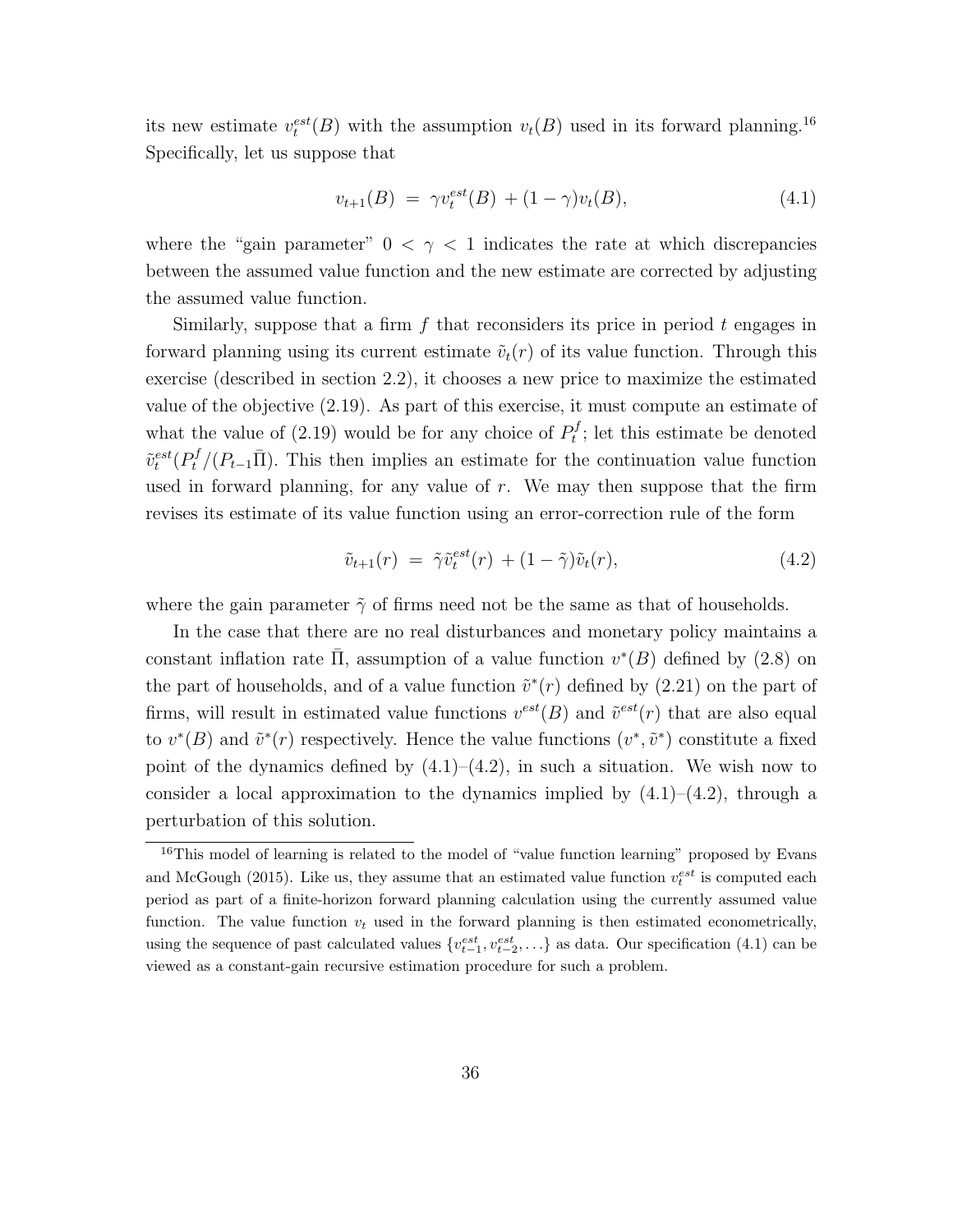### 4.2 Log-Linearization of the Learning Dynamics

We first consider a local approximation to (4.1). The structural equations defining the household's optimal finite-horizon plan involve the derivative  $v'(B)$  of the value function; hence a log-linear approximation to those equations, of the kind used above to approximate the optimal plan, will involve a log-linear approximation to  $v'(B)$ . We parameterize this as

$$
\log(v'_t(B)/v^{*'}(0)) = -\sigma^{-1}[\nu_t + \chi_t \cdot b].
$$

Using this approximation, we can as in section 2.1.2 compute a log-linear approximation to the household's optimal finite-horizon plan in period  $t$ , as a function of the assumed coefficients  $(\nu_t, \chi_t)$ . This solution gives approximate values for variables such as  $c_t^i$  that are linear functions of  $b_t^i$ .

If we let  $C_t^i(B)$  be the optimal expenditure plan of the household under the counter-factual assumption  $B_t^i = B$ , then the derivative of the estimated value function will equal

$$
v_t^{est}(B) = \hat{\mathcal{E}}_t^i[u_C(C_t^i(B); \xi_t)/\Pi_t].
$$

Hence to a log-linear approximation,

$$
\log(v_t^{est}(B)/v^{*}(0)) = -\sigma^{-1}(c_t^k(b) - g_t) - \pi_t^k,
$$

where k is the length of the planning horizon of the household (and the planning horizon assumed for the firms that revise their prices in period  $t$ ). Our log-linear approximation to the optimal household plan,  $c_t^k(b) = c_t^k(0) + (c_t^k)' \cdot b$ , allows us to express the right-hand side of this equation as a linear function of b. Approximating the left-hand side as  $-\sigma^{-1} \left[ \nu_t^{est} + \chi_t^{est} \cdot b \right]$ , and equating coefficients, we obtain

$$
\nu_t^{est} = y_t^k - g_t + \sigma \pi_t^k, \tag{4.3}
$$

$$
\chi_t^{est} = (c_t^k)'.\tag{4.4}
$$

A log-linear approximation to (4.1) can be written as

$$
[\nu_{t+1} + \chi_{t+1}b] = \gamma [\nu_t^{est} + \chi_t^{est}b] + (1 - \gamma)[\nu_t + \chi_t b]. \tag{4.5}
$$

Equating coefficients on the two sides of (4.5), we obtain separate updating equations for  $\nu_t$  and  $\chi_t$ .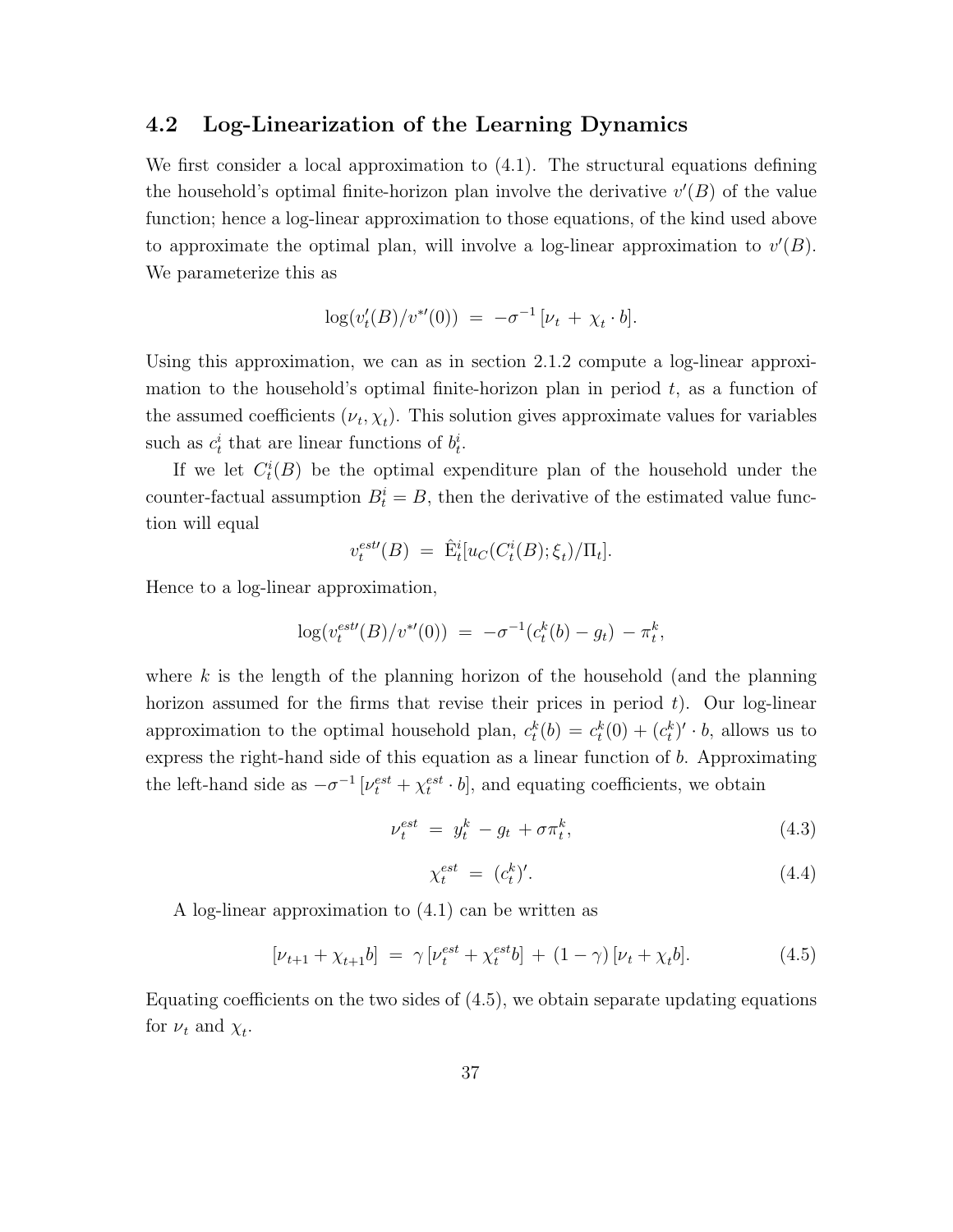The implied learning dynamics for  $\chi_t$  turn out to be independent of the pricing behavior of firms. If the household's planning horizon is k periods, the right-hand side of (4.4) is equal to  $g_k(\chi_t)$ , where

$$
g_k(\chi) \equiv \frac{\chi}{\beta^{k+1} + \left(\frac{1-\beta^{k+1}}{1-\beta}\right)\chi},
$$

and (4.5) then implies that

$$
\chi_{t+1} = \gamma g_k(\chi_t) + (1 - \gamma) \chi_t.
$$

This is an autonomous nonlinear difference equation for the evolution of  $\chi_t$ . One observes furthermore that for any  $\chi > 0$ ,  $g_k(\chi)$  is greater than, less than, or equal to  $\chi$  if and only if  $\chi$  is less than, greater than, or equal to  $1 - \beta$ . Hence the difference equation implies monotonic convergence of  $\chi_t$  to the fixed point  $1-\beta$ , from any initial condition  $\chi_0 > 0$ ; this is true for any value of the gain parameter, and is unaffected by exogenous shocks or shifts in monetary policy.

Since there is necessarily eventual convergence of this parameter, we assume in our analysis that convergence has already occurred, and let  $\chi_t = 1 - \beta$  at all times. With this simplification, our analysis of learning dynamics reduces to an analysis of the adjustment of the coefficient  $\nu_t$ . Equation (4.5) implies that

$$
\nu_{t+1} = \gamma \nu_t^{est} + (1 - \gamma) \nu_t, \tag{4.6}
$$

where  $\nu_t^{est}$  is given by (4.3).

We can compute a similar local approximation to (4.2). The FOC characterizing the firm's optimal price adjustment depends on the derivative  $\tilde{v}'(r)$  of the firm's value function, and log-linearization of this condition requires a log-linear approximation to  $\tilde{v}'(r)$ . Suppose that we parameterize this as

$$
\tilde{v}'_t(r) = -\frac{\bar{\lambda}}{1-\alpha\beta}H_{rr}(1;\bar{Z}) \cdot [\tilde{\nu}_t - \tilde{\chi}_t \cdot \log r].
$$

The log-linearized FOC can then be solved for a linear approximation to the solution for  $p_t^f$ <sup>t</sup><sub>t</sub>, as a function of the coefficients  $\tilde{\nu}_t$  and  $\tilde{\chi}_t$  used in the approximate value function.

The firm's estimated value function  $\tilde{v}^{est}_t(P_t^f/(P_{t-1}\bar{\Pi}))$  is simply the estimated value of the objective (2.19). The derivative  $\tilde{v}_t^{est'}(r)$  is obtained by differentiating this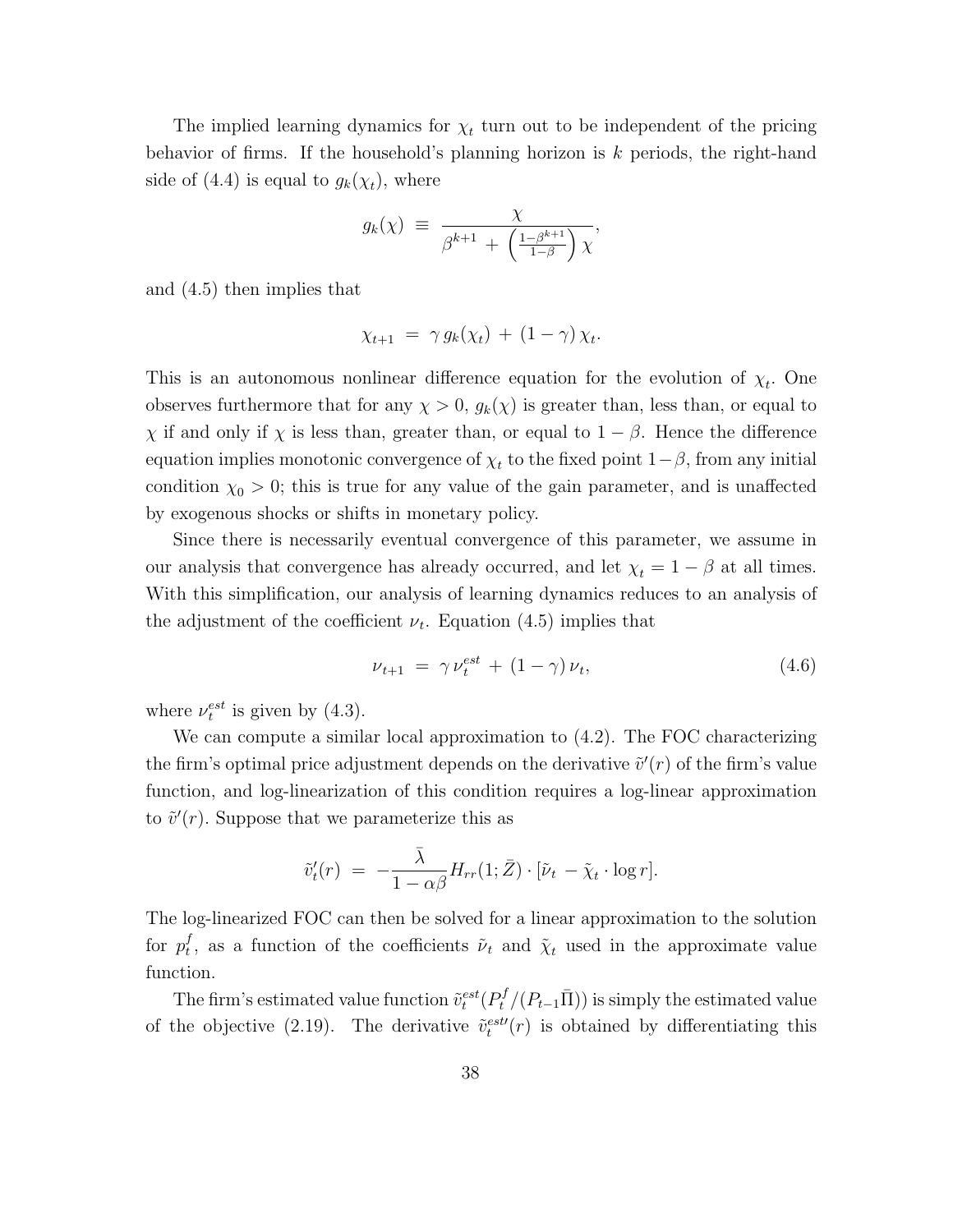expression. Linearizing this, as in the derivation of (2.22), we obtain

$$
\tilde{v}_t^{est}(r) = -\bar{\lambda} H_{rr} \cdot \left( \frac{1 + (\alpha \beta)^{k+1} (\tilde{\chi}_t - 1)}{1 - \alpha \beta} \right) \cdot [p_t^{*k} - \log r],
$$

where  $p_t^{*k}$  is the optimal log relative price (now dependent on  $\tilde{\nu}_t$  and  $\tilde{\chi}_t$ ), the value of  $\log r$  that maximizes  $\tilde{v}_t^{est}(r)$ .

Then if we write  $\tilde{v}_t^{est}(r)$  in log-linear form,

$$
\tilde{v}_t^{estt}(r) = -\frac{\bar{\lambda}}{1-\alpha\beta}H_{rr}(1;\bar{Z})\cdot[\tilde{\nu}_t^{est} - \tilde{\chi}_t^{est}\cdot \log r],
$$

and equate coefficients, we obtain

$$
\tilde{\chi}_t^{est} = \tilde{g}(\chi_t) \equiv [1 + (\alpha \beta)^{k+1} (\tilde{\chi}_t - 1)], \qquad (4.7)
$$

$$
\tilde{\nu}_t^{est} = g(\chi_t) \cdot p_t^{*k}.\tag{4.8}
$$

Equating coefficients in a log-linear approximation to  $(4.2)$ , we obtain updating equations for the coefficients of the form

$$
\tilde{\nu}_{t+1} = \tilde{\gamma} \tilde{\nu}_t^{est} + (1 - \tilde{\gamma}) \tilde{\nu}_t, \tag{4.9}
$$

$$
\tilde{\chi}_{t+1} = \tilde{\gamma} \tilde{\chi}_t^{est} + (1 - \tilde{\gamma}) \tilde{\chi}_t. \tag{4.10}
$$

Substituting (4.7) into (4.10), we see that the evolution of  $\tilde{\chi}_t$  is determined by an autonomous linear difference equation,

$$
\tilde{\chi}_{t+1} = \tilde{\gamma} \tilde{g}(\tilde{\chi}_t) + (1 - \tilde{\gamma}) \tilde{\chi}_t.
$$

Moreover, we observe that  $\tilde{g}(\tilde{\chi})$  is greater than, less than, or equal to  $\tilde{\chi}$  if and only if  $\tilde{\chi}$  is less than, greater than, or equal to 1. Hence the updating equation implies monotonic convergence of  $\tilde{\chi}_t$  to the fixed point of 1, starting from any initial estimate  $\tilde{\chi}_0$ , and regardless of the paths of exogenous disturbances or of monetary policy.

We shall accordingly assume in our analysis that convergence has already occurred, and that  $\tilde{\chi}_t = 1$  at all times. In this case, (4.8) reduces to

$$
\tilde{\nu}_t^{est} = p_t^{*k} = (1 - \alpha)^{-1} \pi_t^k, \tag{4.11}
$$

and the dynamic evolution of  $\tilde{\nu}_t$  is then given by (4.9) with this substitution. The loglinearized learning dynamics are then described by the system of equations consisting of (4.6) and (4.9) for the evolution of  $\nu_t$  and  $\tilde{\nu}_t$  respectively, where the right-hand sides of both equations can be expressed as linear functions of the current values of the coefficients  $(\nu_t, \tilde{\nu}_t)$ .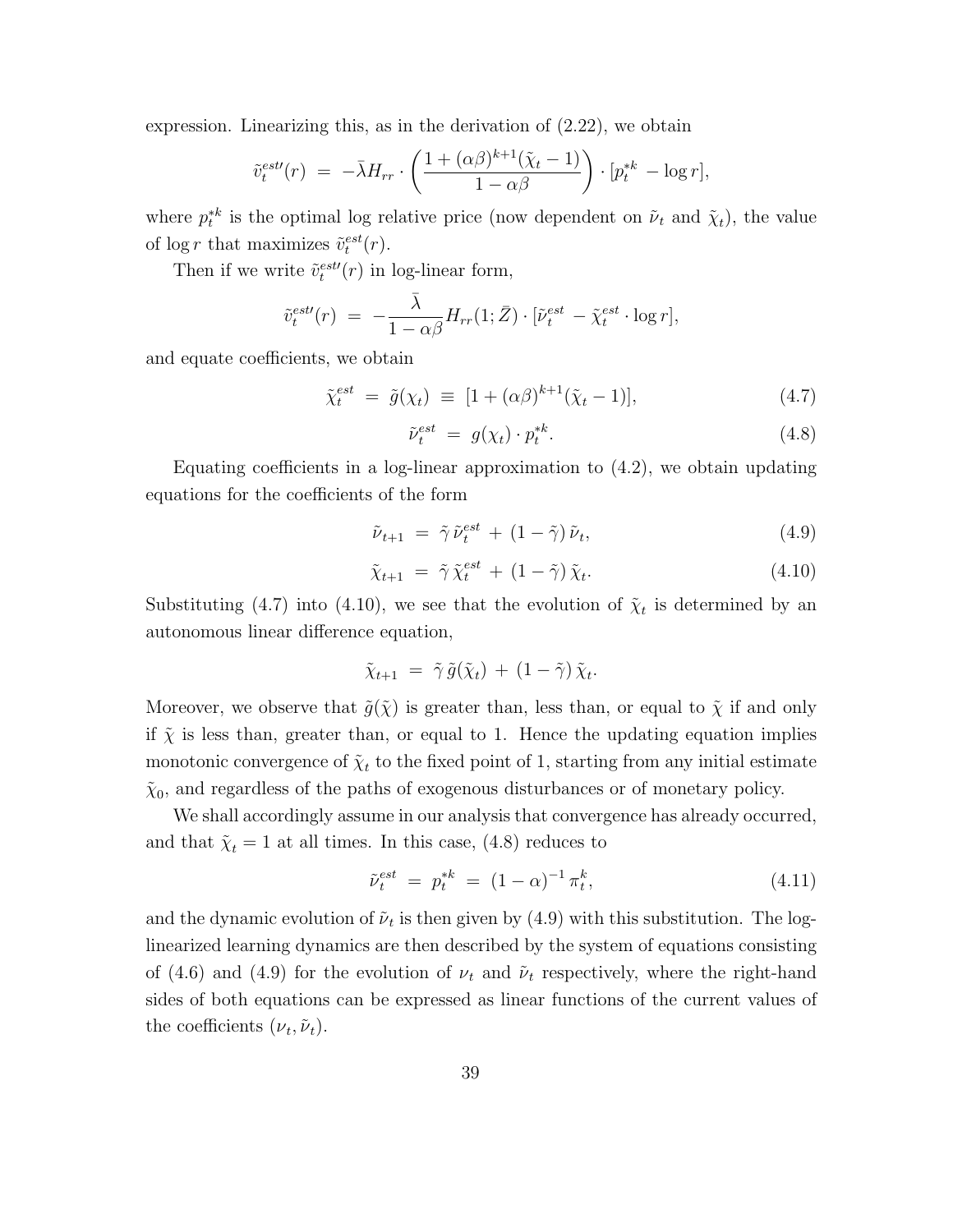### 4.3 Equilibrium Dynamics with Learning

In order to describe the complete dynamics of both actions and beliefs, we must consider how the endogenous variables  $y_t^k$  and  $\pi_t^k$  (that appear in the expressions (4.3) and (4.11) for the coefficients of the estimated value functions) are affected by variations in the coefficients  $(\nu_t, \tilde{\nu}_t)$ . This requires us to review the derivations of our log-linear approximations to the optimal decision rules, now allowing a more general specification of the value functions.

Let the predicted equilibrium evolution of each of the endogenous variables  $(y_t^j)$  $_i^j, \pi_t^j$  $_{t}^{j},\hat{\imath}_{t}^{j}$  $\binom{J}{t}$ be expressed as a sum of two components,

$$
y^j_t \; = \; \tilde{y}^j_t \, + \, \bar{y}^j_t, \quad \pi^j_t \; = \; \tilde{\pi}^j_t \, + \, \bar{\pi}^j_t, \quad \hat{\imath}^j_t \; = \; \tilde{\imath}^j_t \, + \, \bar{\imath}^j_t,
$$

where in each case the tilde component means the predicted value for the variable under the assumption that  $\nu_t = \tilde{\nu}_t = 0$  in all periods, but taking account of exogenous shocks and policy changes, while the bar component represents the discrepancy from this prediction as a result of variation in  $\nu_t$  and  $\tilde{\nu}_t$ . The evolution of the variables  $\{\tilde{y}_t^j\}$  $_{t}^{j},\tilde{\pi}_{t}^{j}$  $\{\tilde{t}, \tilde{i}_t\}$  for all horizons  $j \geq 0$  then continues to be described by the equations derived in section 2. It remains only to compute the values of the bar terms, i.e., the effects on the endogenous variables of perturbation of the value functions.

The log-linear approximations to the FOCs for the household's problem remain as stated in section 2.1.2, except that log-linearization of (2.7) now yields

$$
c_{\tau}^{0} - g_{\tau} = -\sigma \hat{i}_{\tau}^{0} + (1 - \beta)b_{\tau+1}^{0} + \nu_{t}
$$
\n(4.12)

as a generalization of (2.10). Here the variables all refer to state-contingent values at date  $\tau$  that are contemplated by the household in its planning exercise at date t; in that exercise, the household assumes that all households will use the value function parameterized by  $\nu_t$  in evaluating terminal states, even in decisions that it imagines them making in periods  $\tau > t$ .

Because the household's calculations incorporate the requirement that  $y^j_\tau = c^j_\tau$ , the log-linearized household Euler equations (2.9) imply that

$$
\bar{y}_t^j = \bar{y}_t^{j-1} - \sigma[\bar{u}_t^j - \bar{\pi}_t^{j-1}] \tag{4.13}
$$

for each  $j \geq 1$ . Note that the effects of  $\nu_t$  and  $\tilde{\nu}_t$  on the household's period-t calculation of  $y_{\tau}^{j-1}$  or  $\pi_{\tau}^{j-1}$  for dates  $\tau > t$  are identical to the effects of those belief shifts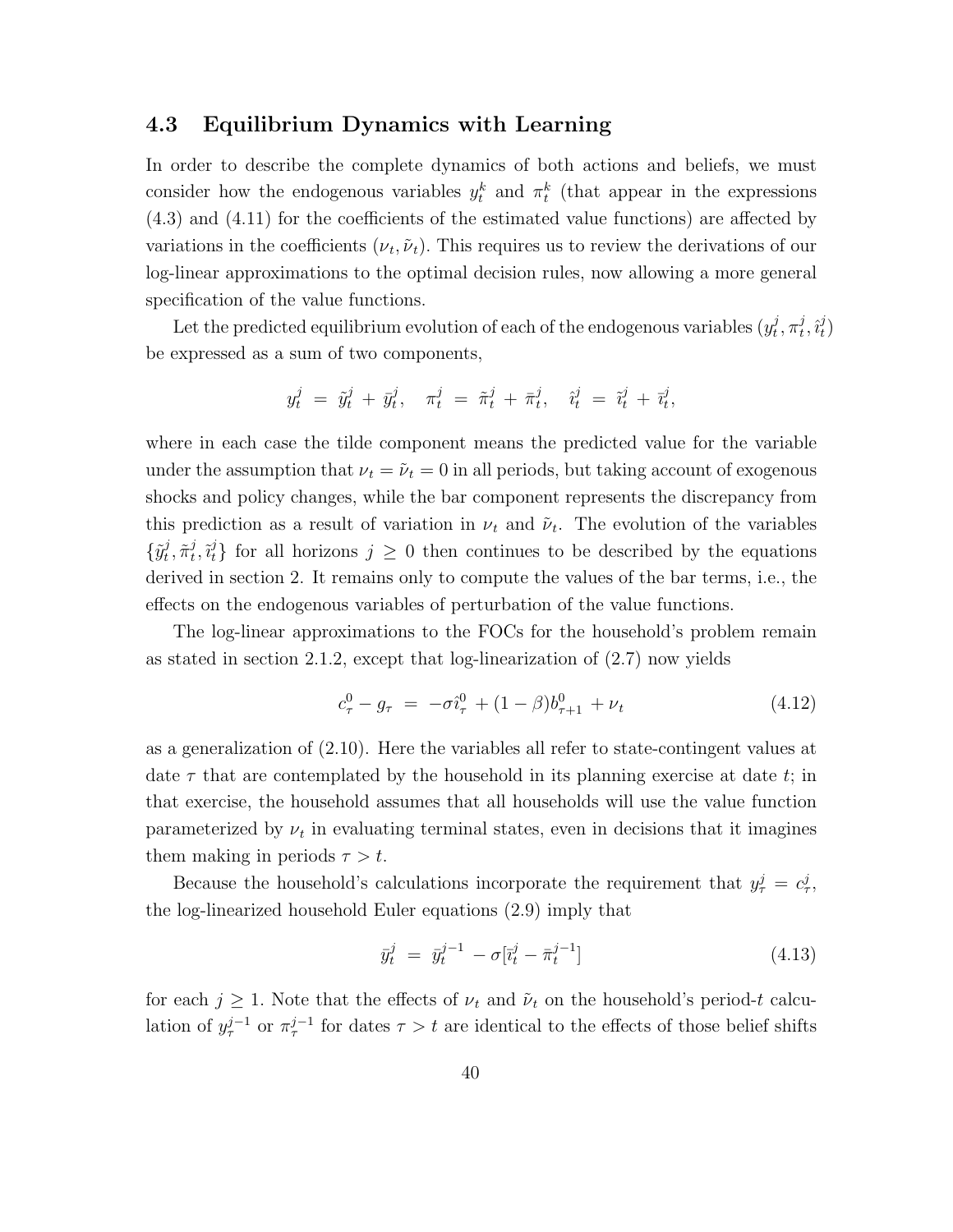on the value of  $y_t^{j-1}$  and  $\pi_t^{j-1}$  $t^{j-1}$ ; this allows us to make reference purely to period- $t$ variables in (4.13).

The household's log-linearized flow budget constraint also continues to be given by (2.11). Because the household understands that  $y^j_\tau = c^j_\tau$ , the flow budget constraint implies that in the household's optimal plan,  $b_{\tau+1}^j = 0$  each period. Hence (4.12) requires that

$$
\bar{y}_t^0 = -\sigma_t^0 + \nu_t. \tag{4.14}
$$

The system consisting of  $(4.13)$ – $(4.14)$  can be solved recursively to obtain  $\bar{y}_t^j$  $t \atop t$  for any  $j \geq 0$ .

We turn next to optimal price-setting by firms. The FOC for the pricing decision of a firm that reconsiders its price in period  $t$ , and has a planning horizon of  $k$  periods, can be log-linearized as above to yield the solution

$$
p_t^{*k} = \mathcal{E}_t^k \sum_{\tau=t}^{t+k} (\alpha \beta)^{\tau-t} \left[ \pi_\tau + (1 - \alpha \beta) m_\tau \right] + (\alpha \beta)^{k+1} \tilde{v}_t, \tag{4.15}
$$

generalizing (2.23). Now that we now use the operator  $E_t^k[\cdot]$  rather than  $E_t[\cdot]$ , because the predictions about decisions made in periods  $\tau > t$  used in the firm's forward planning in period  $t$  are no longer model-consistent; this is because the firm assumes in period t that value functions parameterized by  $\nu_t$  and  $\tilde{\nu}_t$  will also be used in periods  $\tau > t$ , while genuinely model-consistent expectations would take account of the predictable evolution of beliefs.

The solution (4.15) implies as before that for any  $j \geq 1$ ,

$$
p_t^{*j} = \mathbf{E}_t^k \left[ \pi_t + (1 - \alpha \beta) m_t + \alpha \beta \, p_{t+1}^{*j-1} \right].
$$

From this it follows that

$$
\bar{\pi}_t^j = \kappa \bar{y}_t^j + \beta \bar{\pi}_t^{j-1} \tag{4.16}
$$

for all  $j \geq 1$ . (Again we use the fact that the effects of  $\nu_t$  and  $\tilde{\nu}_t$  on the household's period-t calculation of  $y_{\tau}^{j-1}$  or  $\pi_{\tau}^{j-1}$  for dates  $\tau > t$  are identical to the effects of those belief shifts on the value of  $y_t^{j-1}$  and  $\pi_t^{j-1}$  $t^{j-1}$ .) The solution (4.15) also implies that

$$
\bar{\pi}_t^0 = \kappa \bar{y}_t^0 + (1 - \alpha)\beta \tilde{\nu}_t. \tag{4.17}
$$

The system consisting of (4.16)–(4.17) can be solved recursively to obtain  $\bar{\pi}_t^j$  $t \text{ for any}$  $j \geq 0$ .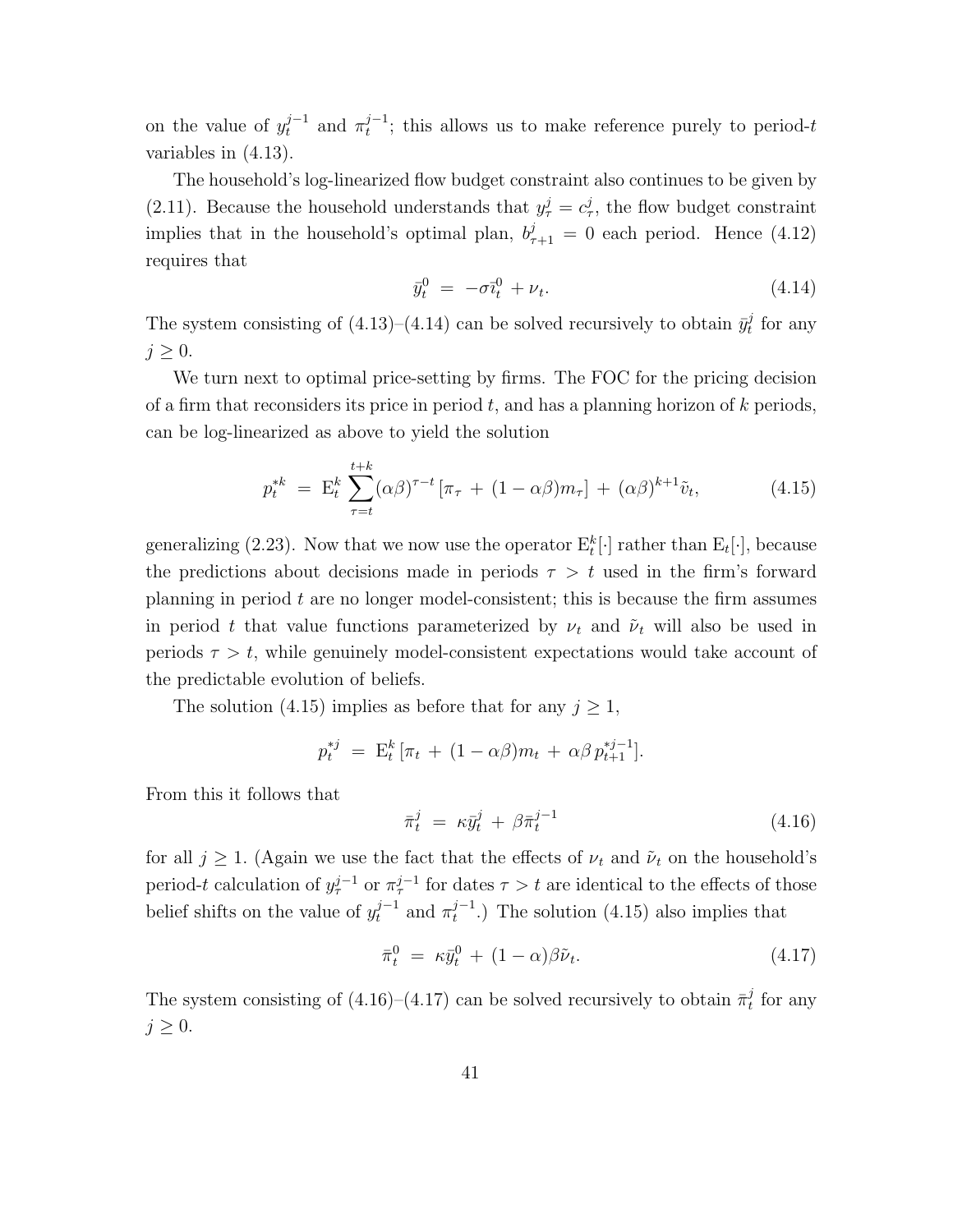Finally, the central-bank reaction function (2.13) implies that

$$
\bar{v}_t^j = \phi_{\pi, t} \bar{\pi}_t^j + \phi_{y, t} \bar{y}_t^j \tag{4.18}
$$

for any  $j \geq 0$ . Equations  $(4.13)$ – $(4.14)$ ,  $(4.16)$ – $(4.17)$ , and  $(4.18)$  form a complete system that can be solved for the values of  $\{\bar{y}_t^j\}$  $_i^j, \bar{\pi}_t^j$  $\{\vec{v}_t, \vec{v}_t^j\}$  for all  $j \geq 0$ , as linear functions of  $\nu_t$  and  $\tilde{\nu}_t$ . Note that these are all static relationships, as they relate purely to the way that given perturbations of the value functions influence the calculations of households and firms in the forward planning that takes place in a single period t.

Once we have solved for both the tilde variables and the bar variables, we have obtained complete solutions for the variables  $\{y_t^j\}$  $_i^j, \pi_t^j$  $\{\hat{i}, \hat{i}_t^j\}$  at any point in time t, as linear functions of the belief coefficients  $\nu_t$  and  $\tilde{\nu}_t$ . Updating of the belief coefficients then requires that we calculate the implied values of the estimates  $\nu_t^{est}$  and  $\tilde{\nu}_t^{est}$ .

We recall that  $\nu_t^{est}$  is given by (4.3), if all households have planning horizons of length  $k$ . We can, however, allow for heterogeneity in the length of planning horizons; in this case, there will also be heterogeneity in the updating of value functions. However, in the linear equations (4.14) and (4.17), it is only the population averages of the belief coefficients  $\nu_t$  and  $\tilde{\nu}_t$  that matter for the determination of aggregate variables such as  $y_t$  and  $\pi_t$ , and we shall assume from here on that the variables  $\nu_t$ and  $\tilde{\nu}_t$  refer to these averages. The linear updating equations (4.6) and (4.9) continue to hold when we interpret  $\nu_t$  and  $\tilde{\nu}_t$  as population averages, as long as  $\nu_t^{est}$  and  $\tilde{\nu}_t^{est}$ are also now understood to refer to population averages.

In this case, (4.3) must be replaced by the more general form

$$
\nu_t^{est} = \sum_j \omega_j [y_t^j - g_t + \sigma \pi_t^j], \qquad (4.19)
$$

where  $\omega_j$  is the fraction of households each period with planning horizons of length j. Similarly, (4.11) must be replaced by the more general form

$$
\tilde{\nu}_t^{est} = (1 - \alpha)^{-1} \sum_j \tilde{\omega}_j \pi_t^j, \qquad (4.20)
$$

where  $\tilde{\omega}_j$  is the fraction of firms each period with planning horizons of length j.

The complete system of equations to describe the evolution of output, inflation and interest rates, taking into account learning dynamics, then consists of the following sets of equations: (i) equations  $(2.14)$ ,  $(2.15)$ – $(2.16)$ , and  $(2.26)$ – $(2.27)$  comprise a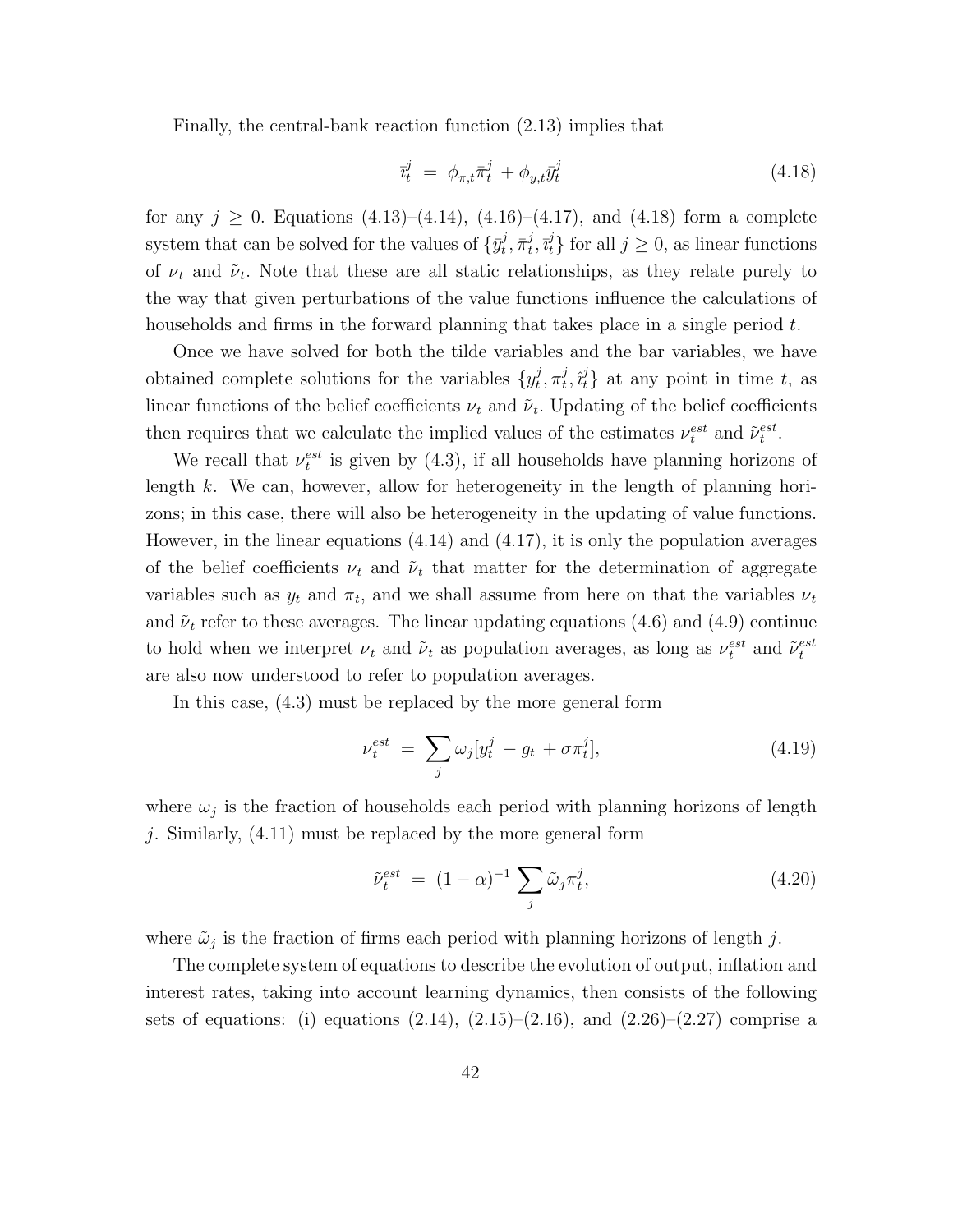forward-looking system of equations that can however be solved recursively to obtain solutions for the evolution of the variables  $\{\tilde{y}_t^j\}$  $_{t}^{j},\tilde{\pi}_{t}^{j}$  $(t, \tilde{u}_t^j)$  as functions of the exogenous disturbances and changes in monetary policy; (ii) equations  $(4.13)$ – $(4.14)$ ,  $(4.16)$ – (4.17), and (4.18) comprise a static system of linear equations to solve for the values  $\{\bar{y}^j_t$  $_{t}^{j},\bar{\pi}_{t}^{j}$  $\{\vec{v}_t, \vec{v}_t\}$  as linear functions of  $\nu_t$  and  $\tilde{\nu}_t$ ; (iii) equations (4.19)–(4.20) allow the estimates  $\nu_t^{est}$  and  $\tilde{\nu}_t^{est}$  to be computed from the solution for the evolution of the variables  $\{y_t^j\}$  $\{\vec{t}}_t, \pi_t^j\}$  along with the exogenous disturbances; and (iv) equations (4.6) and (4.9) describe the evolution of the belief variables  $\nu_t$  and  $\tilde{\nu}_t$  given these estimates.

### 4.4 A Useful Special Case

This is in general a relatively complex and high-dimensional system of linear equations, though the causal structure is relatively simple, and (at least if there is a finite upper bound on the planning horizons of both households and firms) there is necessarily a unique solution that can be computed without inverting any large matrices. Further insight into the kind of dynamics implied by this system can be obtained by considering again the special case in which  $\omega_j = \tilde{\omega}_j = (1 - \rho)\rho^j$  for some  $0 < \rho < 1$ . In this case, we can decompose each of our aggregate variables into two components,

$$
y_t = \tilde{y}_t + \bar{y}_t, \qquad \pi_t = \tilde{\pi}_t + \bar{\pi}_t, \qquad \hat{i}_t = \tilde{i}_t + \bar{i}_t,
$$

where we define  $\tilde{y}_t \equiv (1 - \rho) \sum_j \rho^j \tilde{y}_t^j$  $t<sub>t</sub>$ , and similarly for the other variables.

The paths of the variables  $\{\tilde{y}_t, \tilde{\pi}_t, \tilde{i}_t\}$  then must satisfy equations (2.13) and (2.30) (2.31). This means that the actual dynamics  $\{y_t, \pi_t, i_t\}$  must satisfy

$$
y_t - g_t - \bar{y}_t = \rho \mathbf{E}_t[y_{t+1} - g_{t+1} - \bar{y}_{t+1}] - \sigma \left[ (\hat{i}_t - \bar{i}_t) - \rho \mathbf{E}_t(\pi_{t+1} - \bar{\pi}_{t+1}) \right], \quad (4.21)
$$

$$
\pi_t - \bar{\pi}_t = \kappa (y_t - y_t^* - \bar{y}_t) + \beta \rho E_t[\pi_{t+1} - \bar{\pi}_{t+1}], \tag{4.22}
$$

$$
\hat{u}_t - \bar{u}_t = i_t^* + \phi_{\pi, t}(\pi_t - \bar{\pi}_t) + \phi_{y, t}(y_t - \bar{y}_t). \tag{4.23}
$$

This provides a purely forward-looking system of equations to solve for the deviations of the variables  $(y_t, \pi_t, \hat{\imath}_t)$  from their "trend" components  $(\bar{y}_t, \bar{\pi}_t, \bar{\imath}_t)$ . In the case that the coefficients  $(\phi_{\pi}, \phi_y)$  do not vary over time, it is furthermore a linear system with constant coefficients. Using (4.23) to substitute for  $\hat{i}_t - \overline{i}_t$  in (4.21), we can write this as a two-dimensional system,

$$
[x_t - \bar{x}_t] = \rho M \cdot \mathcal{E}_t[x_{t+1} - \bar{x}_{t+1}] + N \cdot u_t, \tag{4.24}
$$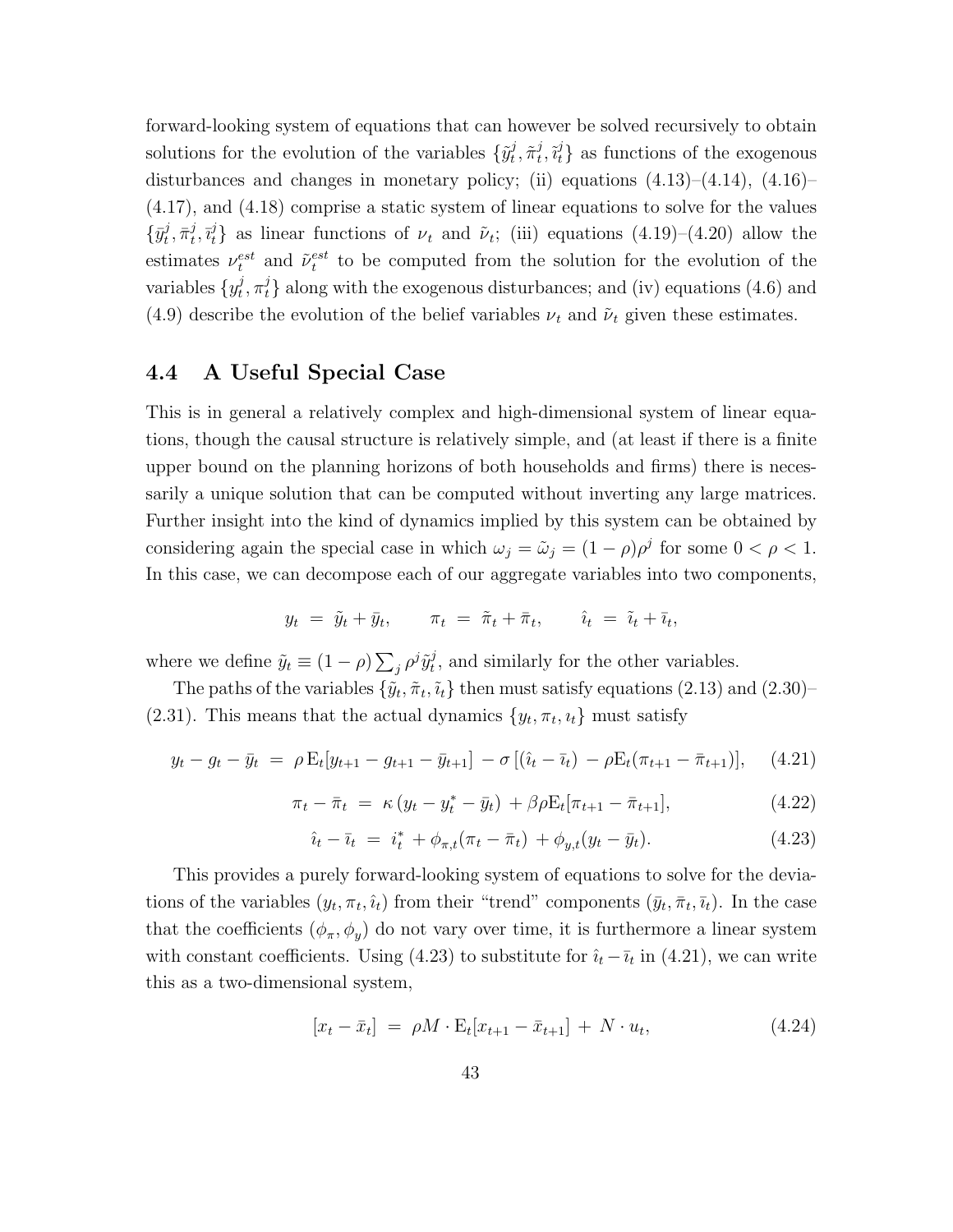using the same matrix-vector notation as in (3.4), but now also defining the vector

$$
\bar{x}_t \equiv \begin{bmatrix} \bar{y}_t \\ \bar{\pi}_t \end{bmatrix}.
$$

Similarly, we can average equations  $(4.13)$ – $(4.14)$  over the different horizons j to obtain

$$
\bar{y}_t = \rho \bar{y}_t - \sigma[\bar{u}_t - \rho \bar{\pi}_t] + (1 - \rho)\nu_t,
$$

which can be written more simply as

$$
\bar{y}_t = -\frac{\sigma}{1-\rho} \left[ \bar{u}_t - \rho \bar{\pi}_t \right] + \nu_t. \tag{4.25}
$$

And we can average equations  $(4.16)$ – $(4.17)$  over the different horizons j to obtain

$$
\bar{\pi}_t = \kappa \bar{y}_t + \beta \rho \bar{\pi}_t + (1 - \rho)(1 - \alpha)\beta \tilde{\nu}_t,
$$

which can be written more simply as

$$
\bar{\pi}_t = \frac{\kappa}{1 - \beta \rho} \bar{y}_t + \frac{(1 - \rho)(1 - \alpha)\beta}{1 - \beta \rho} \tilde{\nu}_t.
$$
\n(4.26)

And finally, (4.18) can be averaged to obtain

$$
\bar{u}_t = \phi_{\pi, t} \bar{\pi}_t + \phi_{y, t} \bar{y}_t. \tag{4.27}
$$

This is a system of three simultaneous equations that can be solved for  $(\bar{y}_t, \bar{\pi}_t, \bar{i}_t)$  as linear functions of  $\nu_t$  and  $\tilde{\nu}_t$ .

In particular, we obtain a solution of the form

$$
\bar{x}_t = \Xi \begin{bmatrix} \nu_t \\ \tilde{\nu}_t \end{bmatrix} \tag{4.28}
$$

for the elements of  $\bar{x}_t$ , where (as long as  $\phi_\pi, \phi_y \ge 0$ )  $\Xi$  is an invertible  $2 \times 2$  matrix. We can then write an evolution equation for the trend components  $\bar{x}_t$  through a linear transformation of the laws of motion (4.6) and (4.9) for  $\nu_t$  and  $\tilde{\nu}_t$ .

We note that the system  $(4.19)$ – $(4.20)$  can be written in the form

$$
\begin{bmatrix} \nu_t^{est} \\ \tilde{\nu}_t^{est} \end{bmatrix} = \Phi x_t,
$$
\n(4.29)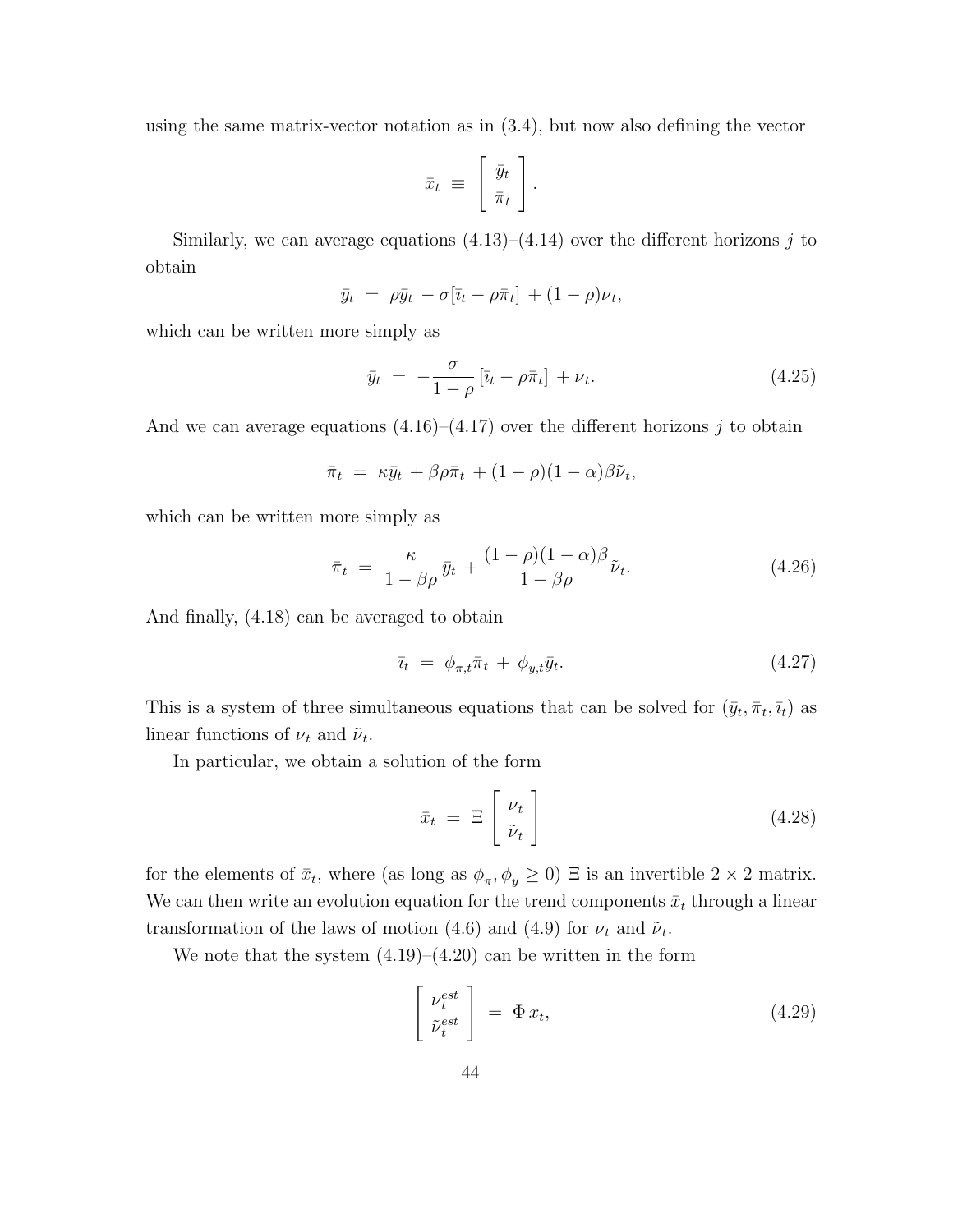where  $\Phi$  is a  $2 \times 2$  matrix of coefficients. Then the evolution equation for the trend components can be written as

$$
\bar{x}_{t+1} = \Lambda \bar{x}_t + Q x_t, \qquad (4.30)
$$

where

$$
\Lambda \equiv \Xi[I - \Gamma]\Xi^{-1}, \qquad Q \equiv \Xi\Gamma\Phi,
$$

and  $\Gamma$  is the  $2 \times 2$  diagonal matrix with diagonal elements  $(\gamma, \tilde{\gamma})$ . Note that the eigenvalues of  $\Lambda$  are  $1 - \gamma$  and  $1 - \tilde{\gamma}$ ; thus both eigenvalues are inside the unit circle, and if the variables  $x_t$  remain constant over time, the trend variables  $\bar{x}_t$  necessarily converge to constant values as well, though this convergence may be slow (if  $\gamma$  and  $\tilde{\gamma}$ are small). The dynamics of  $x_t$  and  $\bar{x}_t$  are then completely determined by (4.24) and (4.30), given a specification of the exogenous disturbance processes, monetary policy, and an initial condition for  $\bar{x}_0$ .

We thus obtain a "hybrid" New Keynesian model, in which deviations of output and inflation from their "trend" values are determined in a purely forward-looking way (though the system (4.24) is somewhat less forward-looking than in the standard model, if  $\rho$  is significantly less than 1), but in which there are persistent fluctuations in the "trend" values (quite persistent, if the revision of estimated value functions is slow), determined in a purely backward-looking way. The model thus produces persistent dynamics of both output and inflation, without any need for hypotheses of habit-persistence in preferences, costs of adjusting the rate of investment spending, or automatic indexation of prices to past inflation, of the kind often assumed in econometric New Keynesian models. Like the models of Milani (2007) and Slobodyan and Wouters (2012), the model proposed here generates persistence as a result of learning from past experience. However, unlike those models, the model proposed here does not make expectations purely backward-looking, so that forward guidance (and other special, circumstantial sources of information) is not implied to be irrelevant.

# 4.5 Long-Run Equilibrium, the Fisher Equation, and the Neo-Fisherian Fallacy

We return now to consideration of the validity of the proposition that the Fisher equation should hold in a long-run equilibrium. In our model that has been augmented to allow adaptive learning of the value functions, this proposition is correct.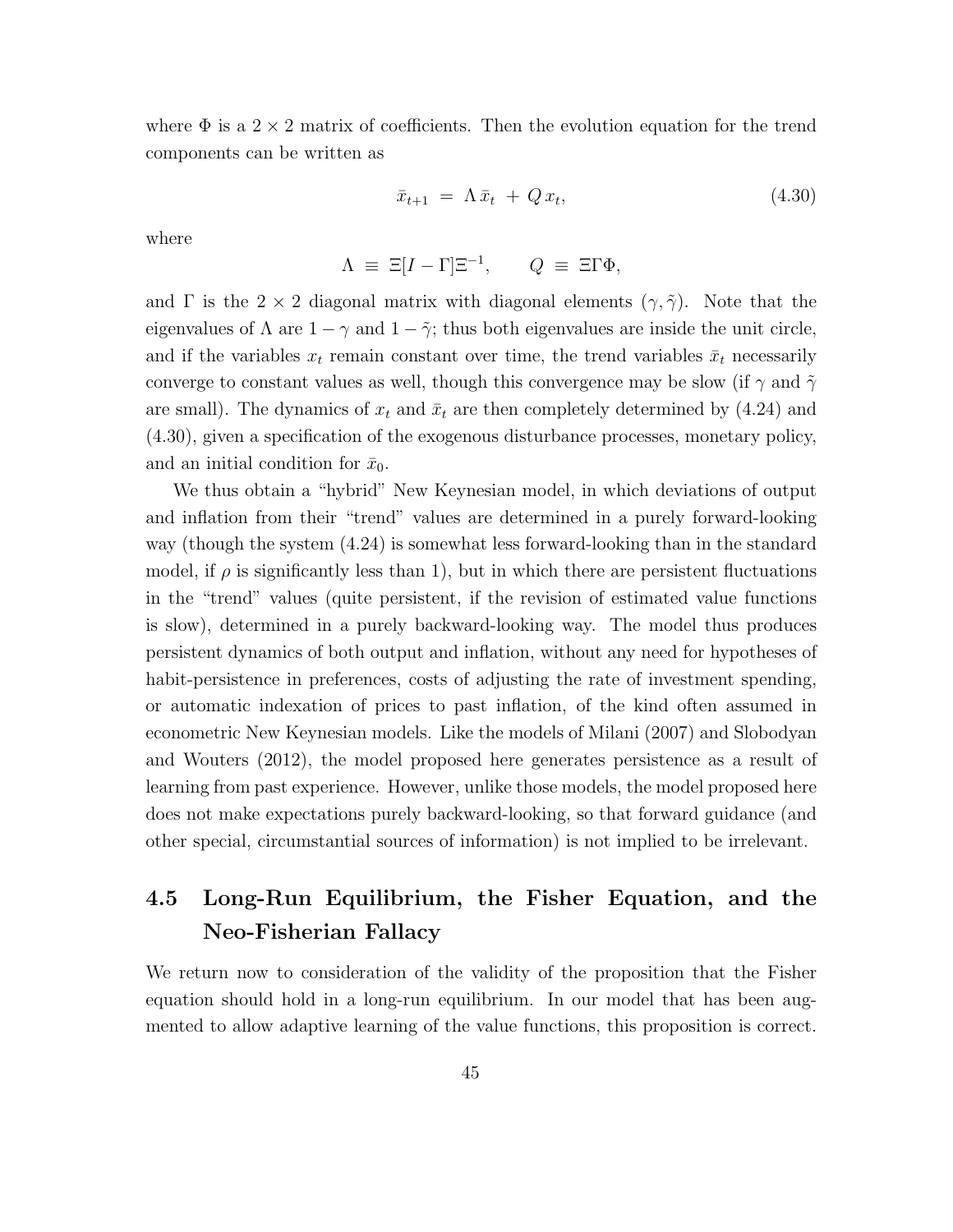Consider a situation in which the central bank's reaction function is constant over time, but not necessarily consistent with the inflation rate  $\Pi$  assumed in the stationary equilibrium around which we have log-linearized our model equations; and suppose that all exogenous states are also constant over time  $(\xi_t = \overline{\xi}$  for all t). Given this, let us consider whether it is possible to have a stationary equilibrium in which the endogenous variables  $(y_t, \pi_t, \hat{\imath}_t)$  are all constant over time.

If so, the values of  $\nu_t^{est}$  and  $\tilde{\nu}_t^{est}$  will also be constant over time, from which it follows that  $\nu_t$  and  $\tilde{\nu}_t$  will necessarily converge and eventually be constant as well. This in turn means that the "trend" components  $(\bar{y}_t, \bar{\pi}_t, \bar{i}_t)$  must eventually take constant values as well. Hence we consider the possibility of stationary solutions in which each of these variables takes a value that is independent of time. (For simplicity, we treat here only the case of exponentially distributed planning horizons just discussed, though a version of the Fisher equation holds in more general cases as well.)

In such a solution, (4.21) requires that

$$
(1 - \rho)(y - \bar{y}) = -\sigma[(\hat{i} - \bar{\imath}) - \rho(\pi - \bar{\pi})]. \tag{4.31}
$$

In addition, (4.25) requires that

$$
\bar{y} = -\frac{\sigma}{1-\rho} \left[ \bar{i} - \rho \bar{\pi} \right] + \nu.
$$

Moreover, (4.6) requires that  $\nu = \nu^{est}$ , which using (4.19) can be seen to imply that

$$
\nu = y + \sigma \pi.
$$

Using these latter two equations to substitute for  $\bar{y}$  and  $\nu$ , we find that (4.31) requires that

$$
\hat{\imath}=\pi.
$$

That is, deviations of the constant inflation rate from the value  $\Pi$  of the steady state around which we have log-linearized must be associated with deviations of the nominal interest rate of exactly the same size. The Fisher equation must hold in any long-run stationary equilibrium, once we take account of the endogenous adjustment of the beliefs that are reflected in the value function of households.

Does this mean, then, that a commitment to maintain a constant nominal interest rate forever must, at least eventually, bring about a level of inflation consistent with the Fisher equation — so that commitment to maintaining a low nominal interest rate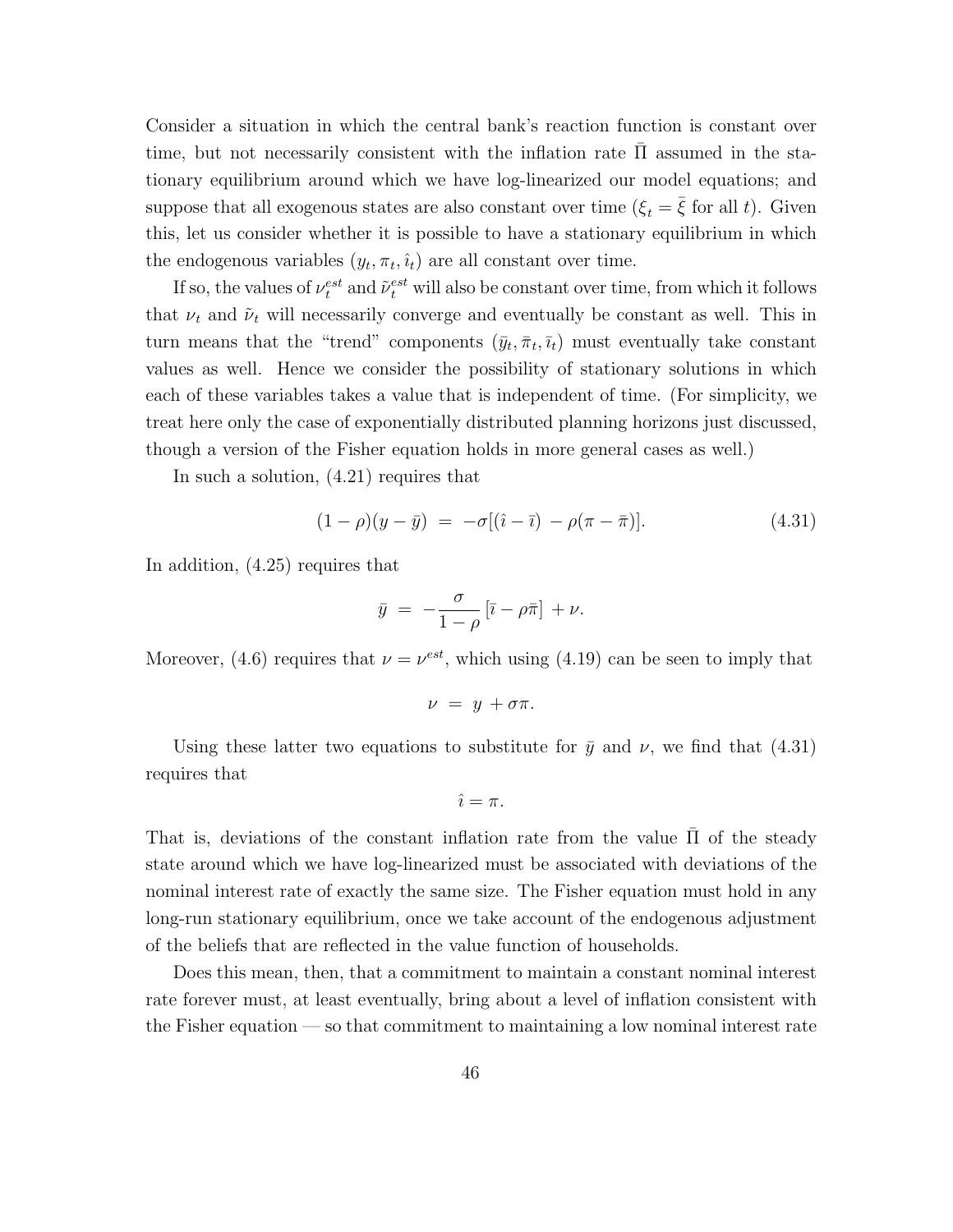must eventually be disinflationary or even deflationary, while commitment to keep the nominal interest rate must eventually result in correspondingly high inflation, in accordance with "neo-Fisherian" reasoning? No; for while we have shown that if such a policy were to lead, at least in the long run, to a stationary equilibrium, it would have to be one consistent with the Fisher equation, there is no reason to expect that such a policy — however credible it may be that it will be maintained in perpetuity — should lead to a stationary equilibrium, even in the long run.

Let us return to the thought experiment considered in section 3.2 above, in which the central bank pegs the nominal interest permanently at a level lower than the constant level associated with the stationary equilibrium with inflation rate  $\Pi$ ; but let us now consider the consequences of adaptation of the estimated value functions. The outcome calculated in section 3.2 assumes that  $\nu_t = \tilde{\nu}_t = 0$ . If this were to remain true forever, then one would have a constant values for output and inflation given by (3.9), which implies that both inflation and output are higher than their values in the stationary equilibrium with the target inflation rate. (In fact,  $\pi_t^k$  and  $y_t^k$  are higher for arbitrary  $k$ ; so this conclusion is true regardless of the assumed distribution of forecast horizons.) If this were to remain true permanently, the inflation rate and nominal interest rate would fail to conform to the Fisher equation, even in the long run.

But in such a situation, the estimated value functions should not remain the ones that were appropriate to the previous steady state. As discussed in section 3.2, in this thought experiment  $Nu^* << 0$ . Moreover, in the case in which  $\rho$  is small enough for the infinite sums  $\sum_j \omega_j \tilde{x}_t^j$  $t_t^j$  to converge, we have  $(I - \rho M)^{-1} >> 0$ , and we can solve (4.24) forward to obtain

$$
[x_t - \bar{x}_t] = \tilde{x} \equiv [I - \rho M]^{-1} N u^* \>>> 0
$$

at each date t. Substitution of this system of equations together with  $(4.28)$  into (4.29) yields

$$
\begin{bmatrix}\n\nu_t^{est} \\
\tilde{\nu}_t^{est}\n\end{bmatrix} = \Phi \tilde{x} + \Phi \Xi \cdot \begin{bmatrix}\n\nu_t \\
\tilde{\nu}_t\n\end{bmatrix} \tag{4.32}
$$

for each date.

We further observe that in the case of an interest-rate peg,  $\Xi >> 0$  and hence  $\Phi \equiv >> 0$ . It then follows from (4.32) that in the case of any beliefs satisfying  $\nu_t$ ,  $\tilde{\nu}_t \geq$ 0, we must have  $\nu_t^{est}, \tilde{\nu}_t^{est} > 0$ . Then since  $\nu_{t+1}$  is specified to be a weighted average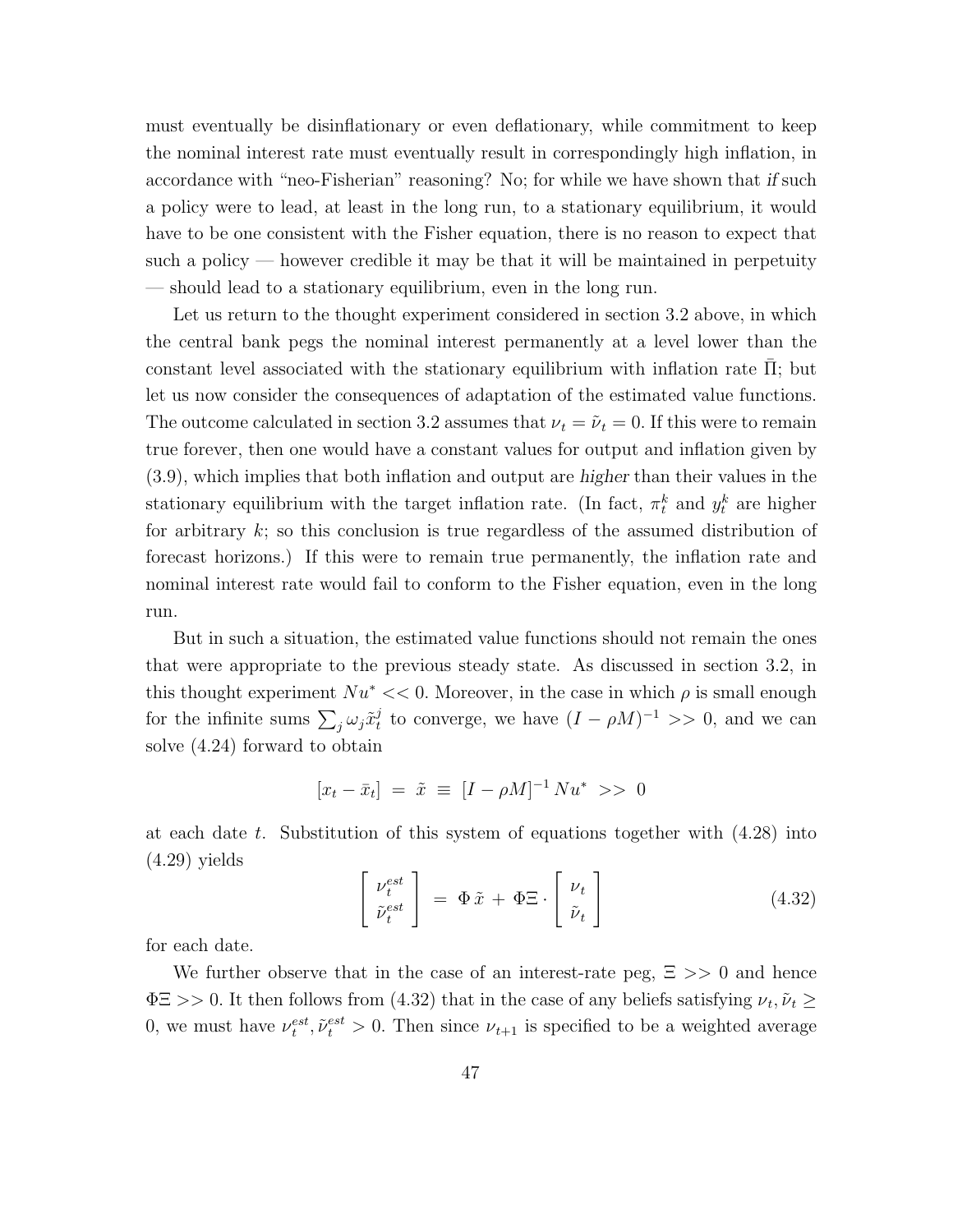of  $\nu_t$  and  $\nu_t^{est}$ , we must have  $\nu_{t+1} > 0$ ; and similarly for  $\tilde{\nu}_{t+1}$ . We can then show recursively that starting from initial values  $\nu_0 = \tilde{\nu}_0 = 0$  (beliefs consistent with the previous steady state), we must have  $\nu_t$ ,  $\tilde{\nu}_t > 0$  for all  $t > 0$ . It then follows from  $(4.28)$  that  $\bar{x}_t \gg 0$  for all  $t > 0$ , and hence that

$$
x_t = \tilde{x} + \bar{x}_t \>>> 0
$$

for all dates  $t$  after the policy change. But this means that the levels of output and inflation can never converge to the long-run steady state consistent with the Fisher equation, since in this steady state both elements of  $x_t$  must be negative.

Since the dynamics implied by our system of equations are linear, the fact that there is no convergence to the unique steady state means that the dynamics must diverge explosively. Thus once learning dynamics are taken into account, the model predicts an explosive inflationary spiral that should continue until the interest-rate peg is abandoned, as in the famous analysis of an interest-rate peg by Friedman (1968). Similarly, the model implies that commitment to maintaining a fixed high interest rate should never succeed in bringing about a correspondingly high rate of inflation.

Similar conclusions about the instability of learning dynamics under an interestrate peg have been obtained in the context of New Keynesian models based on intertemporal optimization by authors including Bullard and Mitra (2002), Preston  $(2005)$ , and Evans and McGough  $(2017).<sup>17</sup>$  The present model illustrates, however, that such conclusions can be obtained without modeling expectations as purely backward-looking, as these authors do. The present analysis does allow central-bank announcements about intended future policy to influence behavior immediately, even before any change in actual central-bank behavior occurs, because it is assumed that households and firms should both take into account such information in their forward planning exercises. But this does not imply dynamics that converge to a stationary

<sup>&</sup>lt;sup>17</sup>Gabaix (2017) obtains a different conclusion about the long-run effects of an announced permanent peg of the nominal interest rate at a different level than has prevailed in the past. However, this is because he assumes that the interest-rate peg is accompanied by central-bank "guidance" that directly affects people's expectations (because their "default model" is influenced by central-bank guidance), and that the way that this guidance, to the extent that it is accepted, implies that one should expect the inflation rate that makes the new interest-rate peg consistent with the Fisher equation. That is, Gabaix assumes that people's beliefs should be at least partially neo-Fisherian, even when their experience points in the opposite direction.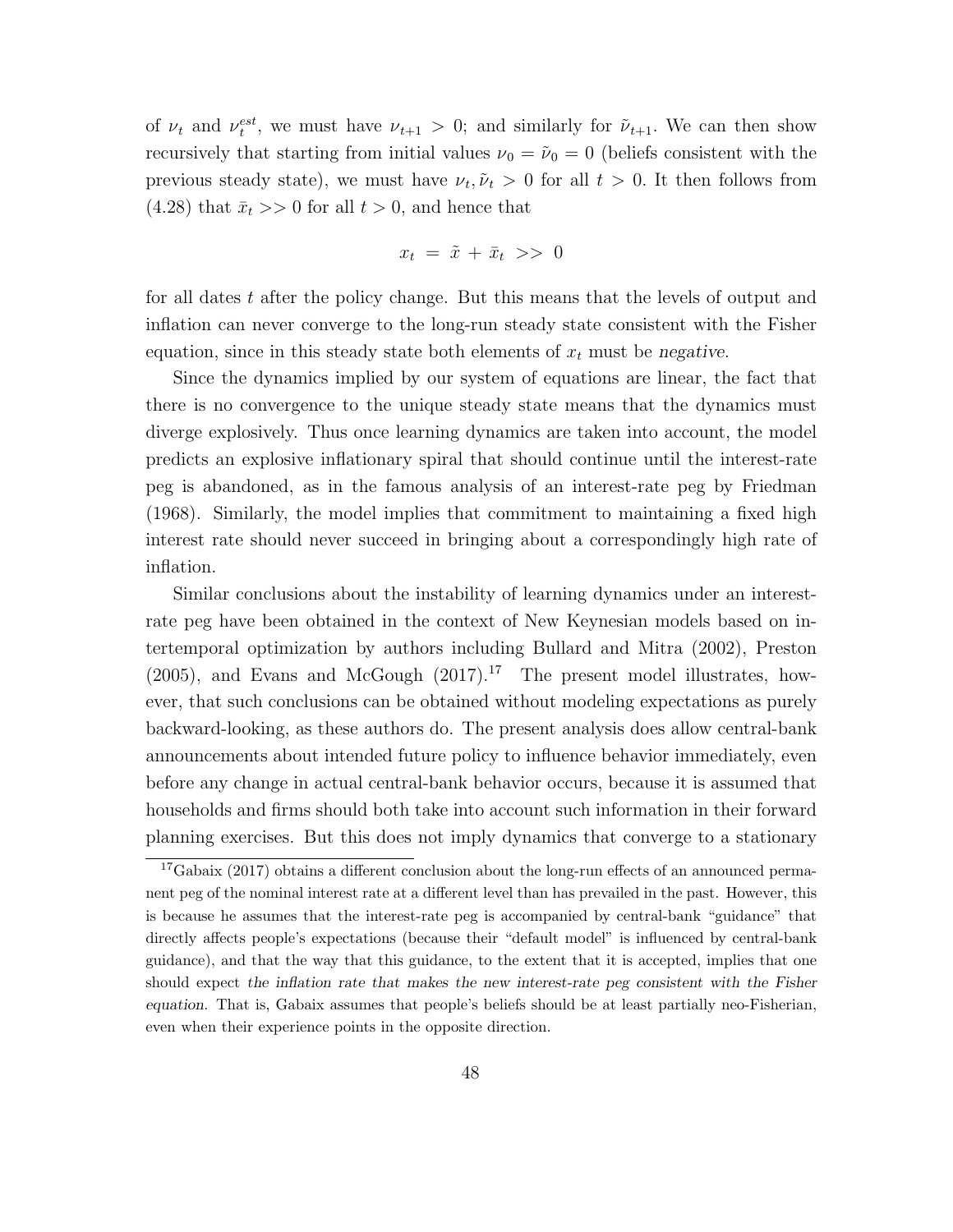equilibrium consistent with the Fisher equation.

# 5 Conclusions

The analysis above shows that care must be used in drawing conclusions about contemplated monetary policies using rational expectations equilibrium analysis. We do not mean to suggest that such analysis is never useful. In some cases, the rational expectations equilibrium outcome (with a suitable equilibrium selection) should provide a reasonable approximation to what a more realistic model with finite-horizon forward planning would imply, at least if many people are somewhat forward-looking.

For example, this should be the case if one is interested in computing predicted responses to economic disturbances that are (i) relatively transitory, and (ii) recurrent enough for people to have learned their serial correlation from experience, when (iii) the central bank's reaction function satisfies the "Taylor Principle" (3.8). In such a case, the decisions that result from forward planning are not very sensitive to the length of the horizon over which people plan; and as a consequence, the limit as the horizon length  $k$  is made unboundedly large is well-defined, and corresponds to a particular selection from among the rational expectations equilibrium solutions.

But for some questions, there is no selection criterion under which rational expectations equilibrium analysis provides reliable predictions. The question of predicting the effects of a central-bank commitment to maintain its nominal interest-rate target at a low level for a considerable period of time is such a case. We have seen that in this case, finite-horizon forward planning does not result in outcomes similar to any of the rational expectations equilibria consistent with such a policy, no matter how long people's planning horizons may be, or how rapidly they may adjust their estimated value functions to reflect more recent experience.<sup>18</sup>

Avoiding misleading conclusions is only possible by considering the implications of explicit models of boundedly rational cognition, and examining the extent to which they lead to results similar to those of the more familiar rational expectations analyses. The example provided here is intended to show how such analyses can be tractable, in a setting that is no less general than those often used in rational ex-

<sup>&</sup>lt;sup>18</sup>The fragility of rational expectations equilibrium results in this case is also shown by the related work of García-Schmidt and Woodford (2015), who relax the assumption of optimization under rational expectations in a different way.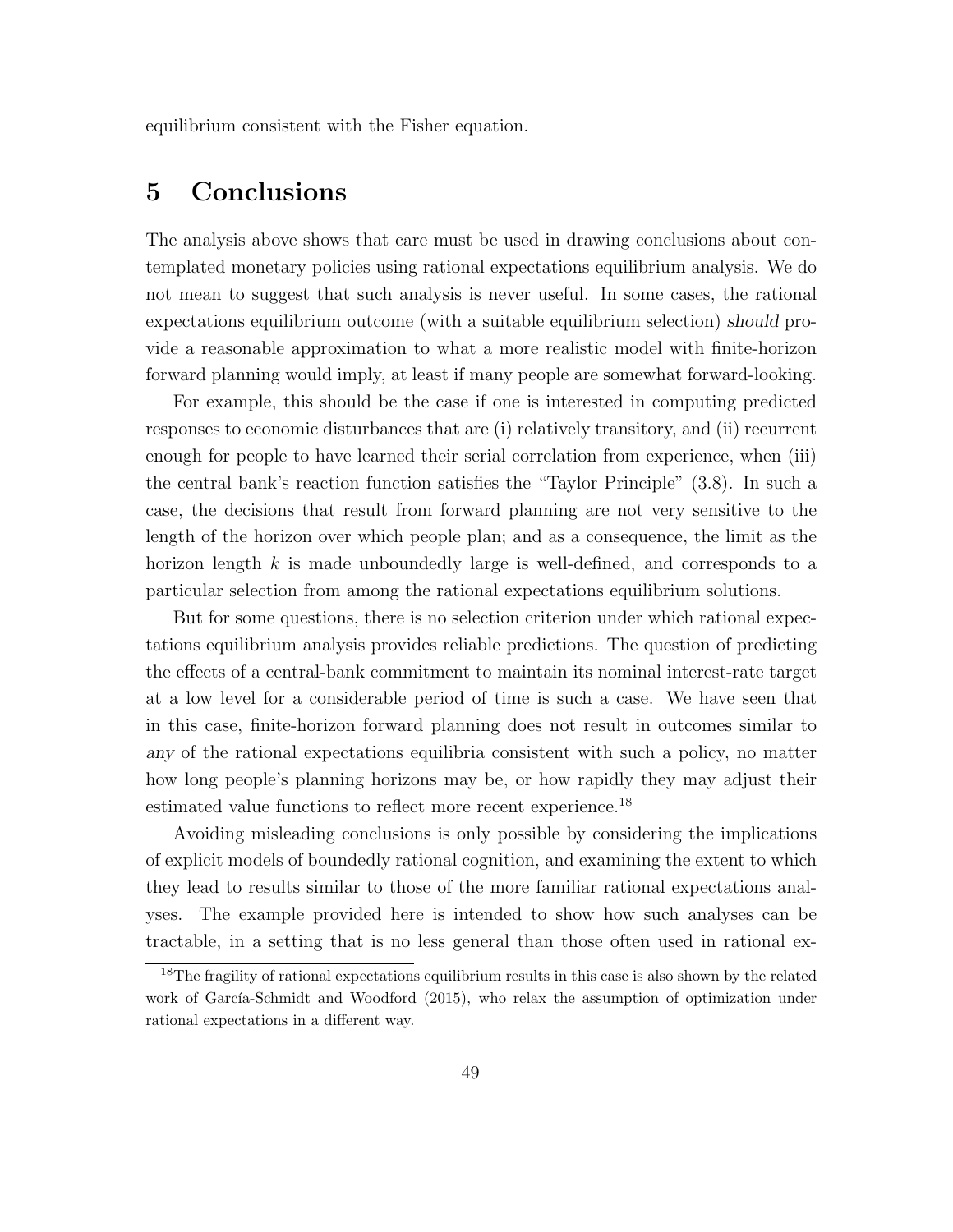pectations analyses of alternative policies. It is offered in the hope that analyses in this style will become more common in the monetary policy literature, and that more robust conclusions about policy can be reached as a result.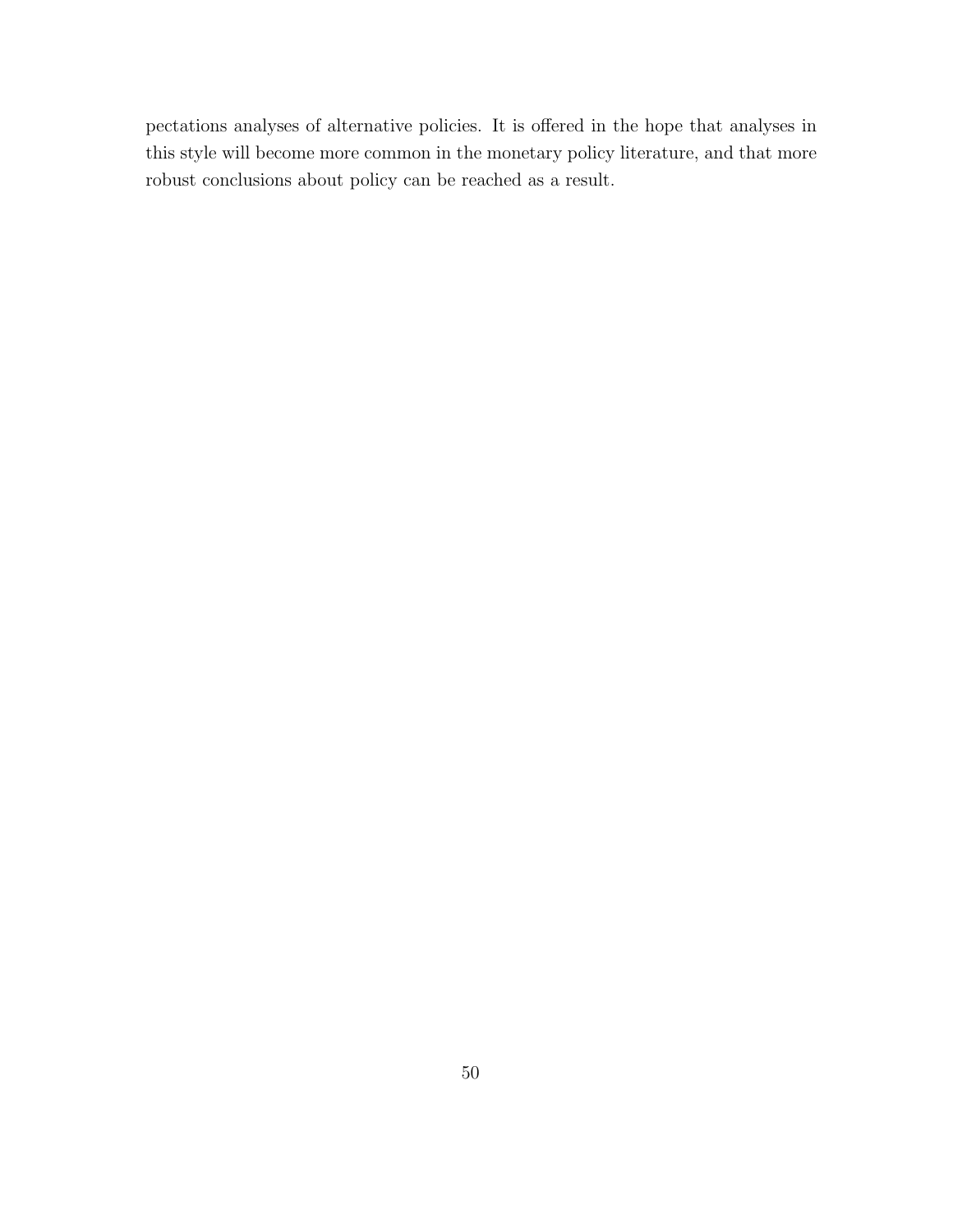# References

- [1] Branch, William, George W. Evans, and Bruce McGough, "Finite Horizon Learning," in T.J. Sargent and J. Vilmunen, eds., Macroeconomics at the Service of Public Policy, Oxford: Oxford University Press, 2012.
- [2] Bullard, James, and Kaushik Mitra, "Learning About Monetary Policy Rules," Journal of Monetary Economics 49: 1105-1129 (2002).
- [3] Calvo, Guillermo A., "Staggered Prices in a Utility-Maximizing Framework," Journal of Monetary Economics 12: 383-398 (1983).
- [4] Campbell, Murray, A. Joseph Hoane, Jr., and Feng-Hsiung Hsu, "Deep Blue," Artificial Intelligence 134: 57-83 (2002).
- [5] Cochrane, John H., "Michelson-Morley, Fisher, and Occam: The Radical Implications of Stable, Quiet Inflation at the Zero Bound," unpublished working paper, Stanford University, June 2017.
- [6] Del Negro, Marco, Marc P. Giannoni, and Christina Patterson, "The Forward Guidance Puzzle," Federal Reserve Bank of New York Staff Report no. 574, revised December 2015.
- [7] Evans, George W., and Bruce McGough, "Learning to Optimize," unpublished working paper, University of Oregon, July 2015.
- [8] Evans, George W., and Bruce McGough, "Interest Rate Pegs in New Keynesian Models," unpublished working paper, University of Oregon, March 2017.
- [9] Friedman, Milton, "The Role of Monetary Policy," American Economic Review 58: 1-17 (1968).
- [10] Gabaix, Xavier, "A Behavioral New Keynesian Model," unpublished working paper, Harvard University, February 2017.
- [11] Gabaix, Xavier, David Laibson, Guillermo Moloche, and Steven Weinberg, "Costly Information Acquisition: Experimental Analysis of a Boundedly Rational Model," American Economic Review 96: 1043-1068 (2006).